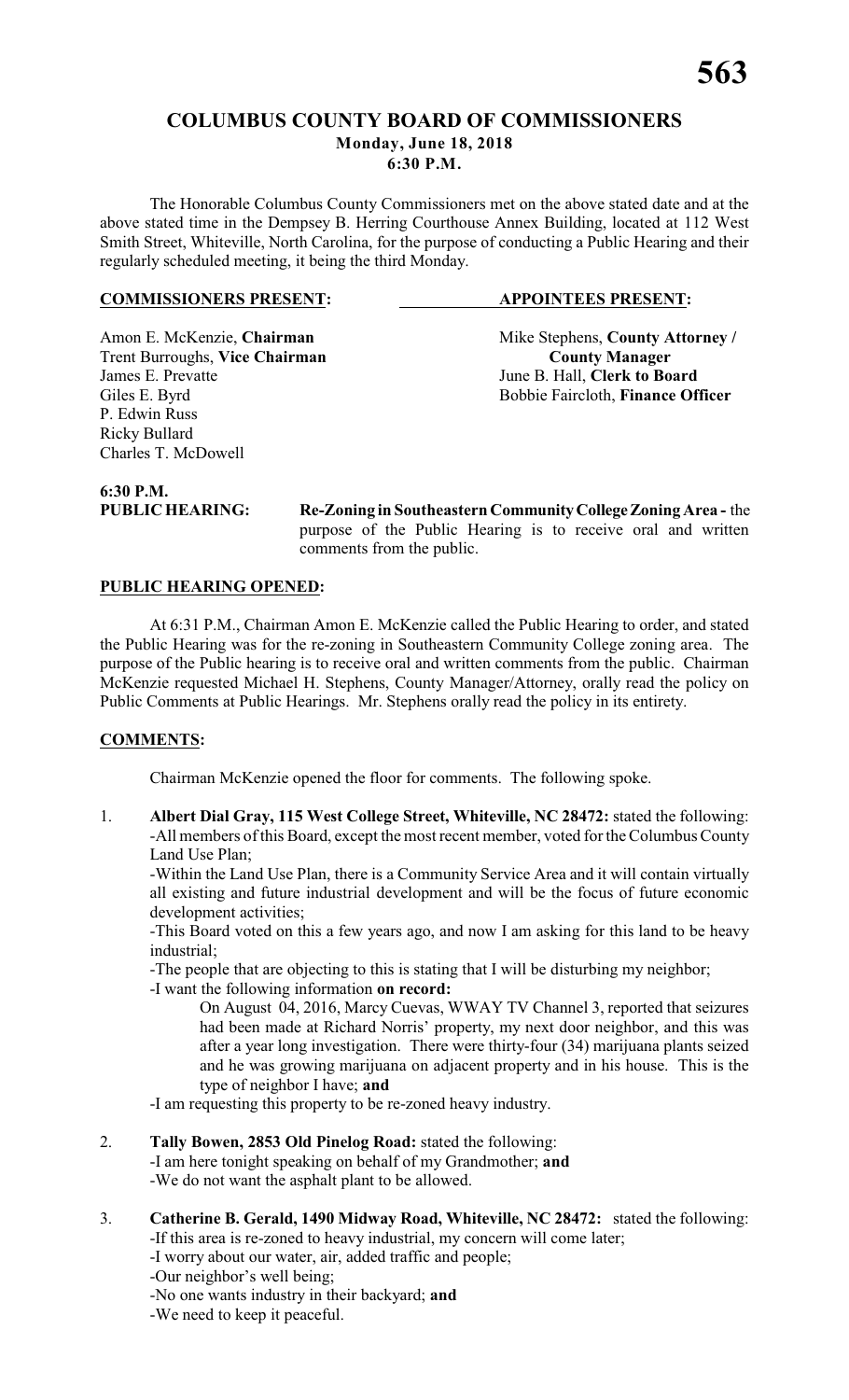- 4. **Jessica Nicole Davis, 398 Luther Thompson Drive, Chadbourn, NC 28431:** stated the following:
	- -I am here to support the young generation that does not have children;

-I was informed that the area was the lowest population area in the community;

-We have four (4) generations that have not had children, but are working on it; **and**

-We are growing and we have a good community.

5. **Linda Jublonowski, 2608 Pinelog Road, Whiteville, NC 28472:** stated the following: -I would like to present to you a petition with approximately 225 signatures in opposition to the asphalt plant;

-I grew up on Georgia Pacific Road which is known as the Mishop Springs Community; -The previous asphalt plant came in the '80s and it rattled my Grandmother's house which was very noisy, a lot of congestion; **and**

-Are you re-zoning an area which is already contaminated?

6. **Donald Bowen, 1266 Midway Road:** stated the following:

-I have never considered Dial Gray to be a bad person, and I have known him all my life; -The re-zoning will have a major effect on all the surrounding properties;

-It skips over some of the land, but it boxes some people in; **and**

-There is the Industrial Park set up for businesses like this which would be cheaper for them.

7. **Derek C. Strickland, Cherry Grove Road, Cerro Gordo, NC:** stated the following: -Nothing has changed since we met the last time;

-We are still very interested in placing the asphalt plant in the same area as requested; -The one item I forgot to mention the last time is our asphalt is 100% recyclable; **and** -I thank you for this opportunity.

### 8. **Gordon A. Rose, 230 Donaldson Street, Fayetteville, NC:** stated the following:

-I am an engineer with Draper Aden Associates, and I am doing the site work for Barnhill Contracting Company;

-Here is my Presentation Outline:

-Overview of site

-Site is in compliance with Land Use Plan

-Plant will meet environmental standards

-Property location and zoning

-Proposed Plant Layout

-View from Southwest and Southeast Corner displaying vegetation;

-Comprehensive Land Use Plan inclusive of Community Service Area (CSA);

-The Community Service Area (CSA) will contain virtually all existing and future industrial development and will be the focus of future economic development activities;

-The County's economic development activities should be focused within the CSA sector;

-Air Quality:

-All asphalt plants must obtain a permit from the NC Division of Air Quality (NCDAQ)

-All new, modified or relocated asphalt plants must comply with the State's air regulations as well as rules governing odor and "fugitive" dust from haul roads and storage areas

-If a permit is granted, the facility will conduct on-going, on-site testing to further demonstrate compliance with air quality standards

-Water Quality:

-Asphalt plants generally do not create any industrial wastewater

-This plant will prepare a Stormwater Pollution Prevention Plan (SEPPP) as a part of the permitting process

-Emissions Study:

-A single asphalt plant gives off in one year about the same amount of Volatile Organic Compounds (VOCs) as 2 residential fireplaces

-Or about the same as an average commercial bakery does in only 2 days -NCDENR Opinion - Editorial:

-NC regulations for air toxics are more stringent than those required by the US EPA and many states

-To obtain an air permit in NC, asphalt plants must demonstrate they can meet rules for controlling: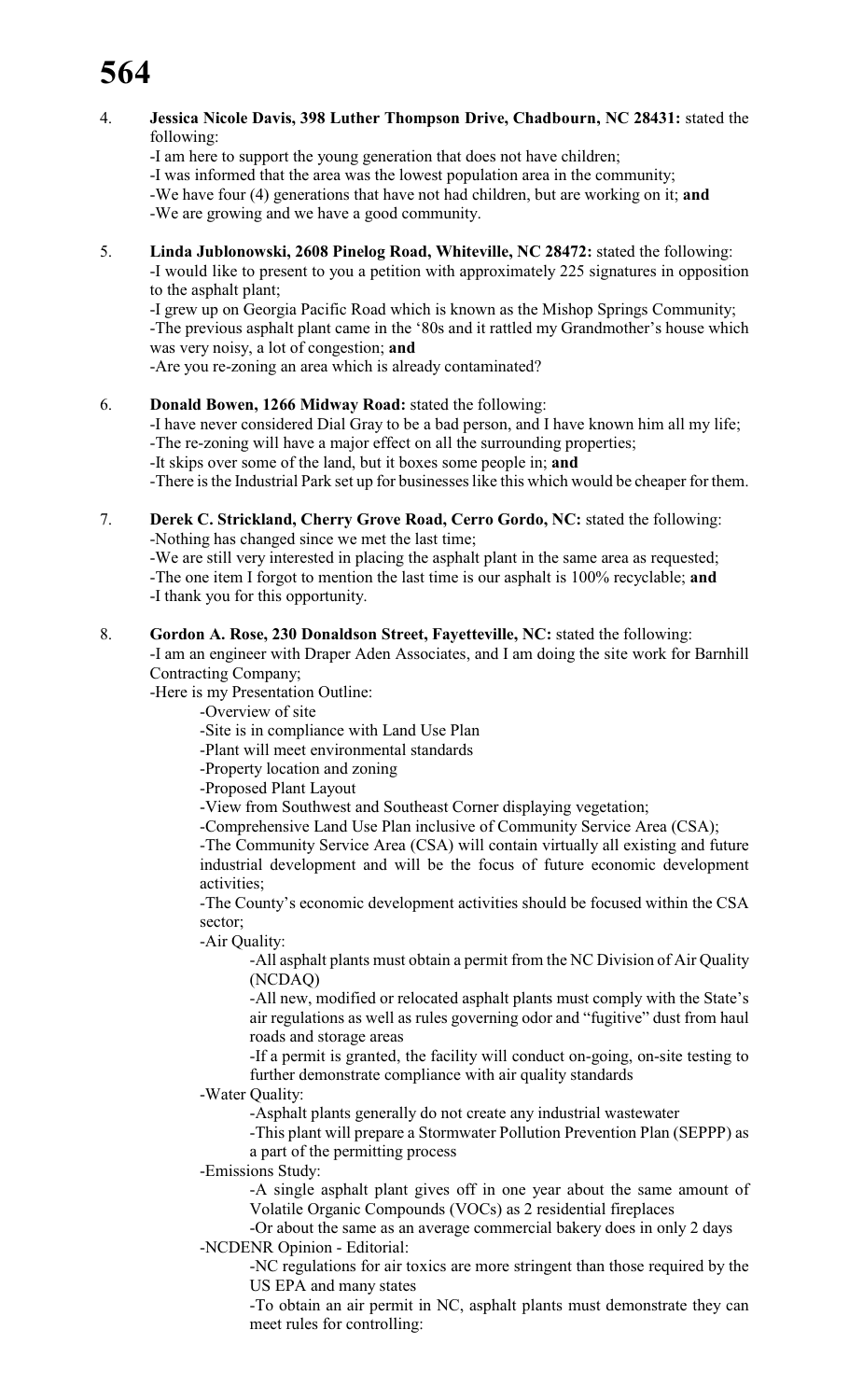-particulates (dust) -sulfur dioxide -nitrogen oxides

-air toxics

-This includes computer modeling of toxic emissions from the plant's stack as well as fumes from asphalt storage and loading areas

-Asphalt plants must show they can meet air quality guidelines at their property lines - meaning nearby residents should not be exposed to unhealthy levels of air pollutants, even if they live next door to a plant

-these guidelines assume nearby residents would be exposed to air emissions 24 hours a day, 365 days a year, over a 70-year period

-Permits Required:

-Air Quality

-NCDEQ - Division of Air Quality

- -Erosion and Sedimentation Control
	- -NCDEQ Land Quality Section
- -Stormwater Pollution Prevention Plan
	- -NCDEQ Division of Water Quality

-Driveway Permits

-NCDOT

-Summary:

-The property is currently zoned Industrial;

-This development will be in compliance with the Columbus County Land Use Plan;

-Site was previously used as an asphalt plant;

-Adequate buffers will remain; **and**

-We will meet the requirements of current NC regulations to protect adjoining properties.

### 9. **Ray H. Lloyd, 2158 H. Lloyd, 2158 Slippery Log Road, Whiteville, NC 28472:** stated the following:

-I live in a nice community and we have many tourists to come through our area to observe;

-Our roads are beginning to deteriorate from heavy traffic and the roads we do have are not built to hold up to the volume and weight of an asphalt business;

-I think the studies that have been done were done a few years ago and they need to be current studies;

-Our forests are being decimated to ship to foreign countries;

-We need to put effort toward good communities that are pleasurable to live in; **and** -I do not want to see this type of business to be in my community.

### **PUBLIC HEARING CLOSED:**

At 6:58 P.M., Commissioner Bullard made a motion to close the Public Hearing, seconded by Commissioner Russ. The motion unanimously passed.

# **6:58 P.M. REGULAR SESSION**

### **Agenda Items #1, #2 and #3: Meeting Called to Order, Invocation and Pledge of Allegiance:**

At 6:58 P.M., Chairman Amon E. McKenzie called the June 18, 2018 Columbus County Board of Commissioners Regular Session Meeting to order. The invocation was delivered by Commissioner Ricky Bullard. Everyone in attendance stood and pledged Allegiance to the Flag of the United States of America which was led by Commissioner James E. Prevatte.

### **Agenda Item #4: PRESENTATION - RETIREMENT PLAQUE:**

The following retirement plaque was presented to Sharon Bishop for her many years of service to the Columbus County Health Department.

### *PRESENTED TO*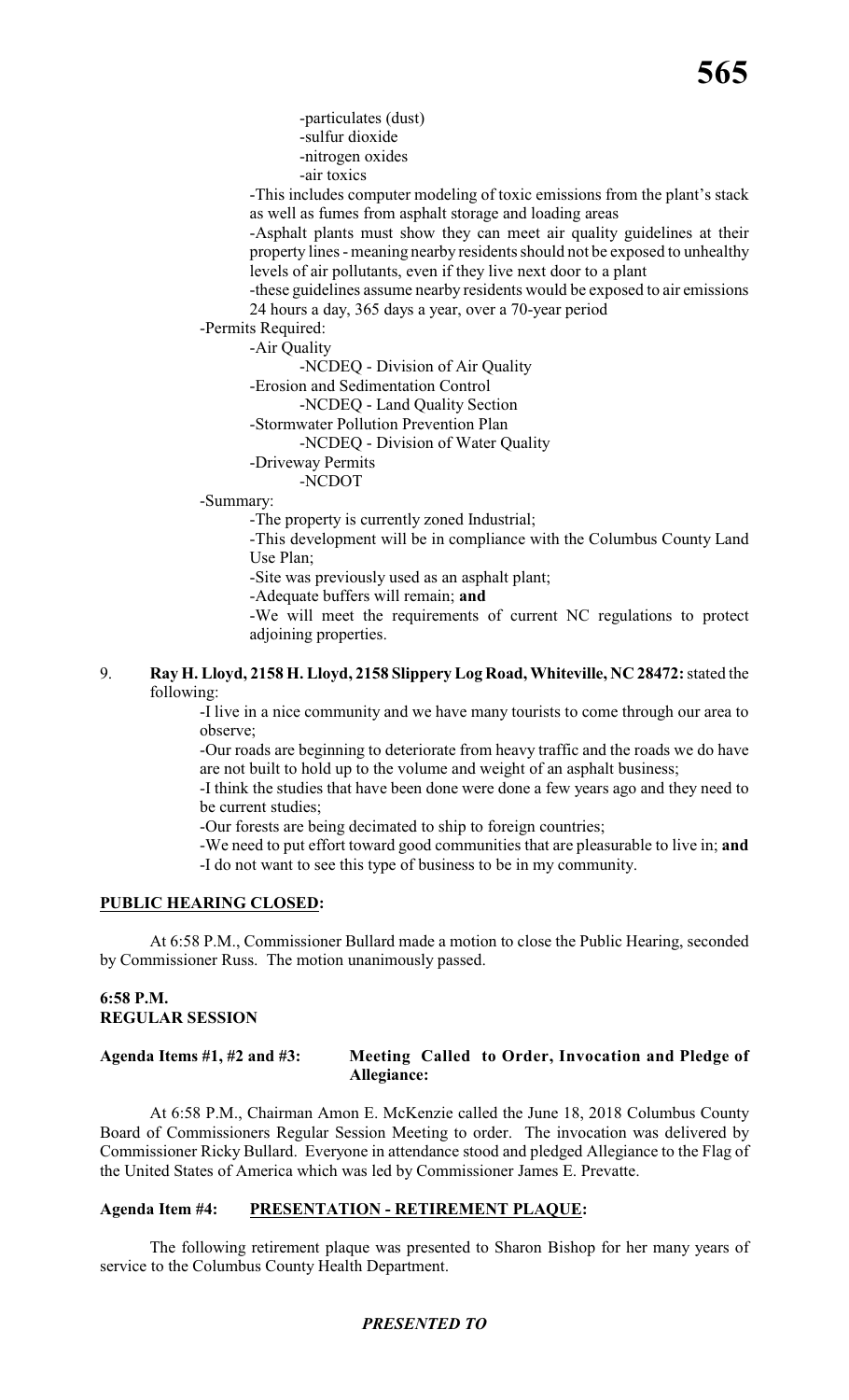# *SHARON BISHOP*

### *IN GRATEFUL APPRECIATION FOR YOUR DEDICATION AND LOYALTY TO COLUMBUS COUNTY HEALTH DEPARTMENT*

*04-01-1988 - 04-20-2018 \* \* \* \* \* \* \**

### *COLUMBUS COUNTY BOARD OF COMMISSIONERS*

# **Agenda Item #5: BOARD MINUTES APPROVAL:**

Commissioner Russ made a motion to approve the June 04, 2018 Bulk Water Rate Study Workshop Minutes, as recorded, and the June 04, 2018 Regular Session Board Meeting Minutes, as recorded, seconded by Commissioner Prevatte. The motion unanimously passed.

# **Agenda Item #5: PUBLIC INPUT:**

Chairman McKenzie opened the floor for Public Input. The following spoke.

1. **Paula Jean Dudley, 104 Green Road, Riegelwood, NC 28456:** stated the following: -I wanted to say thank you for your opposition to the Malec Brothers methyl bromide fumigation in Delco;

-I understand at the last meeting the Board decided to send a letter to DEQ opposing the use of methyl bromide in fumigation; **and**

-I am here to find out if you did so, and if not, when do you plan to do so, and will there be some kind of indication to know that you have done that?

2. **Britney Kelly Thompson, 26 Kelly's Trail, Delco, NC 28436:** stated the following:

-I am here for the same matter as Ms. Dudley;

-I understand that you have sent the letter and I would like to thank you for your support in this matter; **and**

-I look forward to hearing the decision.

### **Agenda Item #7: PRESENTATION - TRILLIUM HEALTH RESOURCES:**

Leza Wainwright, CEO Trillium, delivered the following Columbus County Partnership Update.

- 1. I am here to tell you what we are bringing to Columbus County as of July 01, 2018, and will be happy to answer any questions;
- 2. What we are doing to prepare for this change is we have spent a lot of time in Columbus County;
- 3. We had a Provider Fair on May 15, 2018, and we welcomed all the providers that were servicing Columbus County and encouraged to get their contracts signed up;
- 4. We have held twelve (12) listening sessions in six (6) locations throughout the County;
- 5. We have held two (2) information sessions here in Whiteville for stakeholders who will also interact with us - DSS, Health Department, Law Enforcement and hospital to talk about what Trillium is, what we do and start to build those relationships that are critically important;
- 6. We were here last Saturday as part of your Hurricane Expo;
- 7. The attendance at the listening sessions has been variable;
- 8. Everyone that we have met has been very welcoming;
- 9. Members who are receiving services have fallen into two (2) camps which you would expect, as follows:
	- A. Families who feel like their loved one is currently getting good services, and to make sure nothing happens with this change to Trillium that messes that up for them;
	- B. People who think there have been gaps in services, and they are very interested in hearing what Trillium is going to do to help address those gaps;
- 10. We have assured the ones in the first camp that is going well that we will continue with the good service;
- 11. In terms of addressing the gaps, we are in the process of identifying the qualified sites here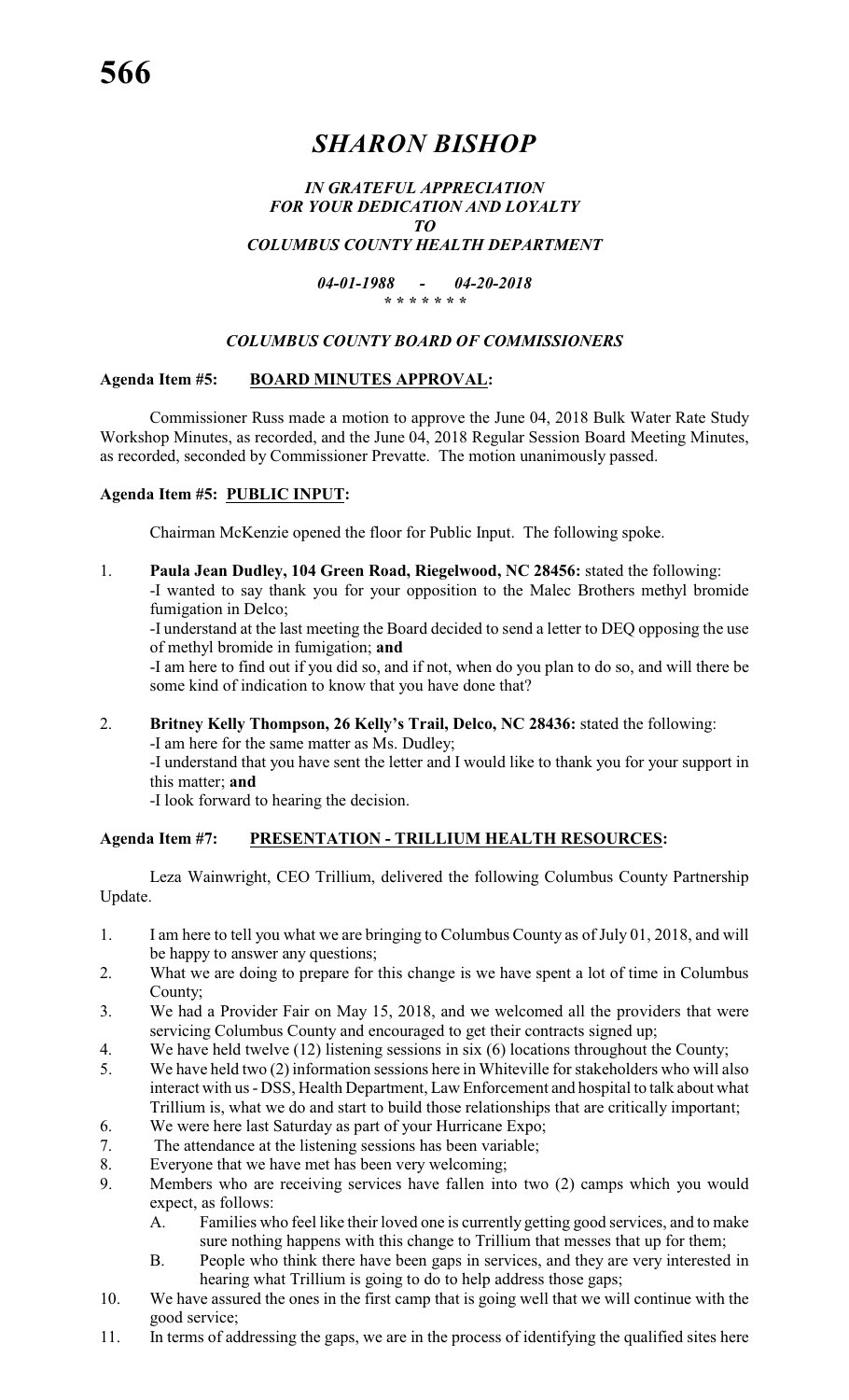in Whiteville that can serve as the Trillium site here in Columbus County;

- 12. We have posted five (5) new Trillium positions that will be Care Coordinators for people with intellectual and developmental disabilities, and those will be placed in that Columbus County Office as soon s we find the space;
- 13. I would encourage you to ask anyone in Columbus County who qualifies for these positions to apply because we would like to employ Columbus County residents for those positions;
- 14. We have issued a Request for Proposal to get an additional Mobile Crisis Provider for Columbus County and that proposal was forwarded to Integrated Family Services;
- 15. Throughout our twenty-five (25) counties, they do a great job not only in responding to the people in crisis, but also to the people they come in contact with;
- 16. We have a RFB on the street for Comprehensive Mental Health and Substance Abuse Disorder providers, specifically for Columbus County, I am happy to tell you, and this is hot off the press, Four Health Service has been selected to be that Comprehensive Behavioral Mental Health and Substance Abuse Disorder provider in Columbus County;
- 17. They will be opening a site somewhere in Whiteville, and they will offer all the outpatient behavioral health services, psychiatric services including medication management, trauma focus services for children and adult mental health and substance abuse services, including a substance abuse intensive outpatient program, with a three (3) hour a day program for high-need substance abuse disorder people;
- 18. They will also allow walk-in appointments;
- 19. We have a RFP that will close out the end of this month for school day mental services and that RFP is not specific to Columbus County, it is in the Trillium catchment area;
- 20. Having clinicians in schools will aid in controlling the violence that is happening;
- 21. We have developed a relationship with Columbus County Parks and Recreation, and I am pleased to say that as of the second week in July, for four (4) weeks this year, they will be offering a day camp for children with intellectual and developmental disabilities, and by next year, we will attempt to have that camp to be eight (8) weeks;
- 22. Effective July 01, 2018, Coastal Horizon which is based out of Wilmington, will be offering a evidence based practice called Child First here in Columbus County;
- 23. Child First is unique and Trillium is the only LME CMO that has this service available from birth until six (6) years old;
- 24, Child First will have a licensed clinician trained to deal with child trauma and another person who deals with all the people and circumstances involved;
- 25. RI International will start offering Wellness and Illness Self-Management classes in Columbus County;
- 26. Trillium will be offering Crisis Intervention Training (CIT) for law enforcement;
- 27. We will be offering mental health first aid training for kids and adults;
- 28. We have just discovered that Mental Health First Aid USA has just added additional monitoring of opioid overdose abuse, and our personnel will receive training in that area to share with Columbus County;
- 29. On top of the opioids, we have a multi-use relationship with NC Harm Reduction Coalition. We have provided them with grant funding to distribute the opioid reversal drug, and Columbus County will be added to that distribution, effective July 01, 2018;
- 30. All services as of July 01, 2018, will have a soft start;
- 31. We have twenty-seven (27) providers contracted with Trillium, seven (7) providers that we didn't previously have a relationship with and we have entered into contract with, and there are three (3) providers that are finalizing their contracts;
- 32. We are putting forth all efforts to ensure that people can get into service, and we have a nobond door approach; **and**
- 33. We are available 24 hours a day, 7 days a week and 365 days a year at telephone (877) 685- 2415.

### **INTRODUCTION of DAVID TART:**

Commissioner James Prevatte introduced David Tart as the Southeastern Regional Director, and stated he will be the main contact for Columbus County. Commissioner Prevatte stated Columbus County will need to appoint two (2) positions to serve on their Board, and the Board entails seven (7) counties.

#### **AGENDA ADD-ON:**

Chairman McKenzie stated the following item needed to be added to the Agenda.

**Finance - Approval of Budget Amendments:** Bobbie Faircloth, Finance Director, is requesting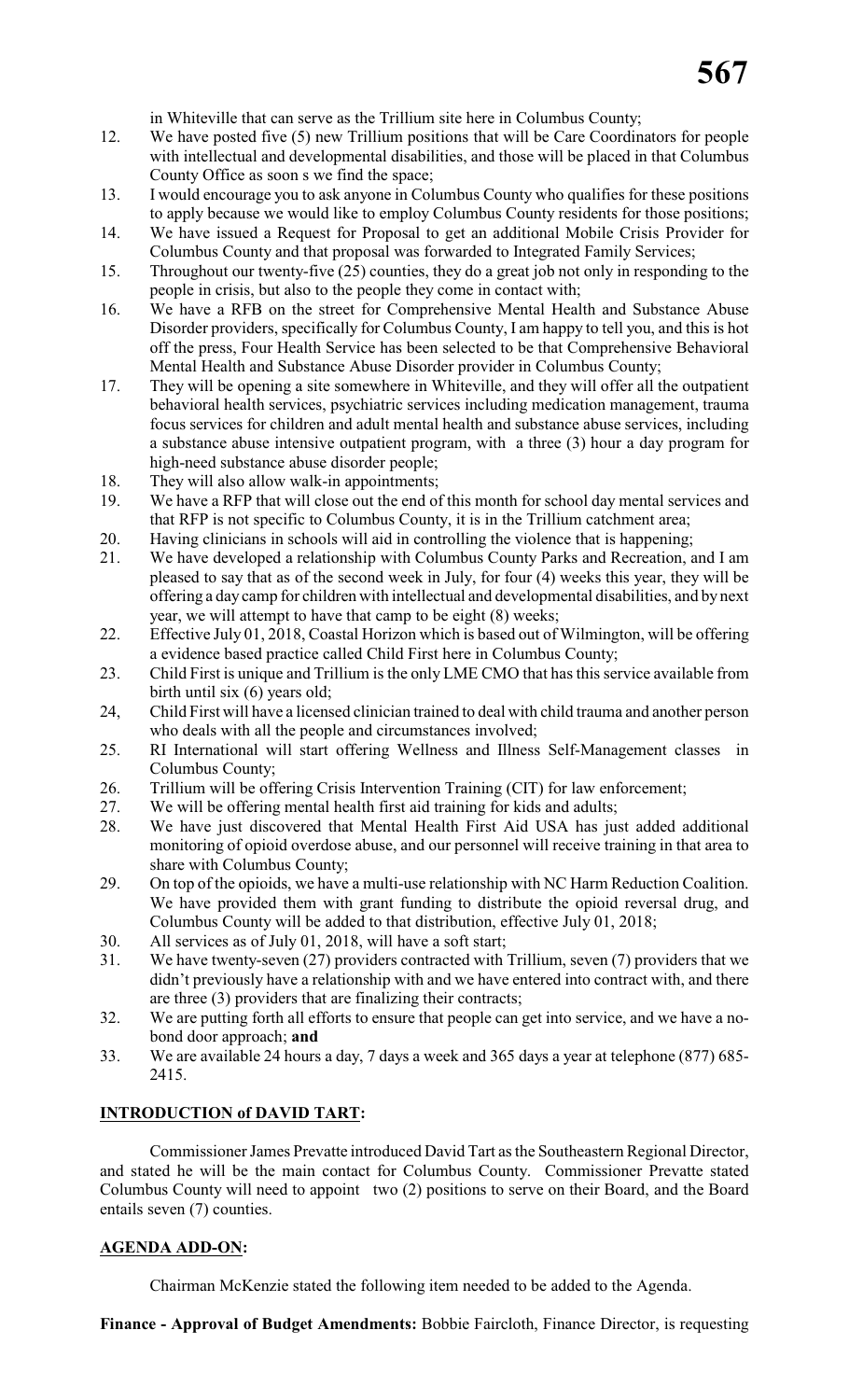Board approval of these Budget Amendments.

**(Bobbie Faircloth will be present to explain and answer any questions the Commissioners may have.)**

# **MOTION:**

Commissioner Russ made a motion to approve the Agenda Add-on as Agenda Item #25B, seconded by Commissioner McDowell. The motion unanimously passed.

### **Agenda Item #8: COLUMBUS COUNTY HOMEBUILDERS ASSOCIATION - BUILDING INSPECTIONS:**

Commissioner Ricky Bullard requested a representative from Columbus County Homebuilders Association address the Board relative to the Building Inspections Department. **(This item was tabled at the June 04, 2018 Board Meeting.)**

Bill Worley, Representative of the Homebuilders Association, stated the following:

- 1. We are having problems getting inspections done in a timely manner. At this time, inspections are scheduled based on what days of the week the inspectors are going to be in the area of your job.
- 2. The employees you are hiring to be inspectors are not certified.
- 3. You have no leadership in the department to help train these new unqualified employees either.
- 4. If you continue down the road of no leadership and no qualifications, if something does go wrong and there is a lawsuit.

# **Agenda Item #9: PRESENTATION - A NEW LIFE RANCH, LLC:**

Richard C. Bond, Equine and Cattle Operations Director, delivered the following information on their new business, A New Life Ranch, LLC.

- 1. My name is Richard Bond, and I am the Equine and Cattle Director, and my wife is the CEO and owner of A New Life Ranch, LLC;
- 2. We have a new business which is an interactive teaching and learning ranch;
- 3. We have been doing this for thirteen (13) years;
- 4. We have ten (10) different types of animals; **and**
- 5. We will open up our venue for fund raisers.

### **Agenda Item #10: FIREFIGHTERS RELIEF FUND - CHADBOURN FIRE and RESCUE, INCORPORATED:**

Randy Guyton, Chief, would like to recommend Tony Freeman to replace Leroy Honeycutt who is deceased on the Firefighters Relief Fund.

Commissioner Bullard made a motion to appoint Tony Freeman to replace Leroy Honeycutt who is deceased on the Firefighters Relief Fund, seconded by Commissioner Prevatte. The motion unanimously passed.

### **Agenda Item #11: ADMIN IST R A T I O N / L E G A L - A G REEMENTS for ADMINISTRATIVE and TECHNICAL SERVICES and ENGINEERING SERVICES for the HMGP FUNDING:**

Michael H. Stephens, County Manager / Attorney, requested Board approval for two (2) agreements between Columbus County and The Adams Company for HMGP Administrative and Technical Housing Services and HMGP Engineering Services.

Vice Chairman Burroughs made a motion to approve the two (2) agreements between Columbus County and The Adams Company for HMGP Administrative and Technical Housing Services and HMGP Engineering Services, seconded by Commissioner Russ. The motion unanimously passed. A copy of these agreements will be marked as Exhibit "A" and Exhibit "B", and kept on file in the Minute Book Attachments, Book Number 6, in the office of the Clerk to the Board, for review.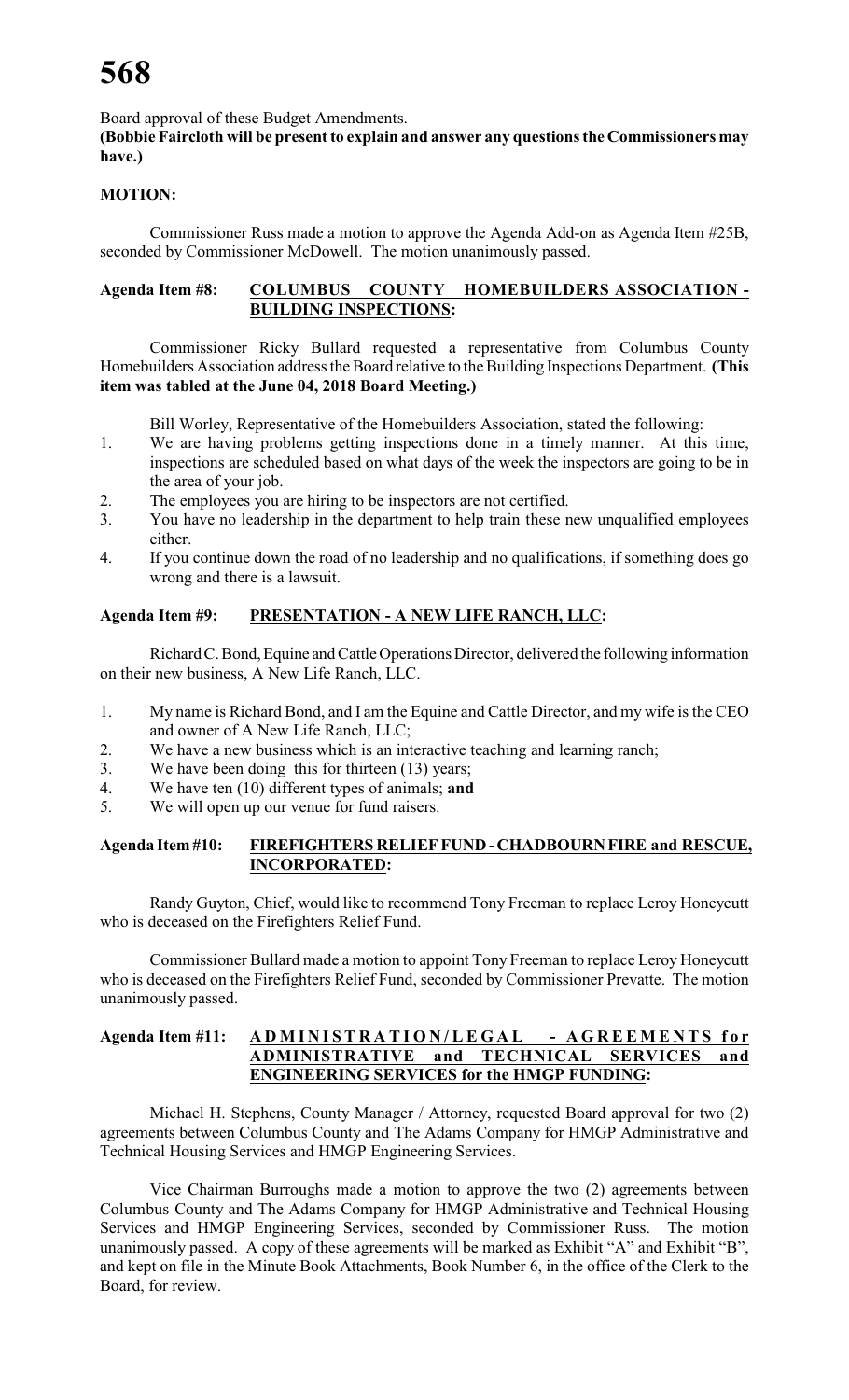# **Agenda Item #12: EMERGENCY SERVICES - DEPARTMENTAL UPDATE:**

Kay Worley, Emergency Services Director, delivered the following departmental update.

\*Statistical information obtained from May 2017 to May 2018

### **Emergency Management**

- Received \$37,904.68 for completion of Emergency Management Performance Grant
- Hosted a Disaster Preparedness Workshop at Emergency Services in July 2017. Another workshop is scheduled for July 26, 2018.
- Participated in an active shelter tabletop exercise at Columbus Regional Healthcare System.
- Coordinated an active shooter meeting at Sheriff's Office with fire/ems/leo and school system.
- On June 27, 2018 we will be hosting a WebEOC training class, computer program that counties use to make resource requests, county updates, shelter information, etc to North Carolina Emergency Management.
- Responded to 29 calls that include land searches, water searches, major wrecks, major fires, etc.
- Working with the Local Emergency Planning Committee on continuing development of county Rope Rescue and Water Rescue Teams.
- Columbus County Emergency Food & Shelter Board received \$29,398, in funds these were distributed through Old Zion Wesleyan Church Community Care Program. These funds are used to provide emergency food, utility, and housing assistance.
	- Hurricane Matthew

-Working with NCEM to open an intake center at Fair Bluff

-Working with NCEM, County Administration and vendor on several grants CDGB-DR, CDGB-DRA and Hazard Mitigation.

-Working with County Long Term Planning Recovery Committee and Columbus County Disaster Response regarding unmet needs from Hurricane Matthew.

### **911**

- Dispatches for all fire, EMS, Police Departments and Sheriff's Office. Also dispatch for Forestry Service, SCC Campus Security, Department of Transportation, Animal Control, Utility Companies, Department of Social Services, Emergency Management, Fire Marshal and Juvenile Justice.
- Breakdown of calls received from May 1, 2017 to May 1, 2018:
- Phone Calls

| 911 Calls Received -   | 48,895  |
|------------------------|---------|
| 10 digit Emergency -   | 11,771  |
| Administrative Calls - | 100,223 |
| <b>TOTAL</b>           | 160,889 |

- Calls entered into Computer Aided Dispatch 62,979 Source: ECATS(statewide call tracking system)
	- Total EMS calls  $-14,893$
	- Total Fire calls  $5,049$ 
		- Total Law Enforcement calls 52,543
- Met the requirements from the State by having a backup 911 center in place.
- Currently working with the State 911 Board on ESInet Statewide phone network that will be connecting all 911 centers.
- Receiving text to 911 calls that includes four larger wireless carriers (Verizon, Tmobile, AT&T and Sprint). Currently working with US Cellular.
- Continuously receiving software upgrades for Computer Aided Dispatch (CAD).
- Continuously receiving mapping system upgrades.
- Implemented mobile CAD with Chadbourn Police Dept and Whiteville Police Dept.

# **Fire Marshal's Office**

- Responded to 194 calls
- (84 structure fires, 16 illegal burns, 11 accidents, 2 Search and Rescue, 39 follow up investigations, 9 vehicle fires, 6 woods/grass fires, 19 public service miscellaneous and 8 miscellaneous fires).
- Conducted 95 fire investigations. 7 suspects charged with arson. 3 deaths resulted from fire.
- Conducted 275 fire inspections including schools, businesses, daycares, foster homes and group homes.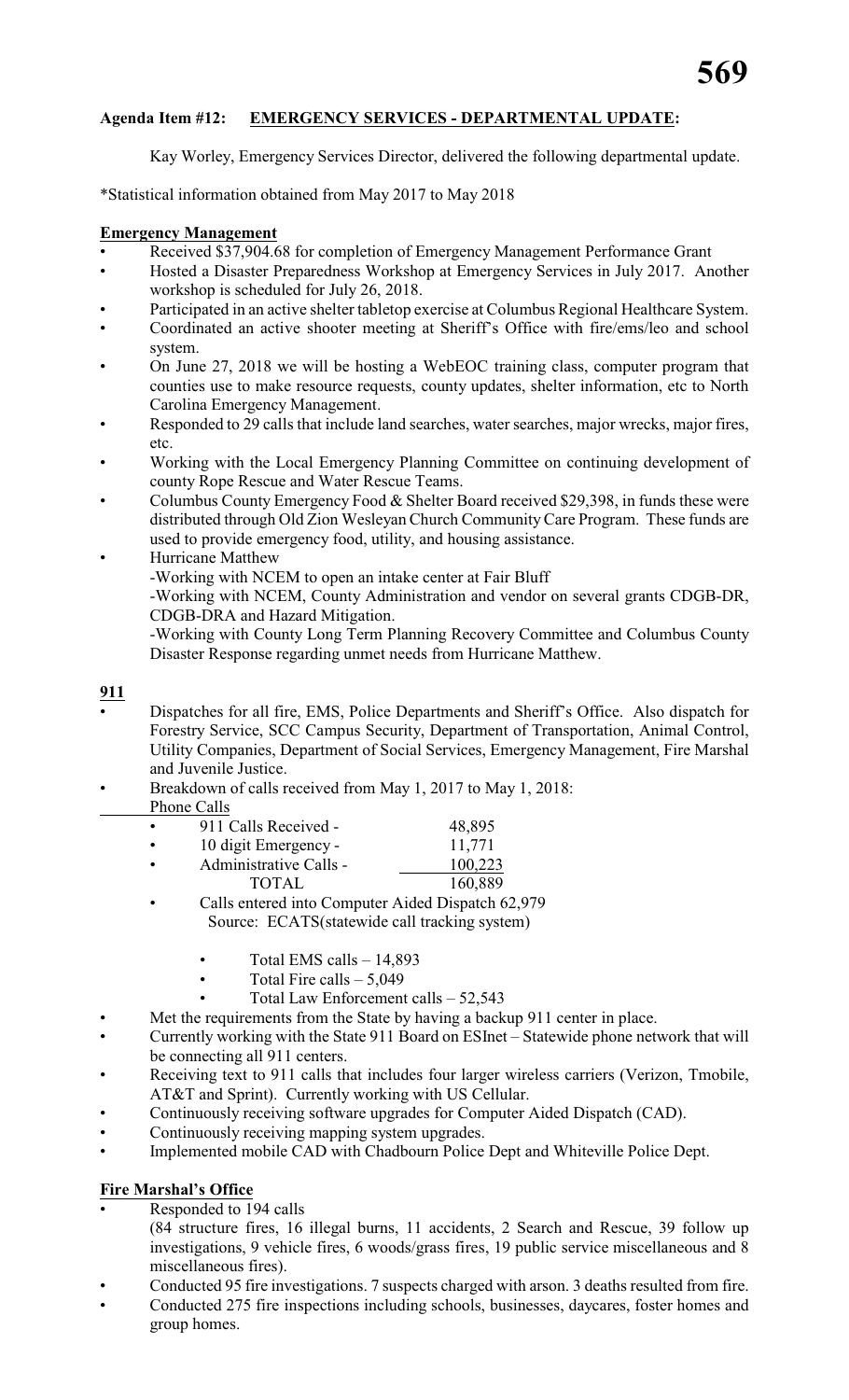- Issued 6 civil citations for illegal burning totaling \$1,100.00.
- Plan Reviews for new constructions total 41.
- Issued 14 permits totaling \$1,194.00 (fire alarms, fire suppression systems, flammable and combustible liquid storage tanks).
- Fire prevention education offered to the public at the county fair and Columbus Charter School for community risk reduction credit for ISO inspections.
- Worked with county fire and rescue departments in compiling paperwork required in applying for Regional AFG Grants.
- Installed smoke detectors and carbon monoxide detectors in homes throughout the county that were in need.
- Working with fire/ems/leo and the County Fire & Rescue Training Facility Committee in the development of a regional training facility.
- Fire extinguisher training offered to several businesses throughout the county.
- Working with Tabor City Fire Department and the Town in hopes of extending their fire district to 6-mile to capture property and home owners into a rated insurance district. As well as the department responding automatic aid with other departments to help lower their ISO rating.
- Working with Evergreen Fire Department to add a fire substation in order to place property and home owners into a rated fire district.
- Continuously working with all fire departments to lower their ISO rating.

# **911 Addressing**

- New Established Addresses 287
- Updated Existing Addresses 784
- New Private Roads 8
- Public road signs ordered and installed  $-82$
- Private road signs ordered  $-8$
- Is in the county taking house photos to update the 911 Addressing Database.

In order to remain in compliance with the Columbus County Addressing Ordinance, the Addressing Department has:

- Repaired/replaced damaged and missing public road signs
- Ordered road signs for private roads upon request of property owner
- Recommended changes necessary for sequential and correct addresses
- Notified residents of address display requirements

# **EMS**

- Updated EMS Protocols.
- Currently working on modifications needed to the EMS System Plan.

# **Communications**

- Kenwood Nexedge Radio System
	- o All infrastructure modifications completed.
		- o Currently working on programming of all radios. The majority of fire/ems/leo radios have been completed. Have 1 fire department that we are working with to schedule. Working on scheduling a makeup date and time for radios that were not at the depts. when programming was scheduled.
		- o A radio assessment form was made and emailed to departments for them to list any problems or concerns their department is experiencing since the programming.
		- o Once radio programing is complete then we will be able to move forward with the county paging system.
		- o Our office is responsible for inventory of every radio that is on the system (unit id#s, serial #s, and assignment of radio).
- Paging system needs to be replaced, funding has been approved by the County Commissioners.
	- o Project was sent out for bid and proposals have been received.
	- o Project will be moving forward once the Kenwood Nexedge project is completed.
- Emergency Responder radios are being programmed and reprogrammed by our department on a day to day basis.
- Our office is now responsible for maintaining all Viper Id#'s, serials numbers, assignments, and authorization with NC Hwy Patrol.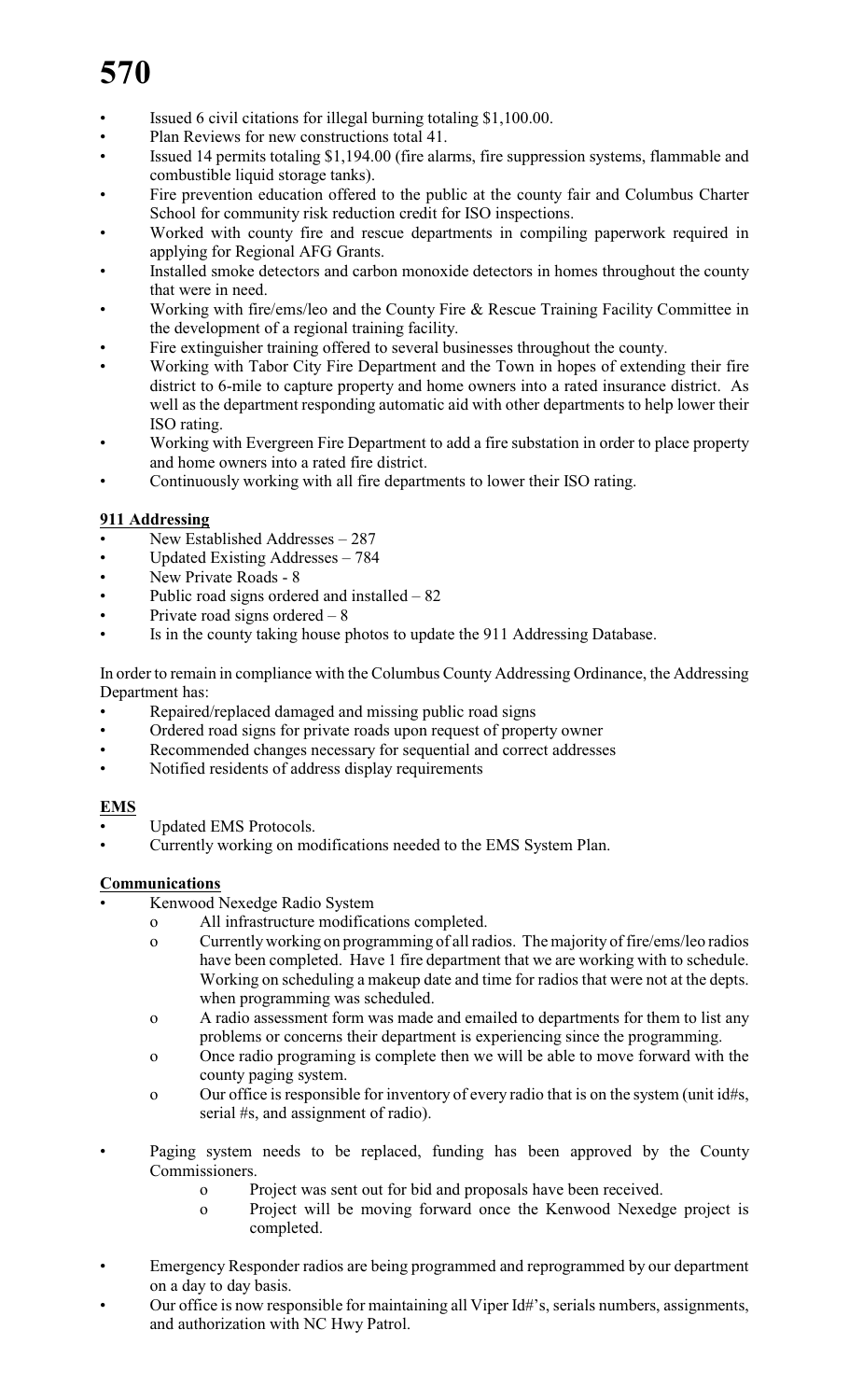## **Regular Attended Meetings, Conferences and Con-Ed**

- Monthly Fire & Rescue Association Meetings
- Quarterly EMS Peer Review Committee Meetings
- Quarterly Fire Peer Review Committee Meetings
- Quarterly LEPC Meetings
- DOT Incident Management Meetings
- Quarterly Emergency Food & Shelter Board Meetings
- Communications Meetings
- Emergency Management Forums
- Quarterly SERAC Meetings
- **EM Conferences Biannually**
- 911 State Board Meetings
- County Safety Committee Meetings
- Eastern Carolina Fire & Rescue Association meetings
- Fire Investigators Conference
- Con-Ed classes for Fire Inspections/Fire Investigations
- Con-Ed classes for Emergency Management
- Long Term Disaster Recovery Meetings

# **Agenda Item #13: AGING - HOME and COMMUNITY CARE BLOCK GRANT:**

Amanda Harrelson, Director of Aging, requested Board approval of the Home and Community Care Block Grant for \$567,794, with a County match of \$63,088, and the following listed motions:

- 1. To allow all programs to remain as presently provided; **and**
- 2. To allow the Columbus County Department of Aging and Adult Services to accept any additional future funds for the 2017/2018 budget year and/or adust its budget should there be a reduction of funds.

Commissioner Byrd made a motion to approve the Home and Community Care Block Grant for \$567,794, with a County match of \$63,088, and the following listed motions:

- 1. To allow all programs to remain as presently provided; **and**<br>2. To allow the Columbus County Department of Aging and A
	- To allow the Columbus County Department of Aging and Adult Services to accept any additional future funds for the 2017/2018 budget year and/or adust its budget should there be a reduction of funds.

The motion was seconded by Vice Chairman Burroughs. The motion unanimously passed.

### **Agenda Item #14: SOCIAL SERVICES - MEMORANDUM OF UNDERSTANDING:**

Algernon McKenzie, Social Services Director, requested Board approval for Michael Stephens, County Manager, and Algernon W. McKenzie, DSS Director, to sign the Memorandum of Understanding (Fiscal Year 2018-19) Between the North Carolina Department of Health and Human Services and Columbus County.

Commissioner Byrd made a motion to approve Michael Stephens, County Manager, and Algernon W. McKenzie, DSS Director, to sign the Memorandum of Understanding (Fiscal Year 2018-19) Between the North Carolina Department of Health and Human Services and Columbus County, seconded by Commissioner McDowell. The motion unanimously passed. A copy of this document will be marked as Exhibit "C", and kept on file in the Minute Book Attachments, Book Number 6, in the Office of the Clerk to the Board, for review.

### **Agenda Item #15: SOCIAL SERVICES - MONTHLY ADMINISTRATIVE UPDATE:**

Algernon McKenzie, Social Services Director, delivered the following Monthly Administrative Update.

On May 2, 2018 our agency staff meeting was held. Staff was reminded to respond to the County Finance Office concerning the new electronic paystub process; to confirm their email address. We have been informed pay stubs will soon be sent out by email; instead of receiving paper ones.

Staff was asked to inform the front desk of the possible wait time for customers when they come in to see them or to make an application. They should always greet customers when they go to get them and be kind. This is just good customer service.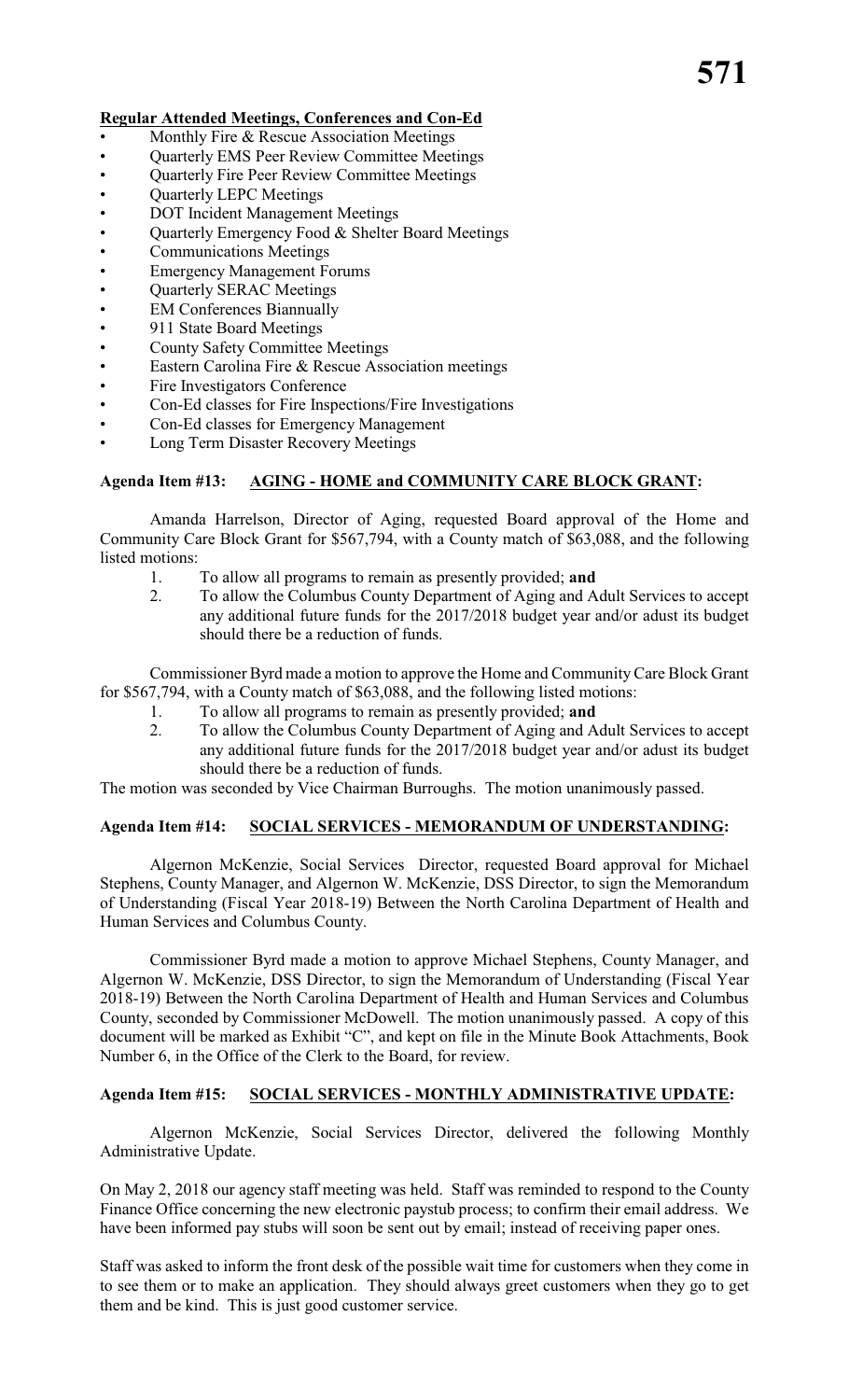Staff was informed that family members who come to see them should not park in the employee parking spaces in the back of the building.

I also reminded staff to make sure heaters and lamps are turned off each day when they leave. Also, that the office lights are turned on when they have customers coming in their offices; as this could be dangerous.

Lastly, I reminded staff about the importance of keeping information about customers confidential; only sharing information with those authorized to receive it. Do not even discuss who came in the office with anyone outside the agency.

On May 10, 2018 I attended our Director's Association Executive Board meeting. We had much discussion about the written agreements that are being required by House Bill 630. We were informed the name of the agreement will be changed to a "Memorandum of Understanding". There will be 29 performance measures DHHS will focus on; which are Federal requirements. Susan Perry-Manning, Deputy Secretary stated there are some measures county DSS agencies cannot control; specifically, with the courts and judges. DHHS is working with the judicial system to address some issues that will affect some of the performance measures for counties. Concerns were raised about the fact that the MOU doesn't address outcomes for children and adults as a result of the work that is done by counties.

During our meeting, we also received an update on NCFAST. The defects and enhancements that are needed are not fixed yet. They are meeting with IBM. They have recognized the system is not user friendly and it could take two years to develop this type of system. NCFAST has been subsidized by Federal funds and the State could be required to pay back money if this system is not up and running. Therefore, they will be working on the issues as they continue to meet with and get feedback from the pilot counties. During this meeting, there were many concerns raised by Directors about the MOU, NCFAST and the Child Care subsidy.

On May 14, 2018 Melinda Lane, Social Work Program Manager and I had a conference call with Cyndi Elhers and David Tart from Trillium Health Resources. During this call, they informed us of the many services they hope to bring to Columbus County to help meet the needs of the citizens and those agencies that are seeking services for the population they serve. We discussed their plan to help us transition our families to their organization and we will be working together to provide information during this shift. They will also be coming to our agency to provide information to staff and Supervisors about their organization in the near future.

On May 24 and 25, 2018 I attended the Eastern Regional Director's meeting. During these two days, we received information about P-4 Child Welfare in NCFAST. The State has decided to delay the go-live date for Group 2 counties. Columbus is in this group. There has been no additional information given as to when Group 2 will go-live. The delay is occurring due to issues with the system and concerns from the five pilot counties; as well as the Director's Association.

We also discussed Medicaid audits and how they will be conducted. The Medicaid representative, from the Office of Compliance, discussed what they will be looking for in case records and how counties should be conducting second party reviews of cases prior to audits. She also pointed out some of the most common findings across the State. She stated that this year, counties will be held accountable for overpayments in Medicaid for clients who have received Medicaid due to county error. All payments must be made to the Controller's Office within 60 days of notice. An invoice will be sent to the DSS Director and County Finance Director. Therefore, county staff must ensure all income is verified and calculated correctly. This is very important and could be very costly to counties; especially if the recipient was in the nursing home. These two days were very informative.

| <b>ECONOMIC SETVICES</b>    |                                                                                                                                                |  |  |  |  |  |
|-----------------------------|------------------------------------------------------------------------------------------------------------------------------------------------|--|--|--|--|--|
| <b>PROGRAM</b>              | <b>STATISTICS</b>                                                                                                                              |  |  |  |  |  |
| <b>Food &amp; Nutrition</b> | Applications Taken: 209<br>Applications Approved: 138<br>Active Cases: 5,600<br>Benefits Issued: \$1,320,642.00<br>Participants Served: 11,945 |  |  |  |  |  |

| <b>May 2018</b>          |
|--------------------------|
| <b>Economic Services</b> |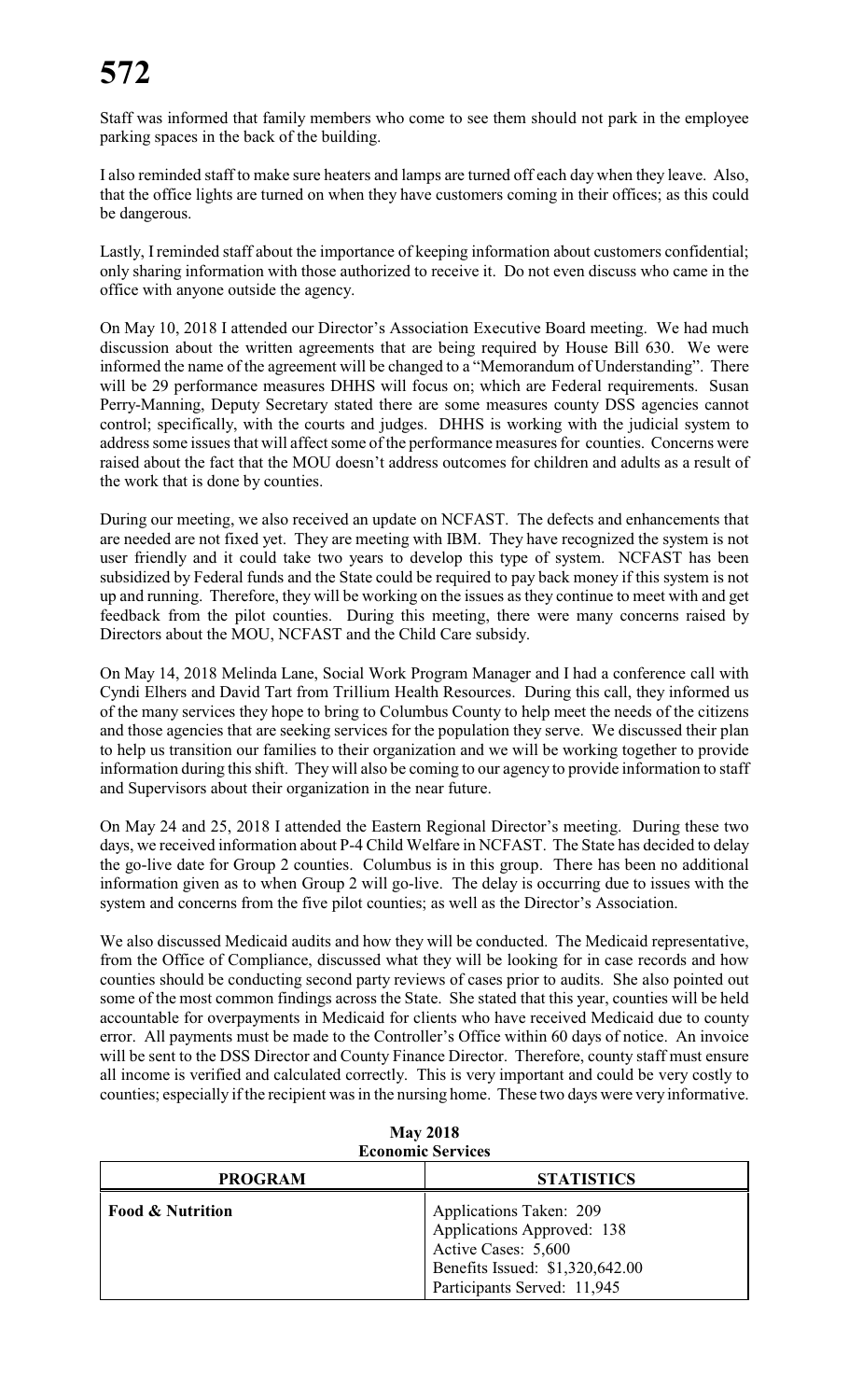| <b>Adult Medicaid</b>                   | Applications Taken: 201<br>Cases Terminated: 48<br>Redeterminations: 342<br>Applications Processed: 231                                               |
|-----------------------------------------|-------------------------------------------------------------------------------------------------------------------------------------------------------|
| <b>Family &amp; Children's Medicaid</b> | Applications Taken: 86<br>Applications Processed: 116<br>Redeterminations: 597<br>Total Medicaid Cases: 13,152<br>Total Individuals Receiving: 16,687 |
| <b>Child Support</b>                    | <b>Absent Parents Located: 70</b><br>Orders Enforced: 914<br>Active Cases: 4,038<br>Collections: \$503,457.00                                         |

# **May 2018**

| <b>PROGRAM</b>                                 | <b>STATISTICS</b>                                                                                                                                                                                              |
|------------------------------------------------|----------------------------------------------------------------------------------------------------------------------------------------------------------------------------------------------------------------|
| <b>Adult Services (APS)</b>                    | APS Reports Accepted: 26<br>County Wards: 31<br>Number of Payee Cases: 18<br><b>Adults Served APS: 13</b><br>Number of Medicaid Transportation Trips: 1,519<br>Amount Requested for Reimbursement: \$34,986.50 |
| <b>Children's Protective Services</b><br>(CPS) | Reports Accepted: 42<br>Reports Screened Out: 27<br>Families Receiving In-Home Services: 36<br>Children Served: 68<br>Contacts with Families Monthly: 284<br>Assessments: 33                                   |
| <b>Foster Care</b>                             | Foster Children in Foster Homes: 59<br>Children Placed Outside County: 18<br>Agency Adoptions: 0<br>Pending Adoptions: 6<br>Total Foster Homes Licensed: 4<br>Total Children in Foster Care: 66                |
| <b>Work First Employment (TANF)</b>            | Applications Taken: 29<br>Applications Approved: 22<br><b>Individuals Receiving Benefits: 281</b><br>Entered Employment: 4<br>Number in Non-Paid Work Experience: 1                                            |
| <b>Program Integrity</b>                       | Collections for Fraud: \$11,792.25<br>New Referrals: 2<br>Cases Established: 3                                                                                                                                 |
| Day Care                                       | Children Receiving Day Care Assistance: 367<br>Children on the Waiting List: 716<br>Amount Spent on Day Care Services: \$146,860.00                                                                            |

# **Economic Services Program Narrative**

Child Support/Paralegal and Work First Cash/Medicaid Transportation/Maintenance and Housekeeping

Food and Nutrition and Family and Children's Medicaid

Adult Medicaid//Rest Home and Nursing Home/Community Alternatives Program (CAP)

Submitted by Cyndi Hammonds, Income Maintenance Administrator

Reporting Month: May 2018

# **News/Updates/Vacancies**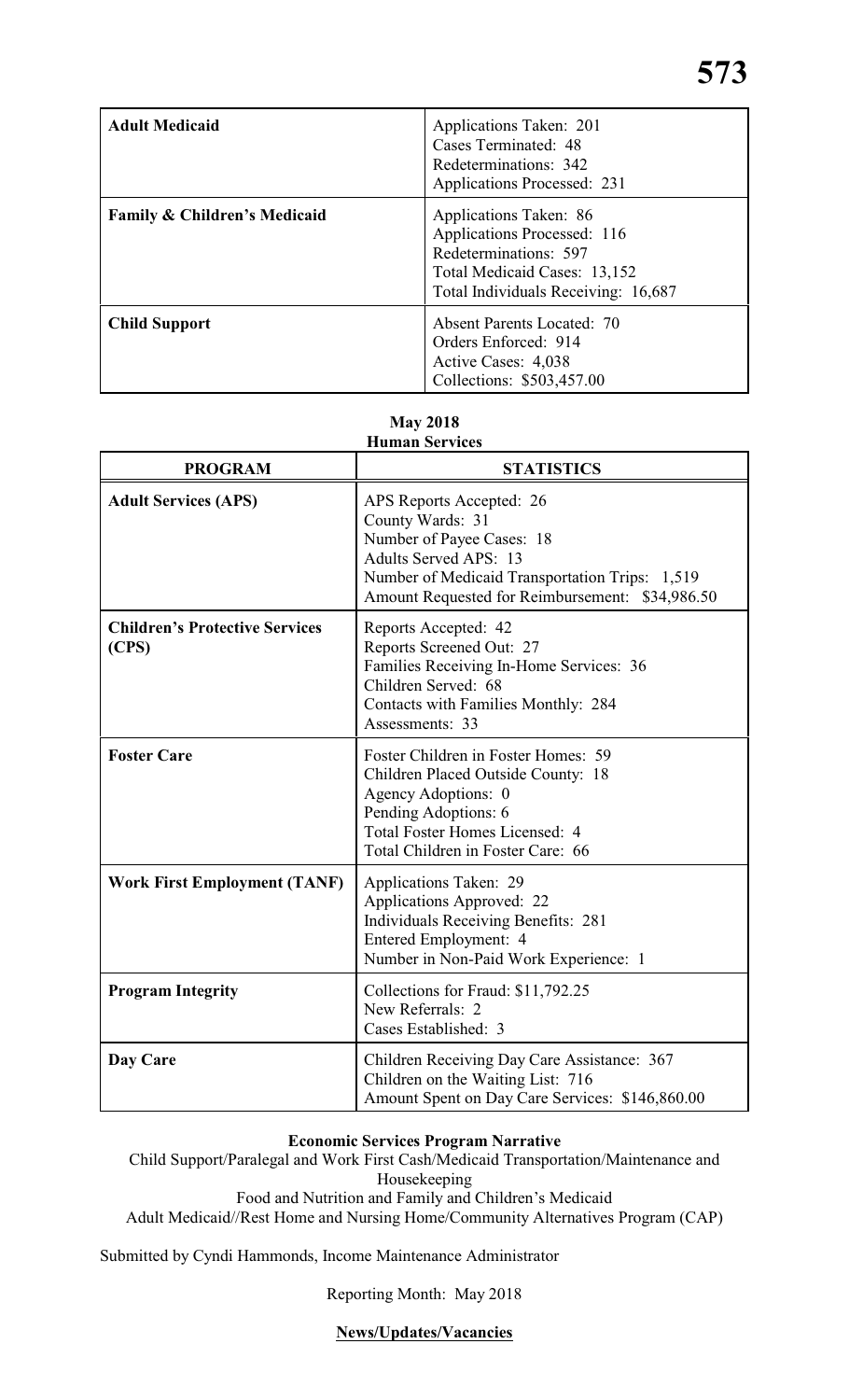# **Food and Nutrition:**

This team has met their timeliness compliance timeframes for May however we will begin to struggle with 4 vacancies on this team now. We have interviewed for 2 of the positions and are waiting for references on only 1 for recommendations. With the school break coming soon; we tend to have more people applying for Food and Nutrition Benefits. In order for us to keep the work timely, we will have to ask workers to work comp time.

# **Adult and Family & Children's Medicaid:**

Family and Children's Medicaid continues to keep their work timely with 1 vacancy. We have hired in-house for a new supervisor on this team after one of the supervisors retired. We welcome Tiffany Inman to this management team. Adult Medicaid still continues to struggle in the Long Term Care team of workers. Income Maintenance Caseworker IIIs are the only workers that can work these cases and have the knowledge of these programs. The team is understaffed and right now is out of compliance by using an Income Maintenance Caseworker II to help complete the work and keep it timely. They also have 2 vacancies on the Private Living Arrangement team and are struggling now with keeping work timely. The State gave some refresher training for the Long Term Care team in May. We are hoping to hire for the vacancy in Family and Children's Medicaid to complete triage for both Medicaid teams.

# **Child Support and Paralegal:**

Child Support continues to struggle with meeting all compliance rates with 3 new workers in training and continuing to have 1 vacancy. Our State Representative has been very supportive and encouraging with our compliance rates. During the month of May the State office provided a worker that came to the agency and helped give some training to 2 of the new workers which helped greatly. This team prepared 237 cases for court and one of their court days was cancelled by the Judge and was rescheduled for June. The processing assistant vacancy was filled and the new worker began in May.

Our paralegal completed 186 orders and reviewed 37 that the attorney prepared along with helping with some of the clerical duties during that vacancy.

# **Work First Cash/Medicaid Transportation/Interpreter/Maintenance and Housekeeping/Deputy:**

- WorkFirst Cash continues to keep their work timely.
- Our interpreter continues to interpret for the whole agency and is eager to learn all she can about all programs.
- Transportation continues to remain busy helping getting clients transported to their medical providers.
- Maintenance and Housekeeping continue to keep our building and grounds clean.

### **HUMAN SERVICES BOARD REPORT**

### **Melinda H. Lane, Program Manager Vacancies/Updates/News for May 2018**

### **Intake/Investigation/Assessment:**

The Intake/Investigation/Assessment Unit continues to be fully staffed and busy! All staff have busy caseloads that include allegations of substance abuse, domestic violence, and sexual abuse, among other things. Staff are continuing to take required training. Child Welfare go-live for NCFAST for Columbus County has been indefinitely postponed due to issues within NCFAST. Staff will continue to take required trainings at a slower pace at this time.

### **In-Home Services:**

The In-Home Services Unit is finally fully staffed with a new worker who has completed her initial training and is beginning to acquire a caseload. Staff are continuing to take required training. Child Welfare go-live for NCFAST for Columbus County has been indefinitely postponed due to issues within NCFAST. Staff will continue to take required trainings at a slower pace at this time.

### **Foster Care/Adoptions:**

The Foster Care/Adoptions Unit continues to be fully staffed and going strong. Staff are continuing to take required training. Child Welfare go-live for NCFAST for Columbus County has been indefinitely postponed due to issues within NCFAST. Staff will continue to take required trainings at a slower pace at this time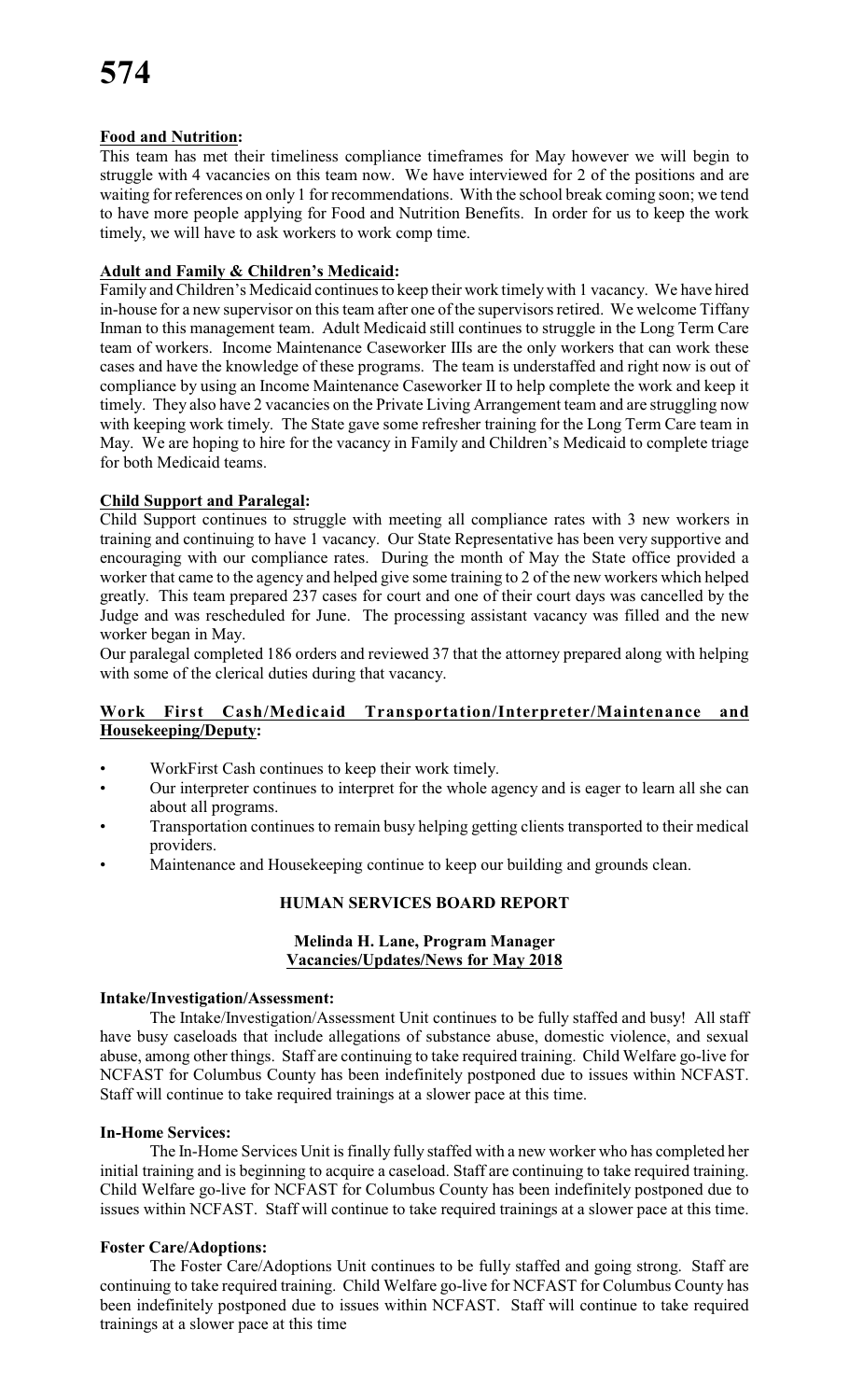### **Transitional Unit:**

The Transitional unit continues to plan events for LINKs foster children and Foster/Adoptive Parent Recruitment. Billboards, along with other forms of advertisement for recruitment are in place. MAPP training for new candidates for foster parents has been completed, but the detailed process of becoming licensed continues to progress for the candidates. Staff are continuing to take required training. Child Welfare go-live for NCFAST for Columbus County has been indefinitely postponed due to issues within NCFAST. Staff will continue to take required trainings at a slower pace at this time

### **Adult Services:**

The Adult Services Unit continues to be fully staffed and very busy. Cases are becoming more complex with more issues. This Unit is encountering more and more issues with homeless adults and adults with mental health issues which creates other problems because of the slow response time of mental health agencies. Members of this Unit continue to cross-train in order to work together more efficiently.

### **Work First Employment:**

The Work First Employment Unit continues to work within the NCFAST system with daily issues. This Unit continues to assist with 200%.

### **Child Day Care:**

The Child Day Care Unit continues to be fully staffed. This Unit continues to work within the NCFAST system dealing with daily issues and updates. This Unit has completed the current issues of dealing with reviewing and correcting, when needed, a list of over/under payments that were made to daycares by the state. It appears NCFAST may have created the majority of these errors, but this Unit has completed its review and correction of the current list. This is a problem being dealt with across the counties and is taking a lot of time away from the usual daily routine.

### **Program Integrity:**

Program Integrity continues to work hard to get caught up with program integrity duties and cases. Collections are increasing due to increasing caseloads and tax refund season. Only one temporary worker continues to take Crisis Intervention Program applications due to remaining funds. In May 51 applications were taken for CIP with 50 approvals. It appears this program will continue to have funding through the end of June and the fiscal year.

### **Agenda Item #16: PLANNING - RE-ZONING OF SOUTHERN PORTION OF PARCEL #082808:**

Gary Lanier and Samantha Alsup, Planning Department, requested the Board to approve the re-zoning of the southern portion of this parcel #082808 from Light Industrial and General Use to Heavy Industrial.

Commissioner Bullard made a motion to approve the re-zoning of the southern portion of this parcel #082808 from Light Industrial and General Use to Heavy Industrial, seconded by Commissioner Byrd. A roll-call vote was taken with the following results:

- **AYES:** Chairman McKenzie, Vice Chairman Burroughs, Commissioners Bullard and Byrd; **and**
- **NAYS:** Commissioners McDowell, Prevatte and Russ.

The motion passes on a four  $(4)$  to three  $(3)$  vote.

#### **NEED for CONSISTENCY STATEMENT:**

Gary Lanier, Planning Director, stated the following Consistency Statement needed to be with the re-zoning.

# **Columbus County Board of Commissioners Consistency Statement**

June 18, 2018

On June 18, 2018, at a regularly scheduled meeting of the Board of County Commissioners, the Board considered the request of the Petitioner Dial and Betty Gray to rezone the southern portion of parcel #082808 from Industrial-1 (Light Industrial) and General Use to Industrial-2 (Heavy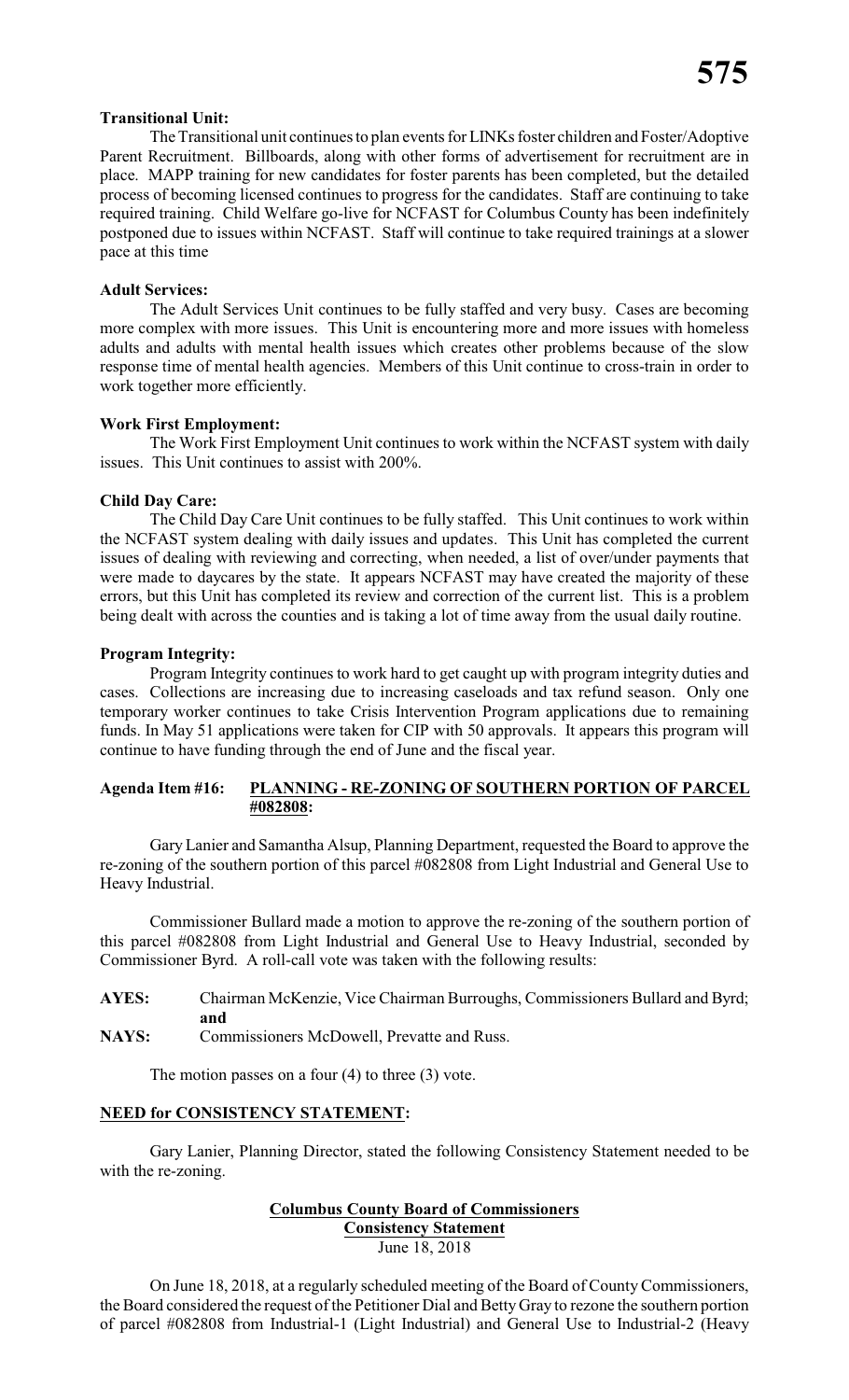Industrial). This parcel lies in the Southeastern Community College Zoning Area (See Columbus County Code of Ordinances, Chapter 10, Part 2, Article 7).

After the public hearing on the matter in which the petitioner, adjoining landowners, and Barnhill Contracting Company spoke, the Board reviewed the Columbus County Comprehensive Land Use Plan, and found that the requested map amendment was consistent with the Columbus County Comprehensive Land Use Plan and approved the following statement:

That the Columbus County Board of Commissioners finds that the rezoning of the southern portion of parcel #082808 from Industrial-1 (Light Industrial) and General Use (GU), to Industrial-2 (Heavy Industrial), would be consistent with the Columbus County Comprehensive Land Use Plan for the following reasons:

- The tract being proposed for the rezoning is approximately 16 acres.
- The property owner would like to sell the property to an asphalt manufacturing company.
- Manufacturing asphalt is not a permitted use in Ind-1 (Light Industrial) but is permitted in Ind-2 (Heavy Industrial) district.
- In the General Use District, heavy industrial uses are regulated and are permitted with a Special Use Permit (SUP).
- The Columbus County Land Use Regulations allow a property owner to request a special use permit for a heavy industrial uses in an area zoned for General Use,
- Per the Columbus County Comprehensive Land Use Plan ("The Plan"), the property is situated in the Community Service Area (CSA) land use sector (pg. 75-76 of Plan).
- Per the Plan, a CSA sector will contain virtually all existing and future industrial development and be the focus of future economic development activities (pg. 76).
- The proposed use of an asphalt plant is an industrial and economic development activity.
- That the property used to be the site of an asphalt plant.
- Per the Plan, the County's economic development activities should be focused with the CSA sector (pg.  $76$ ).
- The property's proposed use wouldn't emit noxious fumes or produce hazardous materials (pg. 75) and would be required by NCDAQ to obtain an air permit before operating.
- If an air permit is granted, the facility will conduct on-going, on-site testing to further demonstrate compliance with air quality standards.
- Asphalt plants must show they can meet air quality guideline at their property lines meaning nearby residents should not be exposed to unhealthy levels of air pollutants, even if they live next door to the plant.
- The facility, as a new asphalt plant, would have to comply with the State's air regulations as well as rules governing odor and fugitive dust from haul roads and storage areas.
- The facility will prepare a storm water pollution prevention plan as part of the permitting process for a storm water permit.
- The facility will be required to obtain all other appropriate state and local permits for an asphalt plant.
- Thus, all requirements of current local, state and federal regulations will be met to protect adjoining properties.
- The property would be segregated from other uses (pg. 75).
- The property will be separated from other uses by property setbacks and by new and existing vegetative buffers. The property's entrance is facing RJ Corman Railroad, on Georgia Pacific Road.
- Vegetative buffers would be used to ensure compatibility with surrounding areas including residential properties (pg. 83).
- The property in question, if zoned Heavy Industrial (Ind-2), would be located on land that is physically suitable for industrial use and would have unique locational advantages for industry.
- The parcel is dual zoned Ind-1 (Light Industrial) and GU (General Use).
- The western adjacent tract is zoned Light Industrial (Ind-1) and the eastern adjacent tract is zoned General Use.
- On adjoining and nearby properties, current uses are primarily timberland, agricultural, a solar farm and a few residences.
- The nearby Georgia Pacific plant site which is zoned Heavy Industrial (Ind-2), is approximately one mile away.
- The degree of difference in the relationship between Light Industrial and Heavy Industrial is slight as opposed to if the adjacent properties were zoned residential or residential – agricultural, which they are not.
- The same is true of Heavy Industrial and General Use, with Heavy Industry being a permitted use, if a special use permit is granted.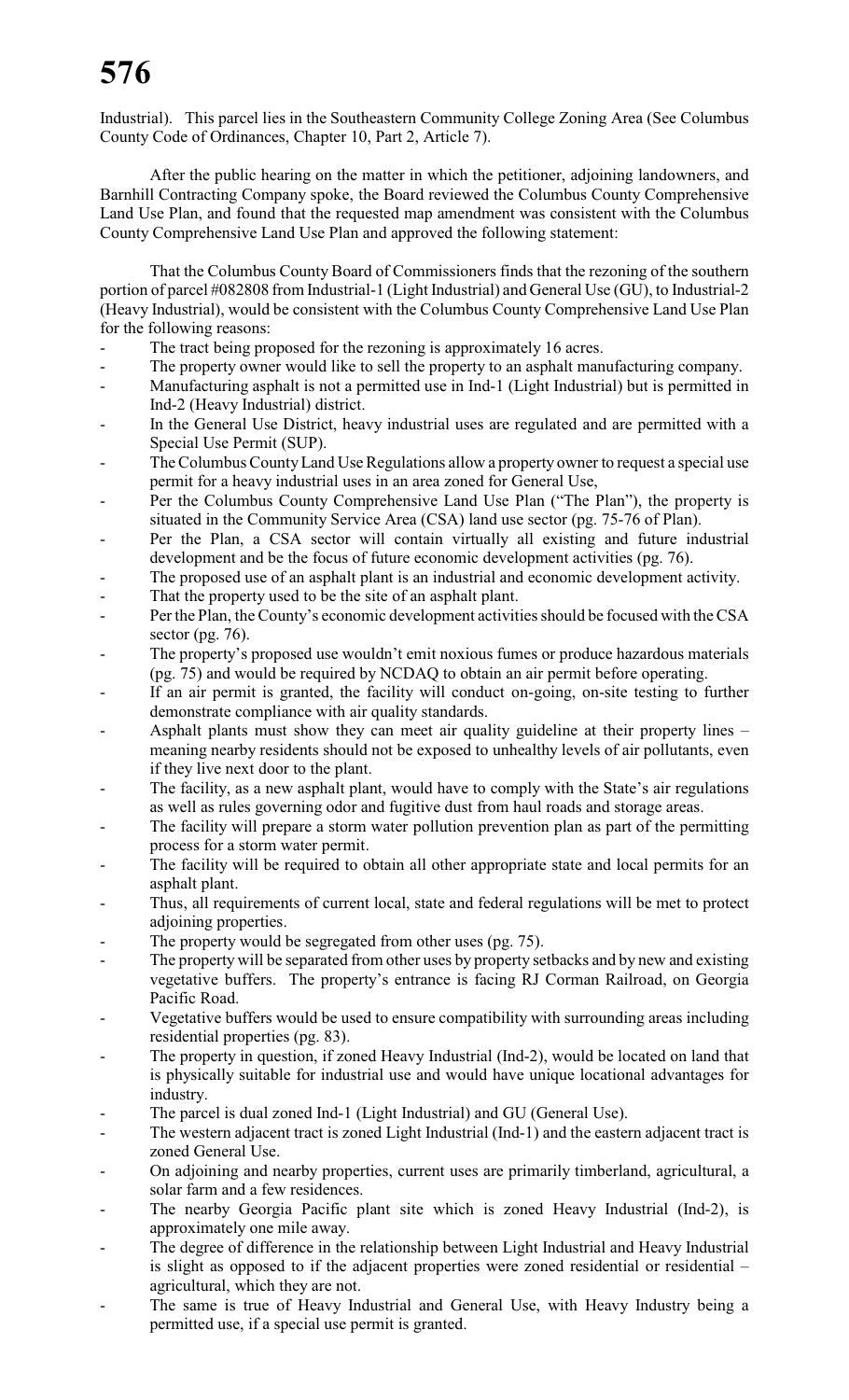Many other properties in the Southeastern Community College Zoning area are zoned Light Industrial and only one tract is zoned Heavy Industrial. The tract that is currently zoned Heavy Industrial is the only property in the entire county zoned as such, and more property is needed for Heavy Industrial Uses as the County continues to grow economically.

**THEREFORE, THE COLUMBUS COUNTY BOARD OF COUNTY COMMISSIONERS FINDS THAT THE PROPOSED ZONING MAP AMENDMENT TO REZONE THE SOUTHERN PORTION OF PARCEL # 082808 FROM INDUSTRIAL-1 AND GENERAL USE, TO INDUSTRIAL-2 TO BE IN THE PUBLIC INTEREST, REASONABLE AND CONSISTENT WITH THE COLUMBUS COUNTY COMPREHENSIVE LAND USE PLAN ADOPTED BY THE COLUMBUS COUNTY BOARD OF COMMISSIONERS, AND IS HEREBY APPROVED.**

### **ADOPTED** THIS THE 18th DAY OF JUNE, 2018.

/s/ Amon E. McKenzie, Chairman Columbus County Board of Commissioners

Approved as to form: /s/ Michael Stephens County Attorney

### **Agenda Item #17: ECONOMIC DEVELOPMENT - EXPENDITURE OF BUDGETED FUNDS:**

Gary Lanier, Economic Development Director, requested Board approval to use the Economic Development funds for extension of a water line down Midway Road.

Mr. Lanier stated the following:

- 1. I would like permission to go for an Industrial Development Utility Fund Grant, and it may require some of our funds for a match; **and**
- 2. This will be a twelve (12") inch water line.

Commissioner McDowell made a motion to approve the use of Economic Development funds for a match to an Industrial Development Utility Fund Grant, seconded by Commissioner Bullard. The motion unanimously passed.

# **Agenda Item #18: FINANCE - APPROVAL of ENGAGEMENT LETTER and CONTRACT for AUDITING SERVICES:**

Bobbie Faircloth, Finance Director, requested Board approval of the Engagement Letter and Contract to Audit Accounts from Thompson, Price, Scott, Adams and Company, P.A.

Commissioner Byrd made a motion to approve the Engagement Letter and Contract to Audit Accounts from Thompson, Price, Scott, Adams and Company, P.A., at the cost of thirty-one thousand, seven hundred fifty and 00/100 (\$31,750.00) dollars (See Engagement Letter), seconded by Commissioner Prevatte. The motion unanimously passed. A copy of this document will be marked as Exhibit "D", and kept on file in the Minute Book Attachments, Book Number 6, in the Office of the Clerk to the Board, for review.

### **Agenda Item #19: VOTING DELEGATE - NACO 83 ANNUAL CONFERENCE: RD**

Michael H. Stephens, County Manager/Attorney, requested the Board to appoint a voting delegate for the NACo 83<sup>rd</sup> Annual Conference to be held July 13-16, 2018.

Commissioner Prevatte made a motion to appoint Commissioner Charles T. McDowell as the voting delegate for the NACo  $83<sup>rd</sup>$  Annual Conference to be held July 13-16, 2018, seconded by Commissioner Byrd. The motion unanimously passed.

### **Agenda Item #20: RESOLUTION - RESOLUTION of SUPPORT for EXTENSION of NATURAL GAS PIPELINE in COLUMBUS COUNTY:**

Vice Chairman Burroughs requested Board approval and adoption of the following Resolution of Support for Extension of Natural Gas Pipeline in Columbus County.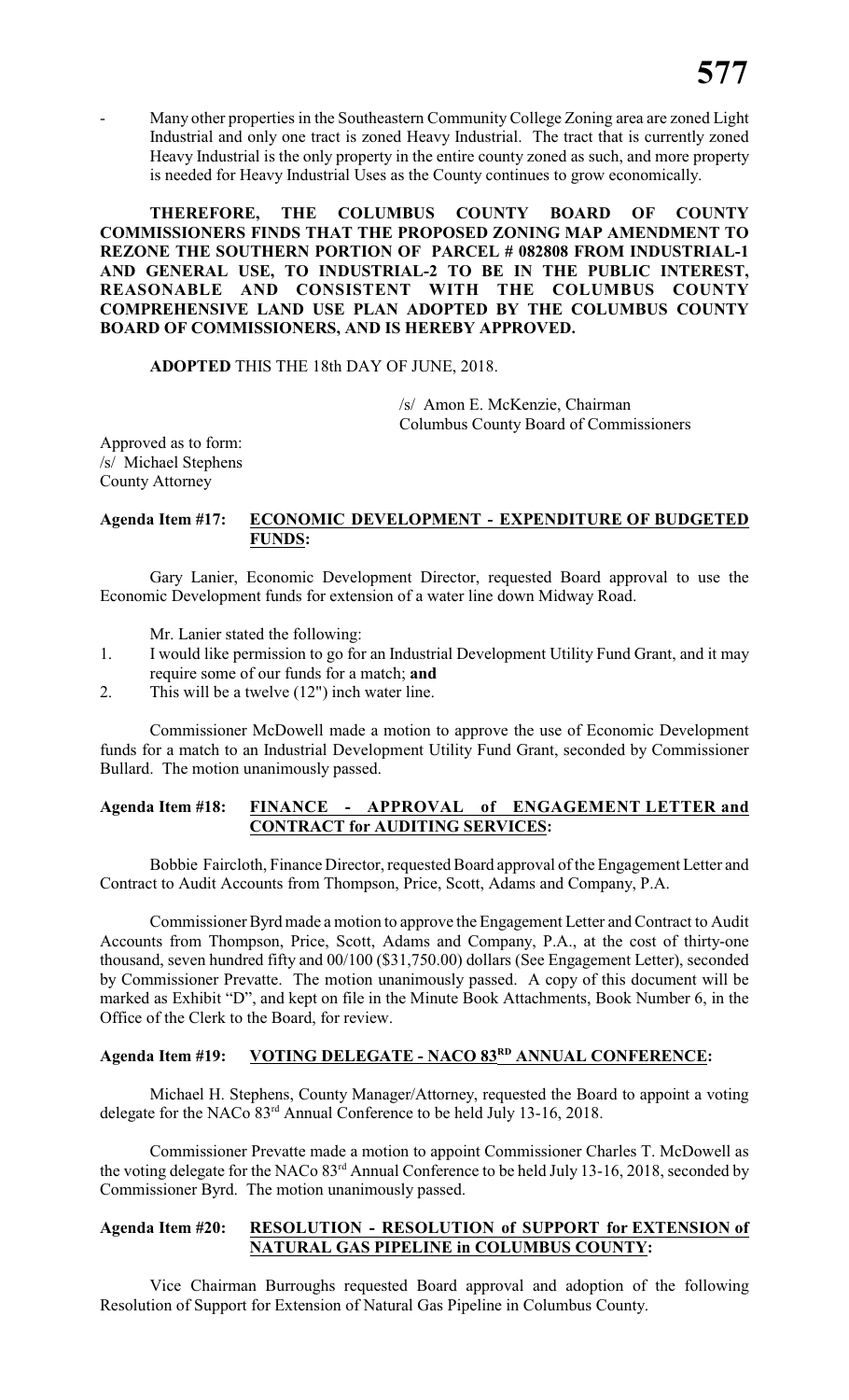### **RESOLUTION of SUPPORT for EXTENSION of NATURAL GAS PIPELINE in COLUMBUS COUNTY**

**WHEREAS,** there exists a natural gas pipeline in Columbus County, North Carolina; **and**

**WHEREAS,** that pipeline offers much opportunity for potential current users and for future economic development projects; **and**

**WHEREAS,** the existing pipeline is located along areas near potential customers in the Whiteville, Chadbourn and Tabor City areas; **and**

**WHEREAS,** the existence of the natural gas pipeline is relatively unknown to many of the land owners in the stated vicinities; **and**

**WHEREAS,** it would be most beneficial to Columbus County to work with their municipalities to extend coverage so as to spur economic development, current landowners and future economic development projects for the pipeline to be extended to areas where greater densities exist, or where there is the potential to garner using customers.

**NOW, THEREFORE, BE IT RESOLVED** the Columbus County Board of Commissioners does hereby requests Piedmont Natural Gas to seek ways to promote the use of the natural gas line with increased marketing, with further extensions into areas of greater density, and economic development potential.

**APPROVED and ADOPTED** this the 18th day of June, 2018.

### **COLUMBUS COUNTY COMMISSIONERS**

**/s/** *JAMES E. PREVATTE* **/s/** *GILES E. BYRD*

*/s/ MICHAEL H. STEPHENS***, Manager / Attorney**

/s/ *AMON E. McKENZIE* **Chairman /s/** *TRENT BURROUGHS,* **Vice Chairman /s/** *P. EDWIN RUSS /s/ RICKY BULLARD* **ATTESTED BY: /s/** *CHARLES T. McDOWELL* /s/ *JUNE B. HALL***, Clerk to the Board**

Vice Chairman Burroughs made a motion to approve and adopt the Resolution of Support for Extension of Natural Gas Pipeline in Columbus County, seconded by Commissioner Bullard. The motion unanimously passed.

### **Agenda Item #21: APPOINTMENTS/RE-APPOINTMENTS/REPLACEMENTS to BOARDS, COMMISSIONS and COMMITTEES:**

June B. Hall, Clerk to the Board, requested the Board to appoint, re-appoint or replace members on the following boards, commissions and committees.

| <b>COMMITTEE</b>                                                                                                                             | ZONE/<br>EB | PERSON(S)                | <b>EXPIR.</b><br><b>DATE</b> | <b>BOARD</b><br><b>ACTION</b>          |
|----------------------------------------------------------------------------------------------------------------------------------------------|-------------|--------------------------|------------------------------|----------------------------------------|
| Aging Advisory Council (Region O)<br>$-COG-$<br><b>Motion: Commissioner Byrd</b><br><b>Second: Commissioner McDowell</b>                     | EB<br>EB    | Ina Brown<br>Gene McNeil | 06/30/2018<br>06/30/2018     | <b>Re-Appoint</b><br><b>Re-Appoint</b> |
| Animal Control Advisory Council                                                                                                              | Ш           | Vacant<br>Vacant         |                              | <b>HOLD</b><br><b>HOLD</b>             |
| Brunswick Zoning, Planning Board<br>and Board of Adjustments<br><b>Motion: Commissioner McDowell</b><br><b>Second: Commissioner Prevatte</b> | EB          | Caletta Faulk - ETJ      | $05-17-$<br>2018             | <b>Re-Appoint</b>                      |
| Chadbourn Planning and Zoning<br>Board                                                                                                       | EB          | <b>ETJ - VACANT</b>      |                              | <b>HOLD</b>                            |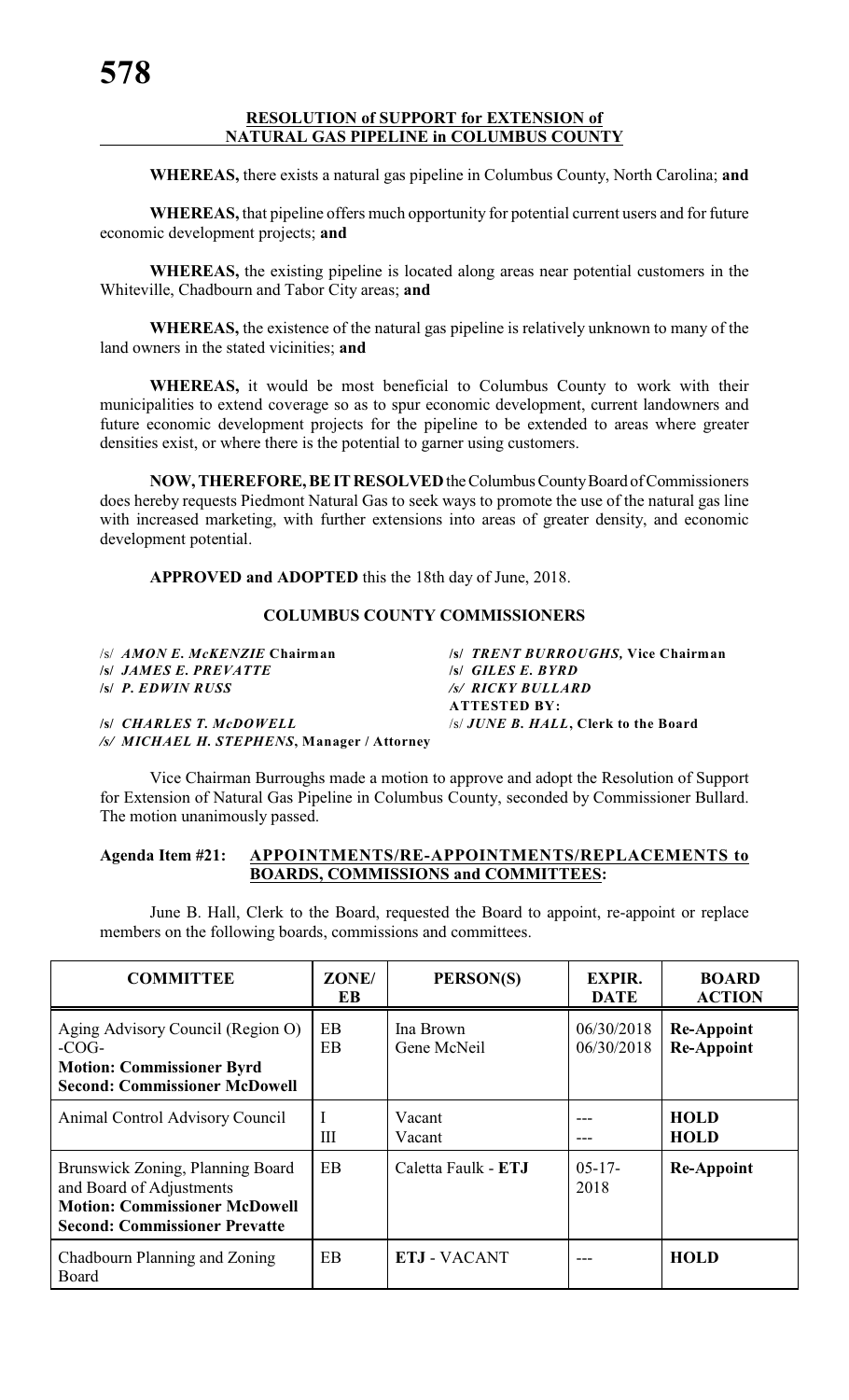| <b>COMMITTEE</b>                                                                                                                                         | ZONE/<br><b>EB</b>                                                                         | PERSON(S)                                                                                                                         | <b>EXPIR.</b><br><b>DATE</b>                                                                   | <b>BOARD</b><br><b>ACTION</b>                                                                                                         |
|----------------------------------------------------------------------------------------------------------------------------------------------------------|--------------------------------------------------------------------------------------------|-----------------------------------------------------------------------------------------------------------------------------------|------------------------------------------------------------------------------------------------|---------------------------------------------------------------------------------------------------------------------------------------|
| Economic Development<br><b>Commission Board of Directors</b>                                                                                             | Ι<br>$\mathbf{I}$<br>IV                                                                    | Troy Willard Goss, Sr.<br>Harry Foley - Resigned<br>Leon M. Fox, Jr. -<br><b>Resigned</b>                                         | 06/30/2018<br>06/30/2018<br>06/30/2020                                                         | <b>Re-Appoint</b><br><b>HOLD</b><br>J.E. Thompson,<br>Jr.                                                                             |
| Housing Advisory Committee                                                                                                                               | Ι<br>$\mathbf{I}$<br>$\mathop{\rm III}\nolimits$<br>IV<br>VI                               | <b>Richard Peacock</b><br><b>Michael Clemmons</b><br>David Solomon<br>Vickie Pait<br>Bonnie K. Prince                             | 06/30/2018<br>06/30/2018<br>06/30/2018<br>06/30/2018<br>06/30/2018                             | <b>Re-Appoint</b><br><b>Re-Appoint</b><br><b>Re-Appoint</b><br><b>Re-Appoint</b><br><b>Re-Appoint</b>                                 |
| <b>Industrial Facilities Pollution</b><br><b>Control Financing Authority</b><br><b>Motion: Commissioner Prevatte</b><br><b>Second: Commissioner Byrd</b> | EB<br>EB<br>EB                                                                             | <b>Emory Worley</b><br>Carl Meares, Jr.<br>Paul Gerald, Jr.                                                                       | 06/30/2018<br>06/30/2018<br>06/30/2018                                                         | Re-Appoint<br><b>HOLD</b><br><b>Re-Appoint</b>                                                                                        |
| Lake Waccamaw Planning Board<br><b>Motion: Commissioner Byrd</b><br><b>Second: Commissioner McDowell</b>                                                 | EB                                                                                         | Kyle Peacock - ETJ                                                                                                                | 06/30/2018                                                                                     | <b>Re-Appoint</b>                                                                                                                     |
| Southeastern Community College<br><b>Board of Trustees</b>                                                                                               | IV                                                                                         | Harry Foley                                                                                                                       | 06/30/2018                                                                                     | <b>Pickett Council</b>                                                                                                                |
| <b>Voluntary Agricultural District</b><br>Board                                                                                                          | I<br>$\overline{\mathsf{V}}$                                                               | Alfonza Williams<br>Pat Lovette                                                                                                   | 06/30/2018<br>06/30/2018                                                                       | <b>Re-Appoint</b><br><b>Re-Appoint</b>                                                                                                |
| Water and Sewer Advisory<br>Commission                                                                                                                   | I<br>$\mathbf{I}$<br>$\mathop{\rm III}\nolimits$<br>IV<br>$\mathbf{V}$<br>VI<br>$\rm{VII}$ | Thaddus Williams<br>Andy Inman<br>Margaret Gordon<br>Kathryn Foley<br><b>Steve Long</b><br>James Worley<br><b>Todd Pennington</b> | 06/02/2018<br>06/02/2018<br>06/02/2018<br>06/02/2018<br>06/02/2018<br>06/02/2018<br>06/02/2018 | <b>Re-Appoint</b><br><b>HOLD</b><br><b>Re-Appoint</b><br><b>VACANT</b><br><b>Re-Appoint</b><br><b>Re-Appoint</b><br><b>Re-Appoint</b> |
| <b>Trillium Regional Board</b><br><b>Motion: Commissioner McDowell</b><br><b>Second: Commissioner Byrd</b>                                               | EB                                                                                         | N/A<br>Effective: July 01, 2018                                                                                                   | N/A                                                                                            | <b>James Prevatte</b><br>Pat Ray                                                                                                      |

# **RECESS REGULAR SESSION and enter into COMBINATION MEETING of COLUMBUS COUNTY WATER and SEWER DISTRICTS I, II, III, IV and V BOARD MEETING:**

At 8:32 P.M., Commissioner Byrd made a motion to recess Regular Session and enter into a **combination meeting** of Columbus County Water and Sewer Districts I, II, III, IV and V Board Meeting, seconded by Prevatte. The motion unanimously passed.

### **Agenda Item #22: COLUMBUS COUNTY WATER and SEWER DISTRICTS I, II, III, IV and V - APPROVAL of BOARD MEETING MINUTES:**

June 04, 2018 **Combination Meeting** of Columbus County Water and Sewer Districts I, II, III, IV and V Board Meeting **(5 sets)**

This information will be recorded in Minute Book Number 2 for each Water District, respectively.

### **Agenda Item #23: COLUMBUS COUNTY WATER and SEWER DISTRICTS I, II, III, IV and V - APPROVAL of MONTHLY WATER BILL ADJUSTMENTS:**

Harold Nobles, Public Utilities Director, requested Board approval of the monthly water bill adjustments.

This information will be recorded in Minute Book Number 2 for each Water District, respectively.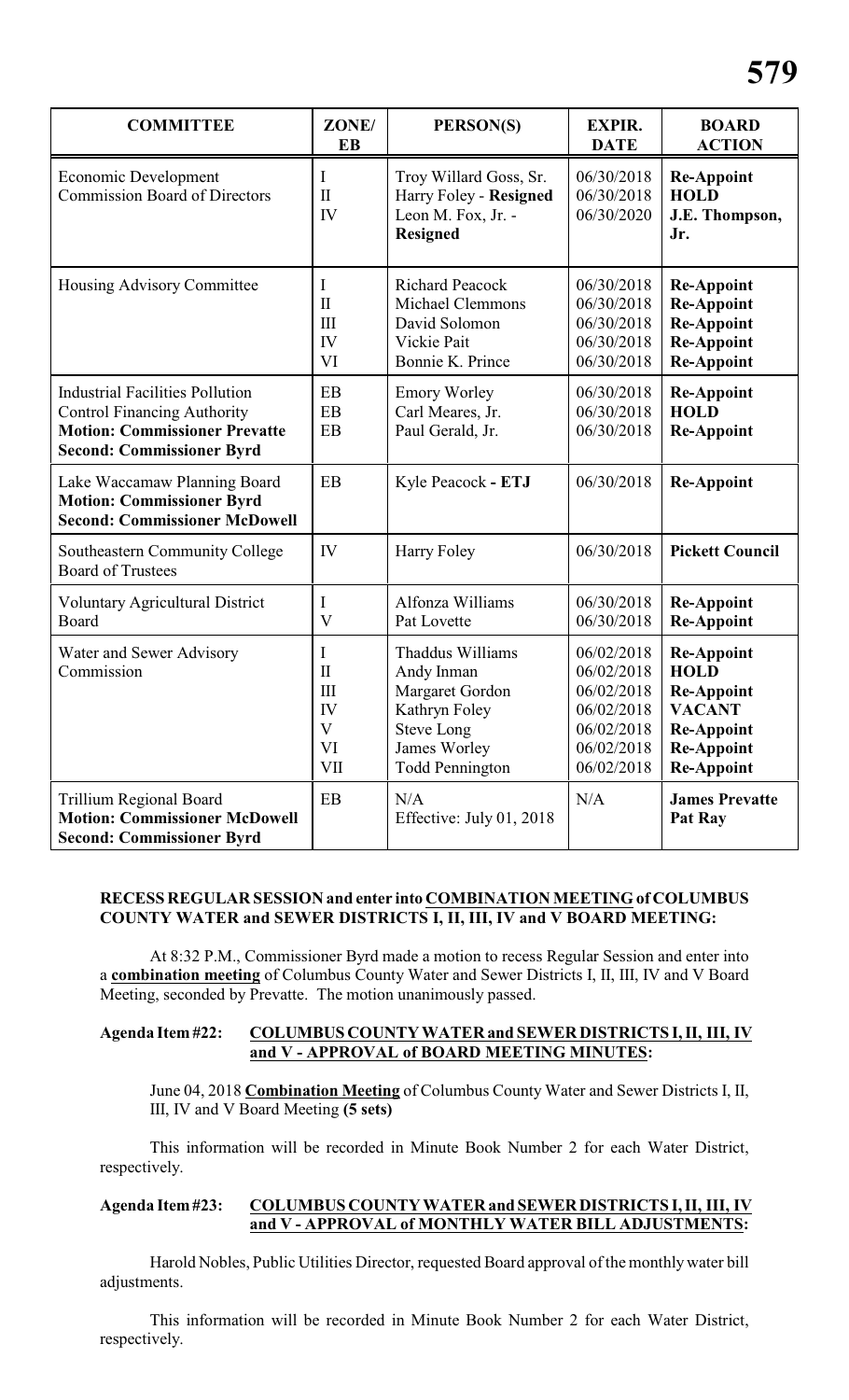### **Agenda Item #24: COLUMBUS COUNTY WATER and SEWER DISTRICT V - OLD DOCK ELEMENTARY SCHOOL SEWER PROJECT:**

Harold Nobles, Public Utilities Director, requested Board approval of the contract between Columbus County and the NC DEQ for the Old Dock Elementary School Sewer Project.

This information will be recorded in Minute Book Number 2 for Columbus County Water and Sewer District V.

### **ADJOURN COMBINATION MEETING of COLUMBUS COUNTY WATER and SEWER DISTRICTS I, II, III, IV and V BOARD MEETING:**

At 8:33 P.M., Vice Chairman Burroughs made a motion to adjourn the **combination meeting** of Columbus County Water and Sewer Districts I, II, III, IV and V Board Meeting and resume Regular Session, seconded by Commissioner Prevatte. The motion unanimously passed.

### **Agenda Item #25: CONSENT AGENDA ITEM:**

| <b>Tax Refunds and Releases:</b>                                                                                                      |                                         |                      |
|---------------------------------------------------------------------------------------------------------------------------------------|-----------------------------------------|----------------------|
| <b>Property Value</b>                                                                                                                 |                                         | \$53.37<br>Amount:   |
| Floyd, Elizabeth Claus & Jason Allen PROPERTY: 00000                                                                                  |                                         | \$65.27<br>Total:    |
| Value: \$6,630.00<br>2017<br>Year:                                                                                                    | 03-00643<br>Account:                    | $Bill#$ :<br>99999   |
| Release value of boat. Never deleted. Release Brunswick Fire(4.64) release Whiteville                                                 |                                         |                      |
| Rescue $(1.33)$ release late list $(5.93)$                                                                                            |                                         |                      |
| Property Value                                                                                                                        |                                         | \$15.30<br>Amount:   |
| Brackley, Brandon Adair                                                                                                               | PROPERTY: 00000                         | \$17.20<br>Total:    |
| Value: \$8,090.00<br>Year:<br>$16-17$                                                                                                 | 14-05207<br>Account:                    | 99999<br>$Bill#$ :   |
| Release value of boat. Sold in 2015. Release Welches Creek(1.52) release Columbus<br>Rescue(.38)                                      |                                         |                      |
| Property Value                                                                                                                        |                                         | \$285.73<br>Amount:  |
| Daniels, Ryendia                                                                                                                      | PROPERTY: 00000                         | Total:<br>\$2,257.19 |
| Value: \$2,750.00<br>$08-17$<br>Year:                                                                                                 | Account:<br>03-04483                    | Bill#:<br>99999      |
| Release value of S/W removed as shown on aerials. Release Nakina Fire(4.54) release                                                   |                                         |                      |
| Columbus Rescue(14.19) release late list (29.73)                                                                                      |                                         |                      |
| Property Value                                                                                                                        |                                         | \$81.57<br>Amount:   |
| Davis, Justin                                                                                                                         | PROPERTY: 00000                         | \$1,831.83<br>Total: |
| Value: \$1,000.00<br>Year:<br>$09-17$                                                                                                 | Account:<br>03-02037                    | Bill#:<br>99999      |
| Release value of S/W. Moved off per aerials. Release Nakina Fire(8.05) release Columbus<br>Rescue $(2.02)$ release late list $(9.19)$ |                                         |                      |
|                                                                                                                                       |                                         | \$22.14<br>Amount:   |
| <b>Property Value</b><br>Dubuke, David                                                                                                |                                         | \$230.38<br>Total:   |
| Value: \$2,750.00<br>2017<br>Year:                                                                                                    | PROPERTY: 00000<br>12-04561<br>Account: | $Bill#$ :<br>58791   |
| Release value of S/W sold and moved to Bladen County. Release North Whiteville(2.20)                                                  |                                         |                      |
| releaseWhiteville Rescue(.55) release late list(2.49)                                                                                 |                                         |                      |
| Property Value                                                                                                                        |                                         | \$16.20<br>Amount:   |
| Gause, Edith Miller                                                                                                                   | PROPERTY: 00000                         | \$280.27<br>Total:   |
| Value: \$1,000.00<br>$12-13$<br>Year:                                                                                                 | 13-01235<br>Account:                    | $Bill#$ :<br>99999   |
| Release value of S/W burned in 2011. Release Columbus Rescue(.40) release late                                                        |                                         |                      |
| list(1.67)                                                                                                                            |                                         |                      |
| <b>Property Value</b>                                                                                                                 |                                         | \$133.05<br>Amount:  |
| Grainger, Hope & Derik                                                                                                                | <b>PROPERTY: 00000</b>                  | Total:<br>\$1,834.23 |
| Value: \$13,847.00<br>Year:<br>$09-17$                                                                                                | 07-03233<br>Account:                    | Bill#:<br>99999      |
| Release value of S/W Not liveable since 2007. Release Columbus Rescue(3.28) release late<br>list(13.64)                               |                                         |                      |
| Property Value                                                                                                                        |                                         | \$33.99<br>Amount:   |
| Hilbourn, Howard                                                                                                                      | PROPERTY: 00000                         | Total:<br>\$41.53    |
| Value: \$525.00<br>Year:<br>$08-13$                                                                                                   | Account:<br>13-18822                    | $Bill#$ :<br>99999   |
| Release value of boat. Not used since 2007. Release Klondyke Fire(2.92) release                                                       |                                         |                      |
| Columbus Rescue(.84) release late list(3.78)                                                                                          |                                         |                      |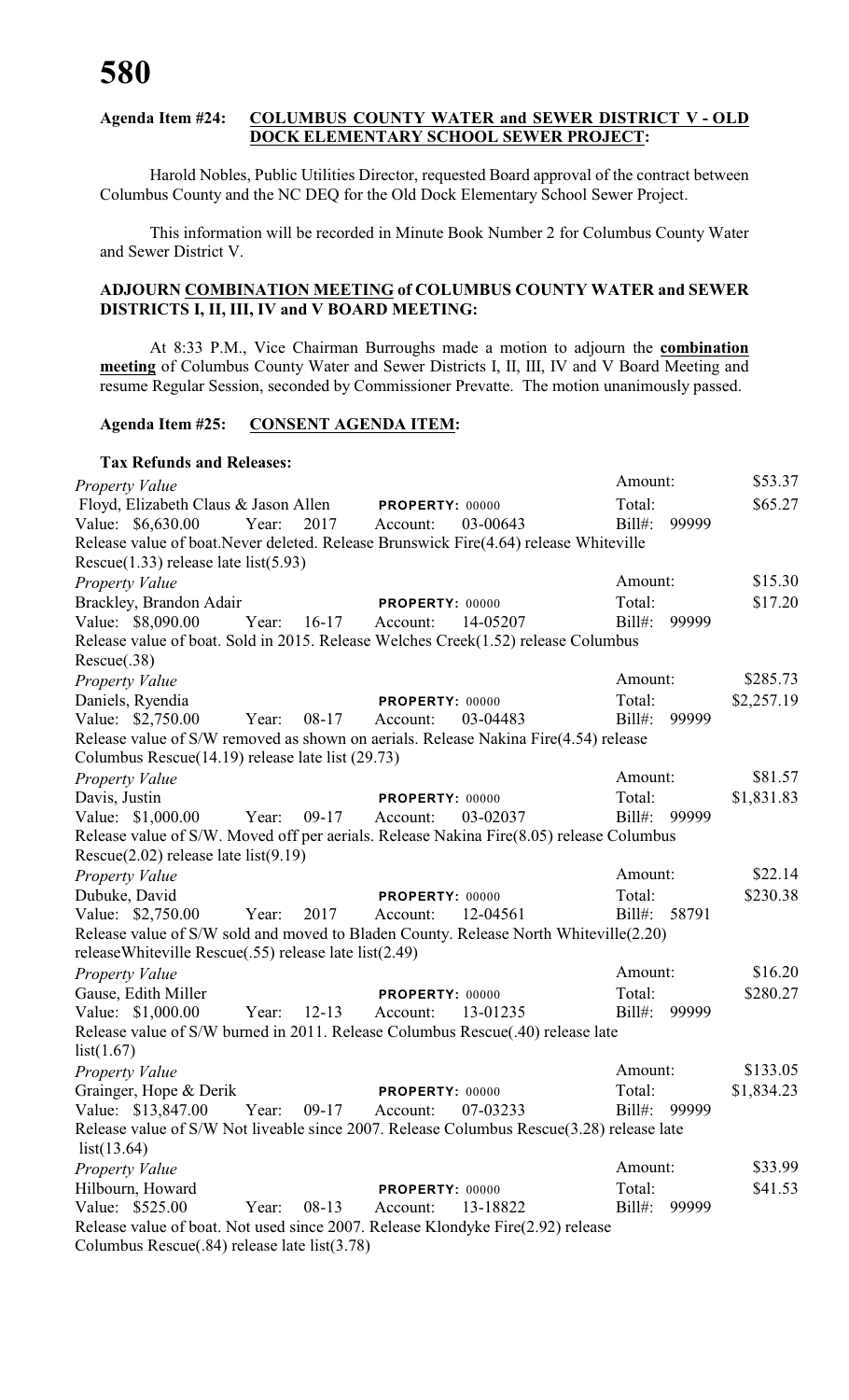| <b>Property Value</b>                                                                                                             |                                         | Amount:            | \$61.53\$  |
|-----------------------------------------------------------------------------------------------------------------------------------|-----------------------------------------|--------------------|------------|
| Hilbourn, Howard Douglas                                                                                                          | <b>PROPERTY: 00000</b>                  | Total:             | \$69.34    |
| Value: \$1,458.00<br>Year: 10-13                                                                                                  | 08-00416<br>Account:                    | Bill#: 99999       |            |
| Release value of boat. Sold in 2009. Release Columbus Rescue(1.51) release late list(6.30)                                        |                                         |                    |            |
|                                                                                                                                   |                                         | Amount:            | \$330.05   |
| <b>Property Value</b><br>Hinson, James Frederick                                                                                  |                                         | Total:             | \$372.08   |
| $16-17$<br>Value: \$0.00<br>Year:                                                                                                 | PROPERTY: 00000<br>01-04555<br>Account: | $Bill#$ :<br>99999 |            |
| Release value of boats. All sold before 2016. Release Whiteville Rescue(4.36) remove late                                         |                                         |                    |            |
| list(17.97)                                                                                                                       |                                         |                    |            |
| <b>Property Value</b>                                                                                                             |                                         | Amount:            | \$355.95   |
| Hogue, Christopher David                                                                                                          | PROPERTY: 00000                         | Total:             | \$430.47   |
| Value: \$13,847.00<br>Year: 15-17                                                                                                 | 08-05142<br>Account:                    | $Bill#$ :<br>99999 |            |
| Release value of boat. Sold 2013. Release St. James Fire(26.53) release Columbus                                                  |                                         |                    |            |
| Rescue $(8.85)$ release late list $(39.14)$                                                                                       |                                         |                    |            |
| Property Value                                                                                                                    |                                         | Amount:            | \$971.33   |
| Jacobs, Autry Dean                                                                                                                | PROPERTY: 00000                         | Total:             | \$1,174.30 |
| Value: \$15,260.00<br>Year: $11-17$                                                                                               | Account:<br>04-01215                    | Bill#:<br>99999    |            |
| Release value of boat. Listed in Bladen County. Release Buckhead Fire(72.16) release                                              |                                         |                    |            |
| Columbus Rescue(24.05) release late list(106.76)                                                                                  |                                         |                    |            |
| <b>Property Value</b>                                                                                                             |                                         | Amount:            | \$390.03   |
| Laws, Sam                                                                                                                         | PROPERTY: 92233                         | Total:             | \$438.33   |
| $11 - 17$<br>Value: \$7,300.00<br>Year:                                                                                           | Account:<br>03-01509                    | $Bill#$ :<br>99999 |            |
| Release value. Bldg is a leasehold and should be billed to Sam Laws. Release Old                                                  |                                         |                    |            |
| Dock(38.64) release Columbus Rescue(9.66)                                                                                         |                                         |                    |            |
| Property Value                                                                                                                    |                                         | Amount:            | \$23.67    |
| McCumbee, Jimmy Franklin                                                                                                          | PROPERTY: 00000                         | Total:             | \$26.32    |
| Value: \$6,740.00<br>Year:<br>2017                                                                                                | Account:<br>12-05627                    | $Bill#$ :<br>75966 |            |
| Release value of boat. Only had 1 year. Release Klondyke Fire(2.06) release Columbus                                              |                                         |                    |            |
| Rescue(.59)                                                                                                                       |                                         |                    |            |
| Property Value                                                                                                                    |                                         | Amount:            | \$437.70   |
| Mid State Homes Inc.                                                                                                              | PROPERTY: 7497                          | Total:             | \$448.50   |
| 08-17<br>Value: \$4,800.00<br>Year:                                                                                               | Account:<br>03-16500                    | 99999<br>$Bill#$ : |            |
| Release value No deed on record. Release Columbus Rescue(10.80)                                                                   |                                         |                    |            |
| <b>Property Value</b>                                                                                                             |                                         | Amount:            | \$169.06   |
| Pentecostal Fire Baptized Holiness Church PROPERTY: 97834                                                                         |                                         | Total:             | \$173.26   |
| Value: \$0.00<br>$16-17$<br>Year:                                                                                                 | Account:<br>06-00221                    | $Bill#$ :<br>99999 |            |
| Release entire value should have been exempt. Property#97835&97834. Release                                                       |                                         |                    |            |
| Columbus Rescue(4.20)                                                                                                             |                                         |                    |            |
| Property Value                                                                                                                    |                                         | Amount:            | \$8.05     |
| Smith, Charles & Shaquanta                                                                                                        | PROPERTY: 00000                         | Total:             | \$213.18   |
| Value: \$1,000.00<br>Year:<br>2017                                                                                                | 06-01208<br>Account:                    | Bill#:<br>87343    |            |
| Release entire value. Paid on Act#06-00660. Release Yam City Fire(1.00) release                                                   |                                         |                    |            |
| Columbus Rescue(.20) release late list(.93)                                                                                       |                                         |                    |            |
| <b>Property Value</b>                                                                                                             |                                         | Amount:            | \$16.10    |
| Smith, Charles & Shaquanta Billings                                                                                               | <b>PROPERTY: 00000</b>                  | Total:             | \$446.36   |
| $15-16$<br>Value: \$1,000.00<br>Year:                                                                                             | 06-00660<br>Account:                    | $Bill#$ :<br>99999 |            |
| Release value of S/W listed on Acct#06-01208. Release Yam City Fire(2.00) release<br>Columbus Rescue(.40) release late list(1.86) |                                         |                    |            |
|                                                                                                                                   |                                         | Amount:            | \$97.24    |
| <b>Property Value</b><br>Spaulding, Zenobia J.                                                                                    | PROPERTY: 00000                         | Total:             | \$517.90   |
| Value: \$6,040.00<br>$16-17$<br>Year:                                                                                             | 14-02311<br>Account:                    | $Bill#$ :<br>99999 |            |
| Release amount sold to Durkie Jacobs when land was sold. Release St James Fire(7.24)                                              |                                         |                    |            |
| release Columbus Rescue(2.42)                                                                                                     |                                         |                    |            |
| <b>Property Value</b>                                                                                                             |                                         | Amount:            | \$67.87    |
| Stancil, Stephen Gene                                                                                                             | PROPERTY: 00000                         | Total:             | \$824.24   |
| Value: \$2,750.00<br>Year:<br>$14 - 17$                                                                                           | Account:<br>07-03210                    | Bill#:<br>99999    |            |
| Release value of S/W used as storage. Release Yam City(8.43) release Columbus                                                     |                                         |                    |            |
| Rescue $(1.69)$ release late list $(5.08)$                                                                                        |                                         |                    |            |
| <b>Property Value</b>                                                                                                             |                                         | Amount:            | \$73.90    |
| Three Kids Screen Printing                                                                                                        | <b>PROPERTY: 00000</b>                  | Total:             | \$78.53    |
| Value: \$0.00<br>Year:<br>$13 - 17$                                                                                               | 12-05429<br>Account:                    | $Bill#$ :<br>99999 |            |
| Release entire value. Not in business for past 5 yrs. Release Columbus Rescue(1.85)                                               |                                         |                    |            |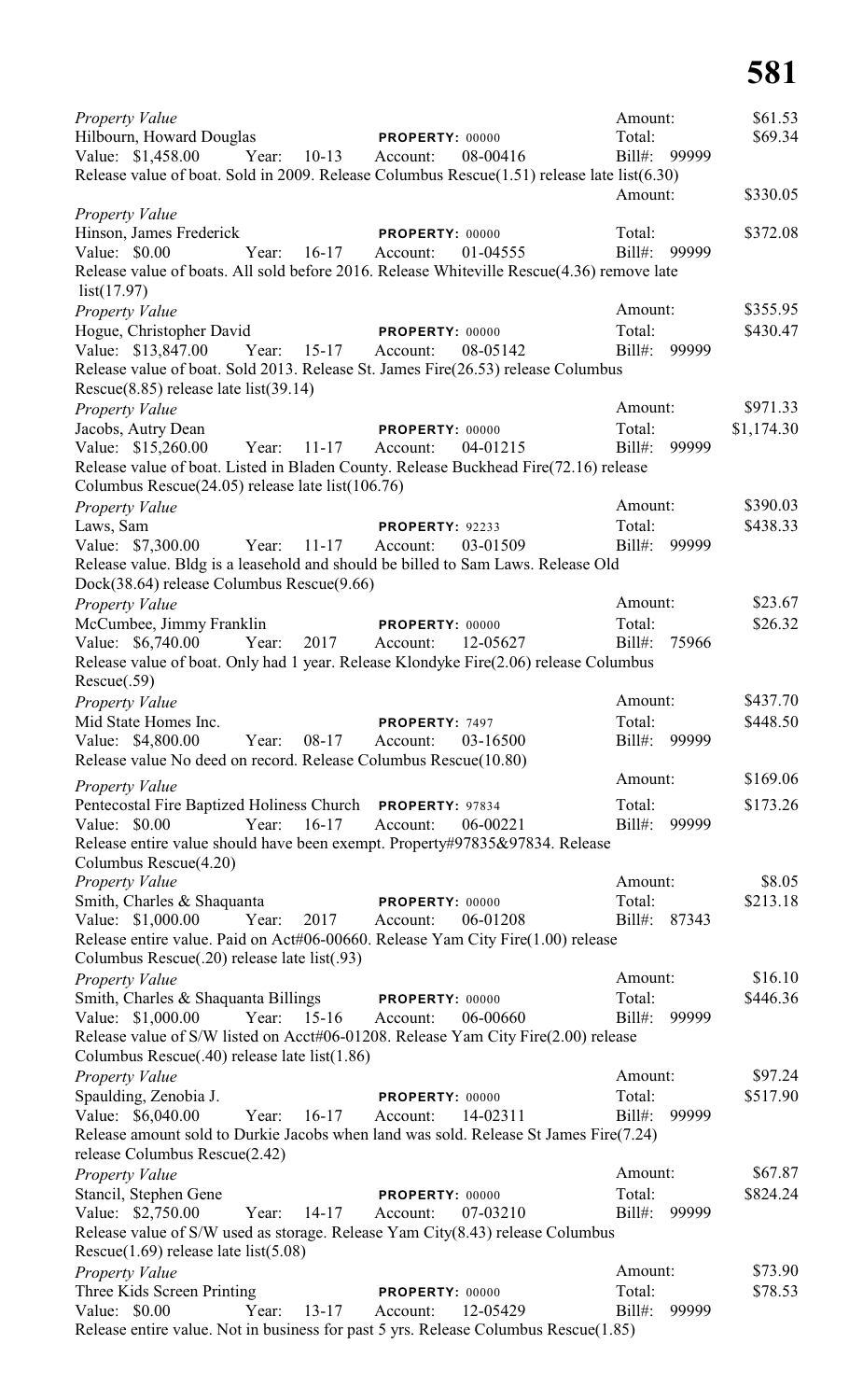| release late $list(2.78)$                                                                        |             |           |                                    |          | Amount:               |       | \$0.00   |
|--------------------------------------------------------------------------------------------------|-------------|-----------|------------------------------------|----------|-----------------------|-------|----------|
| Refunds<br>Hickman, Clara (Heirs) c/o Melissa S                                                  |             |           | <b>PROPERTY: 11120</b>             |          | Total:                |       | \$405.00 |
| Value: \$0.00                                                                                    | Year:       | $13 - 16$ | Account:                           | 06-18700 | $Bill#$ :             | 99999 |          |
| Refund user fee yrs 13-16. Vacant.                                                               |             |           |                                    |          |                       |       |          |
| Refunds                                                                                          |             |           |                                    |          | Amount:               |       | \$0.00   |
| Hickman, Clara(Heirs) c/o Melissa Hickman PROPERTY: 11120                                        |             |           |                                    |          | Total:                |       | \$514.00 |
| Value: \$0.00                                                                                    | Year:       | $13-16$   | Account:                           | 06-18700 | Bill#:                | 99999 |          |
| Refund user fee yrs. Vacant                                                                      |             |           |                                    |          |                       |       |          |
| Refunds                                                                                          |             |           |                                    |          | Amount:               |       | \$0.00   |
| Sellers, Beatrice                                                                                |             |           | PROPERTY: 4595                     |          | Total:                |       | \$474.00 |
| Value: \$0.00<br>Refund user fees. Owner never called to have can picked up. Property#4600& 4598 | Year:       | $16-17$   | Account:                           | 01-80180 | $Bill#$ :             | 99999 |          |
|                                                                                                  |             |           |                                    |          | Amount:               |       | \$0.00   |
| Refunds<br>Wilson, Steven G. & Nancy Marie                                                       |             |           | <b>PROPERTY: 82620</b>             |          | Total:                |       | \$644.00 |
| Value: $$0.00$                                                                                   | Year:       | $14-16$   | Account:                           | 10-18981 | Bill#:                | 99999 |          |
| Refund user fees. No can.                                                                        |             |           |                                    |          |                       |       |          |
| User Fee                                                                                         |             |           |                                    |          | Amount:               |       | \$0.00   |
| Baldwin, Annie Grace                                                                             |             |           | <b>PROPERTY: 18494</b>             |          | Total:                |       | \$203.00 |
| Value: \$0.00                                                                                    | Year:       | 2017      | Account:                           | 11-00540 | Bill#:                | 48601 |          |
| Release user fee. Vacant.                                                                        |             |           |                                    |          | Amount:               |       | \$0.00   |
| User Fee                                                                                         |             |           |                                    |          |                       |       |          |
| Clark, William Dwayne<br>Value: \$0.00                                                           | Year:       | 2017      | <b>PROPERTY: 13234</b><br>Account: | 07-05746 | Total:<br>$Bill#$ :   | 55568 | \$203.00 |
| Release user fee. Vacant.                                                                        |             |           |                                    |          |                       |       |          |
| User Fee                                                                                         |             |           |                                    |          | Amount:               |       | \$0.00   |
| CMH Homes, Inc.                                                                                  |             |           | PROPERTY: 00000                    |          | Total:                |       | \$203.00 |
| Value: \$0.00                                                                                    | Year:       | 2017      | Account:                           | 12-02636 | $Bill#$ :             | 10505 |          |
| Release user fee. Paid in previous yr.                                                           |             |           |                                    |          |                       |       |          |
| User Fee                                                                                         |             |           |                                    |          | Amount:               |       | \$0.00   |
| Cribb, Earl Monroe & Mary                                                                        |             |           | <b>PROPERTY: 12850</b>             |          | Total:                |       | \$203.00 |
| Value: $$0.00$                                                                                   | Year:       | 2017      | Account:                           | 07-03050 | $Bill#$ :             | 57098 |          |
| Release user fee.                                                                                |             |           |                                    |          |                       |       |          |
| User Fee                                                                                         |             |           |                                    |          | Amount:               |       | \$0.00   |
| Davis, Joseph c/o Dolphene Davis                                                                 | Year:       |           | PROPERTY: 1155                     |          | Total:                |       | \$116.00 |
| Value: $$0.00$<br>Release user fee.                                                              |             | 2017      | Account:                           | 01-19580 | Bill#: 57844          |       |          |
|                                                                                                  |             |           |                                    |          | Amount:               |       | \$0.00   |
| User Fee<br>Elliott, William                                                                     |             |           | <b>PROPERTY: 13702</b>             |          | Total:                |       | \$406.00 |
| Value: $$0.00$                                                                                   | Year:       | 2017      | Account:                           | 07-05145 | Bill#: 59801          |       |          |
| Release user fees. Vacant.                                                                       |             |           |                                    |          |                       |       |          |
| User Fee                                                                                         |             |           |                                    |          | Amount:               |       | \$0.00   |
| Hall, Richard (Heirs)                                                                            |             |           | <b>PROPERTY: 28421</b>             |          | Total:                |       | \$411.00 |
| Value: $$0.00$                                                                                   | Year: 16-17 |           | Account:                           | 15-17100 | $Bill#$ :             | 99999 |          |
| Release user fees. Vacant.                                                                       |             |           |                                    |          |                       |       |          |
| User Fee                                                                                         |             |           |                                    |          | Amount:               |       | \$0.00   |
| Hamer, Jacqueline c\o Dolroe Hamer                                                               |             |           | <b>PROPERTY: 17755</b>             |          | Total:                |       | \$237.00 |
| Value: \$0.00<br>Release user fee. Vacant                                                        | Year:       | $16-17$   | Account:                           | 10-07300 | $Bill#$ :             | 99999 |          |
|                                                                                                  |             |           |                                    |          | Amount:               |       | \$0.00   |
| User Fee<br>Hickman, Clara (Heirs) c/o Melissa S                                                 |             |           |                                    |          | Total:                |       | \$116.00 |
| Value: \$0.00                                                                                    | Year:       | 2017      | <b>PROPERTY: 11120</b><br>Account: | 06-18700 | Bill#:                | 67832 |          |
| Release user fee. Vacant.                                                                        |             |           |                                    |          |                       |       |          |
| User Fee                                                                                         |             |           |                                    |          | Amount:               |       | \$0.00   |
| Hickman, Clara(Heirs) c/o Melissa Hickman PROPERTY: 11120                                        |             |           |                                    |          | Total:                |       | \$116.00 |
| Value: $$0.00$<br>Year:                                                                          |             | 2017      | Account:                           | 06-18700 | Bill#: 67832          |       |          |
| Release user fee. Vacant.                                                                        |             |           |                                    |          | Amount:               |       | \$0.00   |
| User Fee                                                                                         |             |           |                                    |          |                       |       | \$208.00 |
| Hobbs, Clint Eastwood<br>Value: \$0.00                                                           | Year:       | 2016      | PROPERTY: 00000<br>Account:        | 09-03602 | Total:<br>Bill#: 5125 |       |          |
|                                                                                                  |             |           |                                    |          |                       |       |          |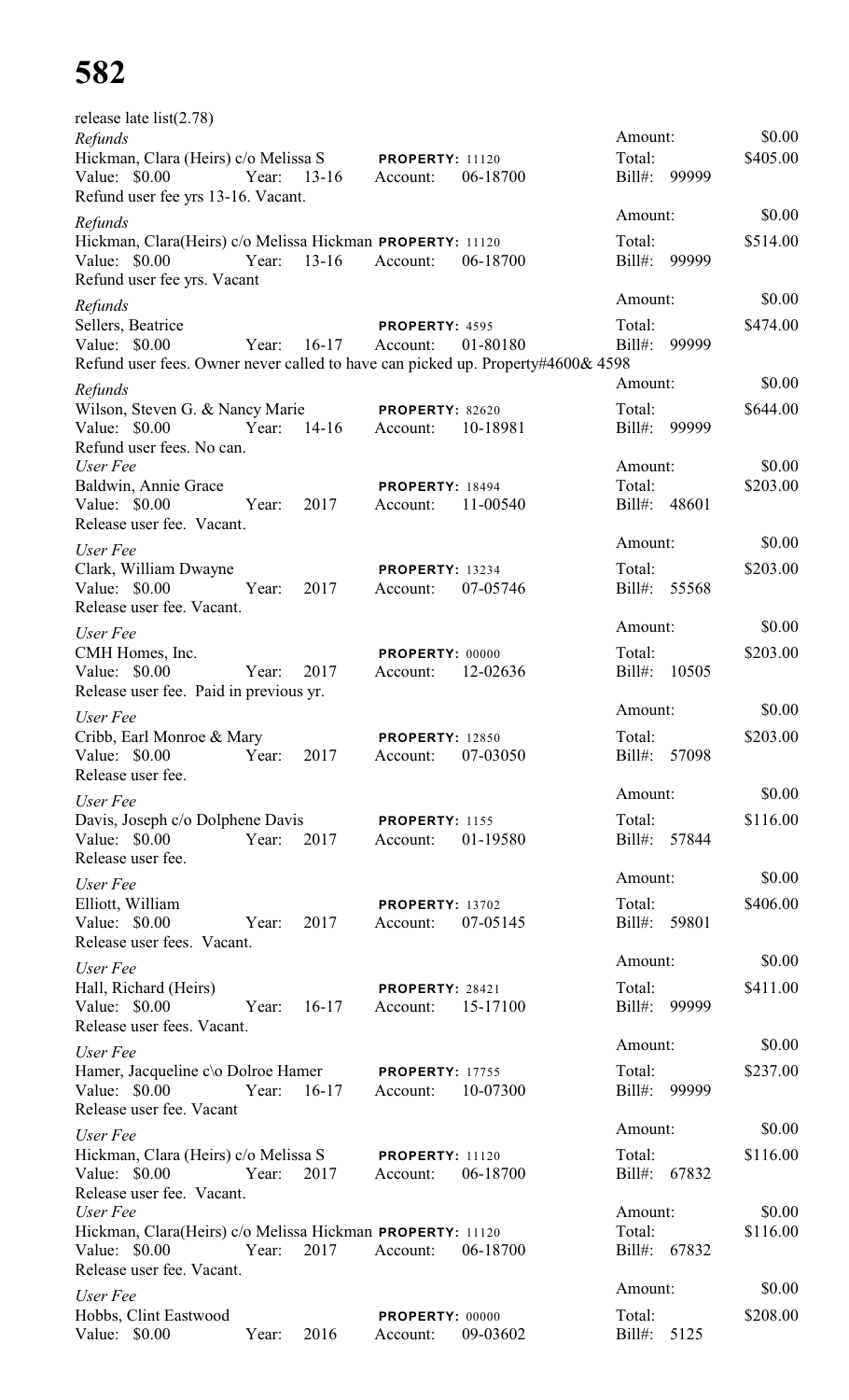| Release user fee.                                      |       |             |                                    |          |                        |          |
|--------------------------------------------------------|-------|-------------|------------------------------------|----------|------------------------|----------|
| User Fee                                               |       |             |                                    |          | Amount:                | \$0.00   |
| Hope Lorena Smith<br>Value: \$0.00                     |       | Year: 14-17 | <b>PROPERTY: 77148</b><br>Account: | 01-43382 | Total:<br>Bill#: 99999 | \$566.00 |
| Release user fee used as storage.                      |       |             |                                    |          |                        |          |
| User Fee                                               |       |             |                                    |          | Amount:                | \$0.00   |
| Jacobs, Harden R                                       |       |             | <b>PROPERTY: 19019</b>             |          | Total:                 | \$203.00 |
| Value: \$0.00                                          | Year: | 2017        | Account:                           | 11-14215 | Bill#: 70233           |          |
| Release user fee. Vacant.                              |       |             |                                    |          | Amount:                | \$0.00   |
| User Fee<br>Kelly, Elizabeth P. (ETALS)                |       |             | PROPERTY: 9294                     |          | Total:                 | \$411.00 |
| Value: \$0.00                                          |       | Year: 16-17 | Account:                           | 04-04128 | Bill#: 99999           |          |
| Release user fee. Vacant.                              |       |             |                                    |          |                        |          |
| User Fee                                               |       |             |                                    |          | Amount:                | \$0.00   |
| Knight, Dan Ray                                        |       |             | PROPERTY: 00000                    |          | Total:                 | \$203.00 |
| Value: $$0.00$                                         | Year: | 2017        | Account:                           | 01-50355 | Bill#: 72440           |          |
| Release user fee. House empty since 2016.              |       |             |                                    |          |                        |          |
| User Fee                                               |       |             |                                    |          | Amount:                | \$0.00   |
| Meares, Bob & Geraldine Fowler                         |       | 2017        | <b>PROPERTY: 21487</b>             | 12-01803 | Total:<br>Bill#: 77264 | \$203.00 |
| Value: \$0.00<br>Release user fee. Vacant.             | Year: |             | Account:                           |          |                        |          |
| User Fee                                               |       |             |                                    |          | Amount:                | \$0.00   |
| Nobles, Pete                                           |       |             | <b>PROPERTY: 18073</b>             |          | Total:                 | \$116.00 |
| Value: \$0.00                                          | Year: | 2017        | Account:                           | 10-03837 | Bill#: 79793           |          |
| Release user fee. Unliveable.                          |       |             |                                    |          |                        |          |
| User Fee                                               |       |             |                                    |          | Amount:                | \$0.00   |
| Page, Rickie                                           |       |             | PROPERTY: 00000                    |          | Total:                 | \$411.00 |
| Value: \$0.00                                          | Year: | $16-17$     | Account:                           | 02-04935 | $Bill#$ :<br>99999     |          |
| Release user fees.  Vacant.<br>User Fee                |       |             |                                    |          | Amount:                | \$0.00   |
| Pope, Courtney Marie                                   |       |             | PROPERTY: 00000                    |          | Total:                 | \$203.00 |
| Value: $$0.00$                                         | Year: | 2017        | Account:                           | 13-01867 | Bill#: 81824           |          |
| Release user fee. House is vacant.                     |       |             |                                    |          |                        |          |
| User Fee                                               |       |             |                                    |          | Amount:                | \$0.00   |
| Powell, Gregory                                        |       |             | PROPERTY: 00000                    |          | Total:                 | \$203.00 |
| Value: \$0.00                                          | Year: | 2017        | Account:                           | 01-04412 | Bill#: 82147           |          |
| Release user fee.                                      |       |             |                                    |          | Amount:                | \$0.00   |
| User Fee                                               |       |             |                                    |          | Total:                 | \$203.00 |
| Register's Excavation & Land Devel<br>Value: $$0.00$   | Year: | 2017        | PROPERTY: 76192<br>Account:        | 03-05423 | Bill#: 83872           |          |
| Release user fee. House is gone.                       |       |             |                                    |          |                        |          |
| User Fee                                               |       |             |                                    |          | Amount:                | \$0.00   |
| Rivon, Maria                                           |       |             | PROPERTY: 94782                    |          | Total:                 | \$203.00 |
| Value: \$0.00                                          | Year: | 2017        | Account:                           | 14-03054 | Bill#: 84213           |          |
| Release user fee.                                      |       |             |                                    |          |                        |          |
| User Fee                                               |       |             |                                    |          | Amount:                | \$0.00   |
| Robinson, Miami Young & Travis                         |       |             | PROPERTY: 80467                    |          | Total:                 | \$183.82 |
| Value: \$0.00<br>Release user fee. Collected in error. | Year: | 2016        | Account:                           | 15-03521 | Bill#:<br>20688        |          |
|                                                        |       |             |                                    |          | Amount:                | \$0.00   |
| User Fee<br>Smith, James H. & Alice                    |       |             | PROPERTY: 23437                    |          | Total:                 | \$116.00 |
| Value: $$0.00$                                         | Year: | 2017        | Account:                           | 13-04448 | 87650<br>Bill#:        |          |
| Release user fee. Vacant.                              |       |             |                                    |          |                        |          |
| User Fee                                               |       |             |                                    |          | Amount:                | \$0.00   |
| Strickland, Michael Wayne                              |       |             | PROPERTY: 89627                    |          | Total:                 | \$203.00 |
| Value: $$0.00$                                         | Year: | 2017        | Account:                           | 10-02161 | Bill#:<br>90479        |          |
| Release user fee. Vacant.                              |       |             |                                    |          | Amount:                | \$0.00   |
| User Fee                                               |       |             |                                    |          |                        |          |
| Vereen, Anthony & Vontrina Baldwin                     |       |             | PROPERTY: 00000                    |          | Total:                 | \$411.00 |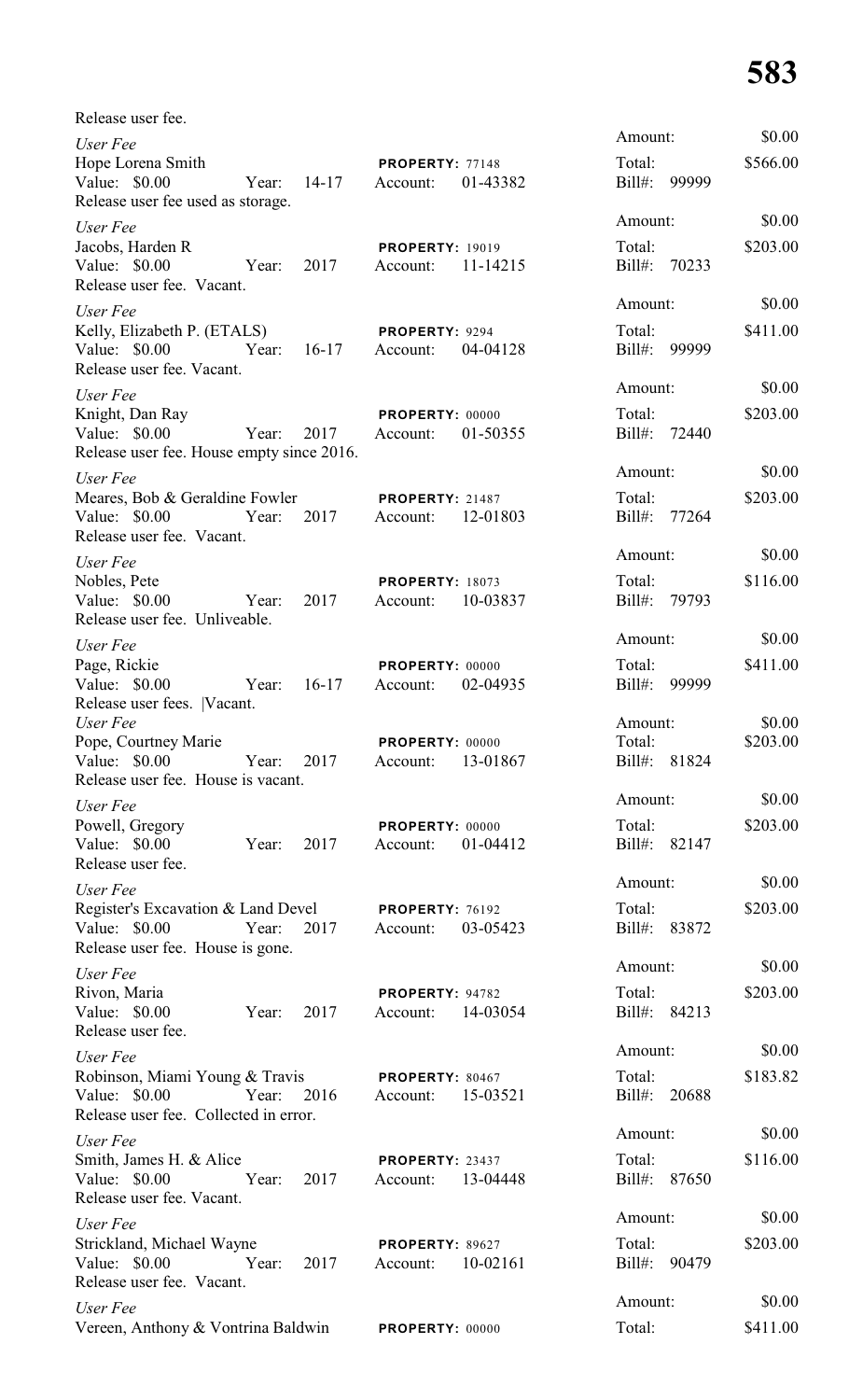| Value: $$0.00$ | Release user fee.                     | Year: | $16-17$ | Account:               | 14-04344                    | $Bill#$ : | 99999 |          |
|----------------|---------------------------------------|-------|---------|------------------------|-----------------------------|-----------|-------|----------|
| User Fee       |                                       |       |         |                        |                             | Amount:   |       | \$0.00   |
|                | Washington, Kathleen M. (Heirs)       |       |         | <b>PROPERTY: 25877</b> |                             | Total:    |       | \$203.00 |
| Value: \$0.00  |                                       | Year: | 2017    | Account:               | 13-42660                    | Bill#:    | 94595 |          |
|                | Release user fee. Vacant. Unliveable. |       |         |                        |                             |           |       |          |
| User Fee       |                                       |       |         |                        |                             | Amount:   |       | \$0.00   |
|                | Watts, Robert Thomas (Heirs)          |       |         |                        | <b>PROPERTY: 8386/90404</b> | Total:    |       | \$406.00 |
|                | Value: $$0.00$                        | Year: | 2017    | Account:               | 03-28660                    | Bill#:    | 99999 |          |
|                | Release user fee. Vacant.             |       |         |                        |                             |           |       |          |
| User Fee       |                                       |       |         |                        |                             | Amount:   |       | \$0.00   |
|                | Willard, Willis D.                    |       |         | <b>PROPERTY: 25864</b> |                             | Total:    |       | \$237.00 |
|                | Value: $$0.00$                        | Year: | $16-17$ | Account:               | 13-01336                    | $Bill#$ : | 99999 |          |
|                | Release user fees. No can.            |       |         |                        |                             |           |       |          |
| User Fee       |                                       |       |         |                        |                             | Amount:   |       | \$0.00   |
|                | Wilson, Jimmy Dean                    |       |         | <b>PROPERTY: 18435</b> |                             | Total:    |       | \$203.00 |
|                | Value: $$0.00$                        | Year: | 2017    | Account:               | 10-02412                    | $Bill#$ : | 96861 |          |
|                | Release user fee. House vacant.       |       |         |                        |                             |           |       |          |
| User Fee       |                                       |       |         |                        |                             | Amount:   |       | \$0.00   |
|                | Wright, Johnny S                      |       |         | <b>PROPERTY: 9350</b>  |                             | Total:    |       | \$203.00 |
| Value: $$0.00$ |                                       | Year: | 2017    | Account:               | 04-05340                    | $Bill#$ : | 97476 |          |
|                | Refund user fee.                      |       |         |                        |                             |           |       |          |

# 25B. **AGENDA ADD-ON:**

# **FINANCE - APPROVAL OF BUDGET AMENDMENTS:**

Bobbie Faircloth, Finance Director, requested Board approval of the following Budget Amendments.

Commissioner Russ made a motion to approve the following Budget Amendments, seconded by Commissioner McDowell. The motion unanimously passed.

| <b>TYPE</b>         | <b>ACCOUNT</b> | <b>DETAILS</b>                  | <b>AMOUNT</b> |
|---------------------|----------------|---------------------------------|---------------|
| <b>Expenditures</b> | 10-5171-512100 | Salaries/Wages Regular          | 20,000        |
|                     | 10-5171-512700 | Salaries/Wages - Longevity      | 350           |
|                     | 10-5171-518100 | <b>FICA</b>                     | 600           |
|                     | 10-5171-518200 | <b>Retirement Contribution</b>  | 1,085         |
|                     | 10-5171-518300 | <b>Insurance Contribution</b>   | 2,750         |
|                     | 10-5171-518910 | Christmas Bonus                 | 20            |
|                     | 10-5171-519001 | <b>Contracted Services</b>      | 20,000        |
|                     | 10-5171-525105 | Gas                             | 750           |
|                     | 10-5171-531100 | Travel                          | 200           |
| <b>Revenues</b>     | 10-3100-411100 | <b>Current Year Taxes</b>       | 45,755        |
| <b>Expenditures</b> | 28-4349-569900 | <b>Buckhead Fire District</b>   | 1,685         |
|                     | 28-4346-569900 | White Marsh-Welch Fire District | 1,097         |
|                     | 28-4339-569900 | <b>Roseland Fire District</b>   | 5,037         |
|                     | 28-4340-569900 | Yam City Fire District          | 9,131         |
|                     | 28-4341-569900 | Acme Delco Fire District        | 7,797         |
|                     | 28-4333-569900 | <b>Evergreen Fire District</b>  | 500           |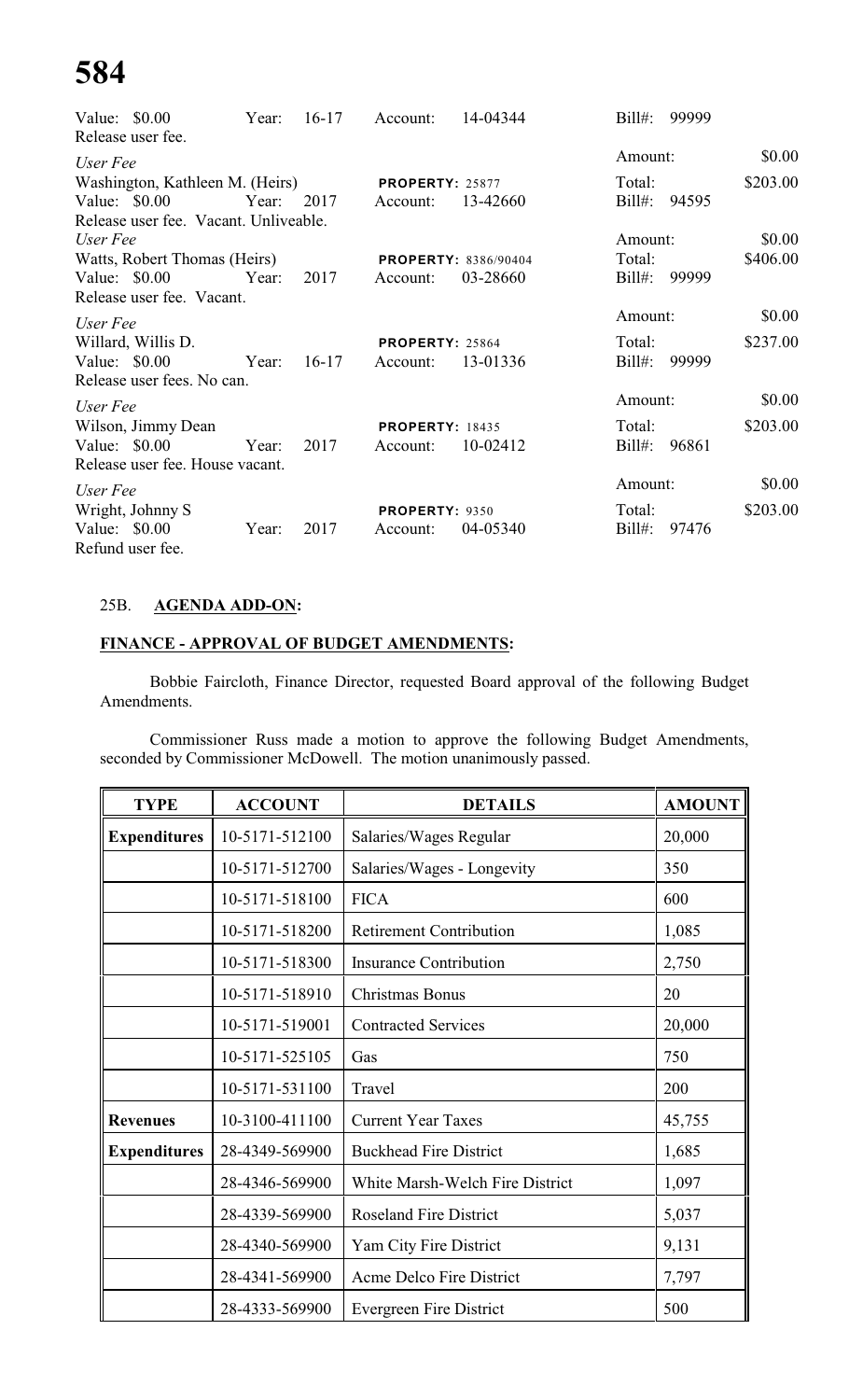| <b>TYPE</b>                               | <b>ACCOUNT</b> | <b>DETAILS</b>                                                                                       | <b>AMOUNT</b> |
|-------------------------------------------|----------------|------------------------------------------------------------------------------------------------------|---------------|
|                                           | 28-4343-569900 | <b>Coles Fire District</b>                                                                           | 4,105         |
|                                           | 28-4336-569900 | Nakina Fire District<br>7,500<br>Cerro Gordo Fire District<br>1,845                                  |               |
|                                           | 28-4344-569900 |                                                                                                      |               |
|                                           | 28-4345-569900 | Williams Township Fire District                                                                      | 2,738         |
|                                           | 28-4334-569900 | St. James Fire District                                                                              | 750           |
|                                           | 28-4337-569900 | Old Dock Fire District                                                                               | 3,770         |
|                                           | 28-4347-569900 | <b>Brunswick Fire District</b>                                                                       | 6,087         |
|                                           | 28-4353-569900 | <b>East Columbus Fire District</b>                                                                   | 100           |
| <b>Revenues</b>                           | 28-3434-310095 | Special Fire Tax - Bolton                                                                            | 1,050         |
|                                           | 28-3434-411012 | Special Fire Tax - Acme Delco                                                                        | 9,297         |
|                                           | 28-3434-310090 | Special Fire Tax - Buckhead                                                                          | 1,785         |
|                                           | 2803434-411011 | Special Fire Tax - Yam city                                                                          | 9,431         |
|                                           | 28-3434-411014 | Special Fire Tax - Evergreen                                                                         | 525           |
|                                           | 28-3434-411015 | Special Fire Taxes - St. James                                                                       | 750           |
|                                           | 28-3434-411017 | Special Fire Tax - Coles                                                                             | 4,305         |
|                                           | 28-3434-411018 | Special Fire Tax - Cerro Gordo                                                                       | 1,920         |
|                                           | 28-3434-411019 | Special Fire Tax - Williams                                                                          | 2,938         |
|                                           | 28-3434-411104 | Special Fire Tax - Brunswick                                                                         | 6,137         |
|                                           | 28-3434-411106 | Special Fire Tax - White Marsh-Welch<br>Creek                                                        | 1,197         |
|                                           | 28-3434-411107 | Special Fire Tax - Nakina                                                                            | 7,575         |
|                                           | 28-3434-411108 | Special Fire Tax - Old Dock                                                                          | 3,770         |
|                                           | 28-3434-411110 | Special Fire Tax - Roseland                                                                          | 5,987         |
|                                           | 28-3434-411109 | Special Fire Tax - Hallsboro                                                                         | 75            |
|                                           | 28-3434-411111 | Special District Tax - E. Columbus                                                                   | 100           |
|                                           | 28-3434-411013 | Special Fire Tax - Klondyke                                                                          | 125           |
|                                           | 28-3434-416100 | Tax Refunds - Buckhead                                                                               | (50)          |
|                                           | 28-3434-416103 | Tax Releases - Buckhead                                                                              | (50)          |
|                                           | 28-3434-416105 | Tax Releases - Brunswick                                                                             | (50)          |
|                                           | 28-3434-416110 | Tax Releases - Nakina                                                                                | (75)          |
|                                           | 28-3434-416132 | Tax Refunds - Cerro Gordo<br>(75)<br>Tax Releases - Bolton<br>(1,000)<br>Tax Refund - Bolton<br>(50) |               |
|                                           | 28-3434-416104 |                                                                                                      |               |
|                                           | 28-3434-416101 |                                                                                                      |               |
|                                           | 28-3434-416124 | Tax Refunds - Evergreen                                                                              | (25)          |
|                                           | 28-3434-416128 | Tax Releases - Acme Delco                                                                            | (1,500)       |
|                                           | 28-3434-416109 | Tax Releases - White March-Welch                                                                     | (100)         |
|                                           | 28-3434-416114 | Tax Refunds - Hallsboro                                                                              | (75)          |
| 28-3434-416117<br>Tax Releases - Roseland | (200)          |                                                                                                      |               |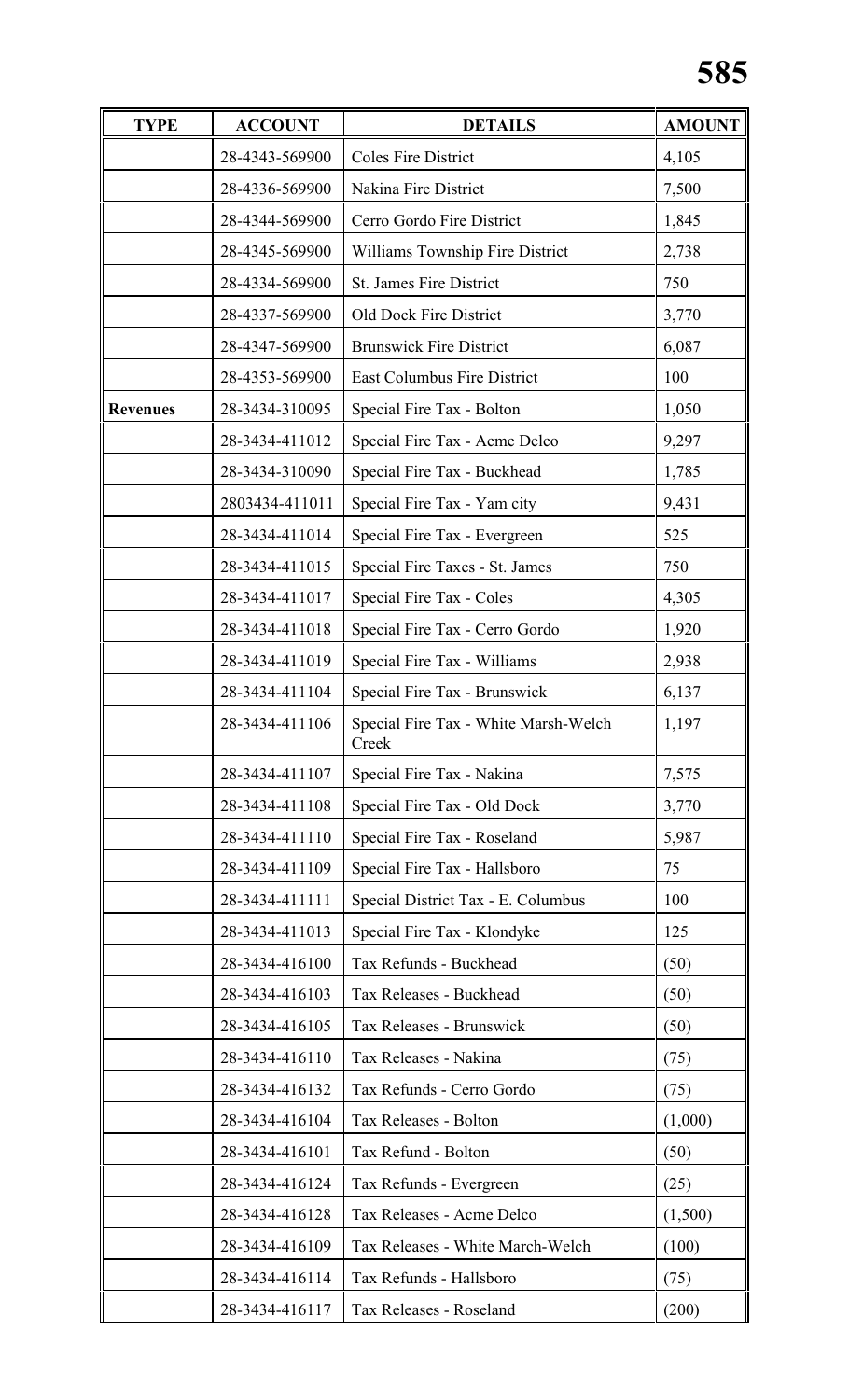| <b>TYPE</b>         | <b>ACCOUNT</b> | <b>DETAILS</b>                      | <b>AMOUNT</b> |
|---------------------|----------------|-------------------------------------|---------------|
|                     | 28-3434-416116 | Tax Refunds - Roseland              | (750)         |
|                     | 28-3434-416119 | Tax Releases - Yam City             | (150)         |
|                     | 28-3434-416118 | Tax Refunds - Yam City              | (150)         |
|                     | 28-3434-416123 | Tax Releases - Klondyke             | (125)         |
|                     | 28-3434-416134 | Tax Refunds - Willams               | (175)         |
|                     | 28-3434-416135 | Tax Releases - Williams Township    | (25)          |
|                     | 28-3434-416131 | Tax Releases - Coles                | (125)         |
|                     | 28-3434-416130 | Tax Refunds - Coles                 | (75)          |
| <b>Expenditures</b> | 26-4370-569900 | Remittance to District - Whiteville | 20,000        |
|                     | 26-4370-566905 | Cerro Gordo Rescue                  | 5,094         |
|                     | 26-4370-569903 | Acme Delco Riegelwood Rescue        | 5,094         |
|                     | 26-4370-569904 | <b>Buckhead Rescue</b>              | 5,094         |
|                     | 26-4370-569905 | Chadbourn Rescue                    | 5,094         |
|                     | 26-4370-569906 | Fair Bluff Rescue                   | 5,094         |
|                     | 26-4370-569907 | Lake Waccamaw Rescue                | 5,094         |
|                     | 26-4370-569908 | Nakina Rescue                       | 5,094         |
|                     | 26-4370-569909 | <b>Tabor City Rescue</b>            | 5,094         |
| <b>Revenues</b>     | 26-3434-411104 | <b>Special District Tax</b>         | 20,000        |
|                     | 26-3436-416103 | Releases                            | (1,000)       |
|                     | 16-3436-432308 | County Rescue Tax .02 Cents         | 42,002        |
|                     | 16-3436-416100 | Tax Refund                          | (250)         |
| <b>Expenditures</b> | 25-4140-526000 | Office Supplies                     | 2,500         |
|                     | 25-4140-550010 | Non-Capital Outlay                  | 2,500         |
| <b>Revenues</b>     | 25-3414-399100 | <b>Fund Balance Appropriated</b>    | 5,000         |
| <b>Expenditures</b> | 14-4311-512200 | Salaries and Wages - Overtime       | 70,000        |
| <b>Revenues</b>     | 14-3431-432002 | <b>Controlled Substance Tax</b>     | 10,000        |
|                     | 14-3431-440003 | <b>US Marshall DEA</b>              | 60,000        |
| <b>Expenditures</b> | 10-9960-533000 | Utilities                           | 2,000         |
|                     | 10-9965-532100 | Telephone                           | 75            |
|                     | 10-9999-999999 | Contingency                         | 148,683       |
|                     | 10-5121-512700 | Salaries and Wages Longevity        | 510           |
|                     | 10-5121-518910 | Christmas Bonus                     | 43            |
|                     | 10-5121-519001 | <b>Contracted Services</b>          | 1,000         |
|                     | 10-5121-532101 | Postage                             | 250           |
|                     | 10-5150-512700 | Salaries and Wages Longevity        | 1             |
|                     | 10-5150-518200 | Retirement                          | 6             |
|                     | 10-5150-518300 | <b>Insurance Contribution</b>       | 11            |
|                     | 10-5150-518910 | Christmas Bonus                     | 1             |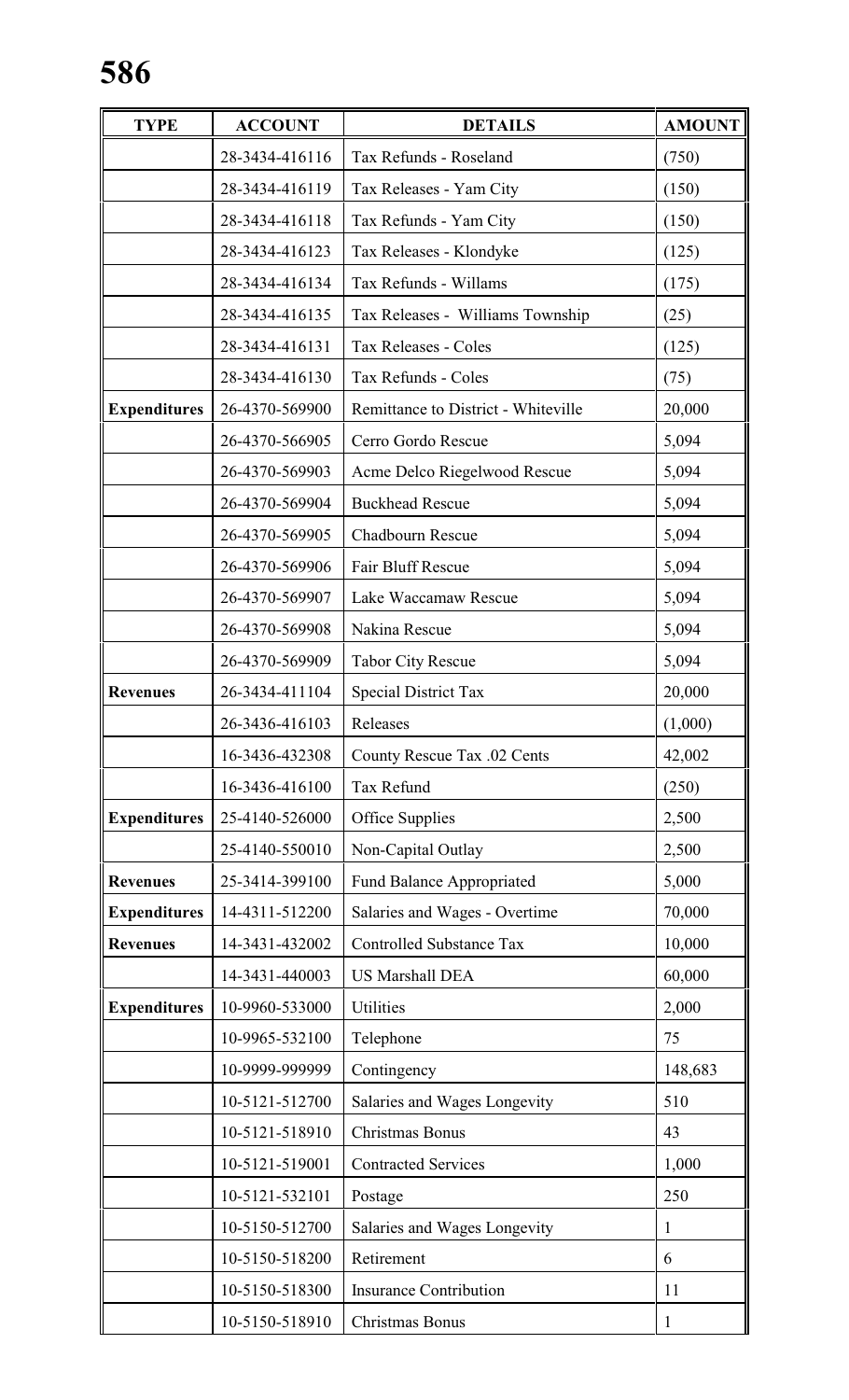| <b>TYPE</b>            | <b>ACCOUNT</b>                         | <b>DETAILS</b>                        | <b>AMOUNT</b> |
|------------------------|----------------------------------------|---------------------------------------|---------------|
|                        | 10-5150-519001                         | <b>Contracted Services</b>            | 906           |
|                        | 10-5151-512700                         | Salaries and Wages Longevity          | 5             |
|                        | 10-5151-518200<br>Retirement           |                                       | 73            |
|                        | 10-5151-518300                         | <b>Insurance Contribution</b>         | 75            |
|                        | 10-5151-519001                         | <b>Contracted Services</b>            | 1,152         |
|                        | 10-5151-526001                         | <b>Departmental Supplies</b>          | 2,726         |
|                        | 10-5151-532100                         | Telephone                             | 204           |
|                        | 10-5151-532101                         | Postage                               | 21            |
|                        | 10-5151-549860                         | Kindred Clientele Payments            | 81,245        |
| <b>Revenues</b>        | 10-3431-440035                         | Grants                                | 12,443        |
|                        | 10-3431-440165                         | Misdemenant Confiment                 | 4,000         |
|                        | 10-3431-441009                         | <b>Resource Officers</b>              | 23,717        |
|                        | 10-3510-440094                         | Maternal Health - Local               | 10,000        |
|                        | 10-3510-440098                         | <b>Dental Donations Ins Payments</b>  | 10,000        |
|                        | 10-3510-441004                         | <b>Local Fees</b>                     | 6,000         |
|                        | 10-3510-499155                         | <b>STD State Revenues</b>             | 3,100         |
|                        | 10-3510-440026                         | <b>Other Services Local</b>           | 2,000         |
|                        | 10-3510-440030                         | Home Health Local                     | 750           |
|                        | 10-3510-440041                         | Home Health - Kindred                 | 81,242        |
|                        | 10-3510-440045                         | Home Health - Medicare                | 5,000         |
|                        | 10-3510-440088                         | <b>Environmental Health Fees</b>      | 6,000         |
|                        | 10-3510-430040                         | Primary Care - Medicaid               | 1,200         |
|                        | 10-3510-430041                         | Other Services Medicaid               | 1,000         |
|                        | 10-3510-430043                         | Home Health Medicaid                  | 1,035         |
|                        | 10-3510-430049                         | <b>Health Promotion</b>               | 4,000         |
|                        | 10-3510-430051                         | <b>Health Promotion Medicaid</b>      | 9,000         |
|                        | 10-3510-430054                         | Material Health Medicaid              | 6,000         |
|                        | 10-3510-430056                         | Dental Medicaid                       | 30,000        |
|                        | 10-3510-430058                         | Communicable Disease - Medicaid       | 15,000        |
|                        | 10-3510-430197                         | <b>Immunization Action Local Fees</b> | 7,500         |
| <b>Expenditures</b>    | 10-3414-440150                         | Collection Fee - Whiteville           | 945           |
|                        | 10-3417-441005                         | <b>Elections Fees</b>                 | (35,510)      |
| 10-3418-449060<br>Fees | Register of Deeds/Emergency Management | 11,605                                |               |
|                        | 10-3418-440100                         | Register of Deeds Fees                | 40,000        |
| 10-3418-441000         |                                        | <b>Excise Fees</b>                    | 71,663        |
|                        | 10-3418-498000                         | Miscellaneous Revenues                | 2,506         |
|                        | 10-3432-489000                         | Miscellaneous Revenues - Jail         | 7,000         |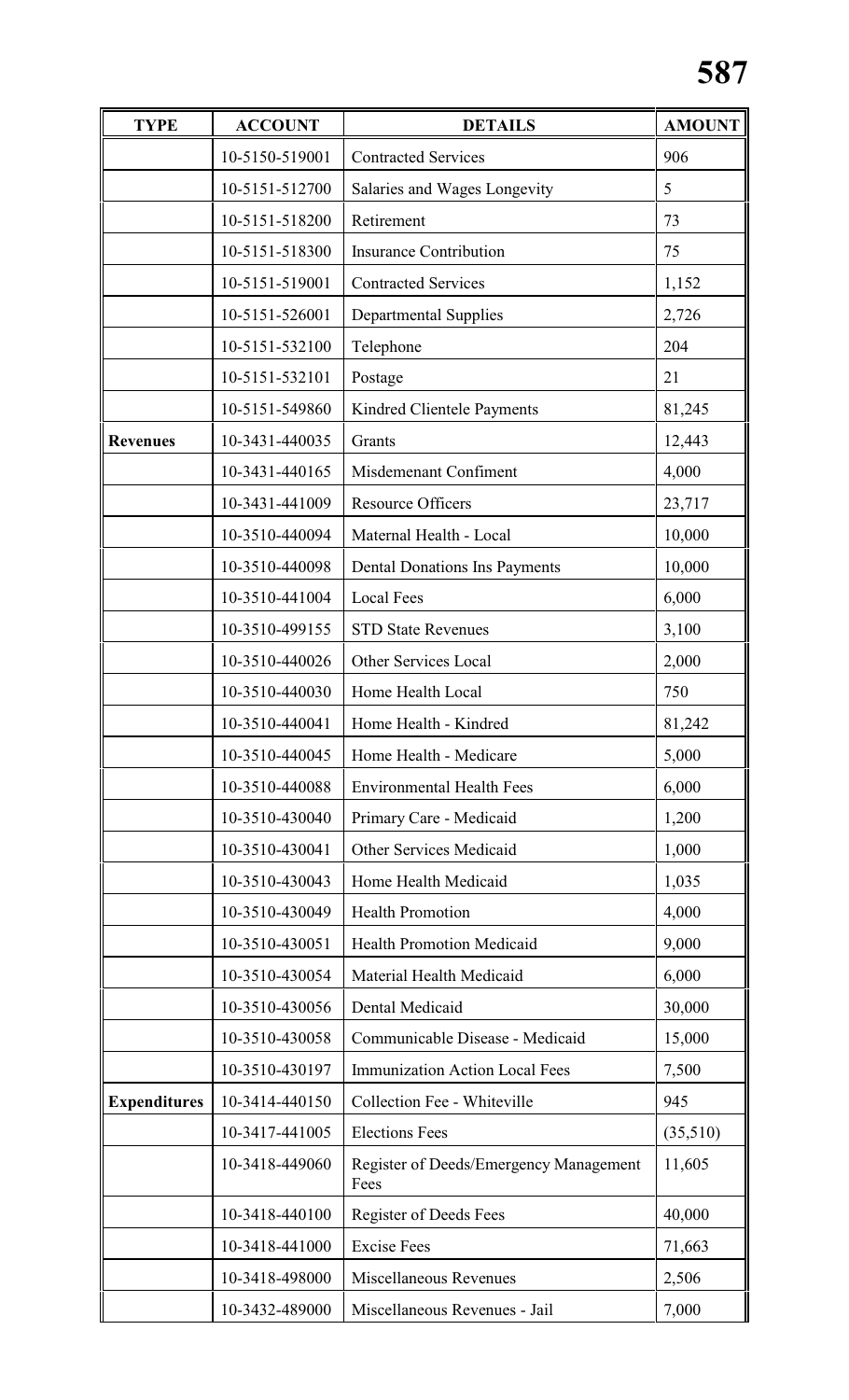| <b>TYPE</b>         | <b>ACCOUNT</b> | <b>DETAILS</b>                           | <b>AMOUNT</b> |
|---------------------|----------------|------------------------------------------|---------------|
|                     | 10-3433-430012 | <b>Emerg Mgmt Planning Grant</b>         | 2,905         |
|                     | 10-3433-440160 | <b>Addressing Revenues</b>               | 500           |
|                     | 10-3438-440103 | Animal control Fines/Fees                | 5,000         |
|                     | 10-3453-498003 | Rent of Tie Downs                        | 15,000        |
|                     | 10-3491-441002 | <b>Planning Fees</b>                     | 14,500        |
|                     | 10-3495-489000 | Miscellaneous                            | 4,150         |
|                     | 10-3518-489080 | Well Testing - Local                     | 5,000         |
|                     | 10-3582-430017 | State Aid Veteran Service Officer        | 176           |
|                     | 10-3591-430005 | <b>CSC Fines and Forfeitures</b>         | 36,122        |
|                     | 10-3612-486000 | <b>Facility Rent</b>                     | 2,000         |
|                     | 10-3839-449100 | <b>Investment Earnings</b>               | 50,000        |
|                     | 10-3839-485008 | <b>Indirect Cost Health Dept</b>         | 22,324        |
|                     | 10-3839-489000 | Miscellaneous Revenues GF                | 10,000        |
|                     | 10-3991-499101 | <b>Fund Balance Appropriated</b>         | (265, 886)    |
| <b>Expenditures</b> | 10-5870-526000 | <b>Departmental Supplies</b>             | 300           |
|                     | 10-5870-531100 | Travel                                   | 200           |
|                     | 10-5900-549994 | CSC Fines and Forfeitures                | 36,122        |
|                     | 10-5900-559050 | 1/2 Cents Tx Schools CPTL                | 152,414       |
|                     | 10-6110-512600 | Salaries/Wages Part Time                 | 10,000        |
|                     | 10-6110-518301 | Retirees Health Insurance                | 3,000         |
|                     | 10-6110-523200 | Audio Visual and Library Supplies        | 500           |
|                     | 10-6110-525105 | Gas                                      | 200           |
|                     | 10-6110-532100 | Telephone                                | 1,000         |
|                     | 10-6110-549100 | Dues and Subscriptions<br>25             |               |
|                     | 10-6120-549899 | Fall Soccer League                       | 6,000         |
|                     | 10-6120-550010 | Non-Capital outlay                       | 500           |
|                     | 10-9600-560048 | Miscellaneous Appropriations - Fireworks | 1,000         |
|                     | 10-9910-512600 | Salaries/Wages Part Time                 | 75,000        |
|                     | 10-9910-518100 | <b>FICA</b>                              | 3,000         |
|                     | 10-9910-518300 | <b>Insurance Contribution</b>            | 35,000        |
|                     | 10-9930-512600 | Salaries/Wages Part Time                 |               |
|                     | 10-9950-512100 | Salaries/Wages Regular                   | (50,000)      |
|                     | 10-9950-512600 | Salaries/Wages Part Time                 | (75,000)      |
|                     | 10-9950-531100 | Travel                                   | 1,500         |
| <b>Revenues</b>     | 10-3580-484000 | Charitable The Needy Program             | 20,000        |
|                     | 10-3580-420004 | Misc Income USDA                         | 2,500         |
|                     | 10-3580-420011 | <b>Federal Grant HDM</b>                 | 5,000         |
|                     | 10-3510-430030 | <b>Family Planning</b>                   | 75,000        |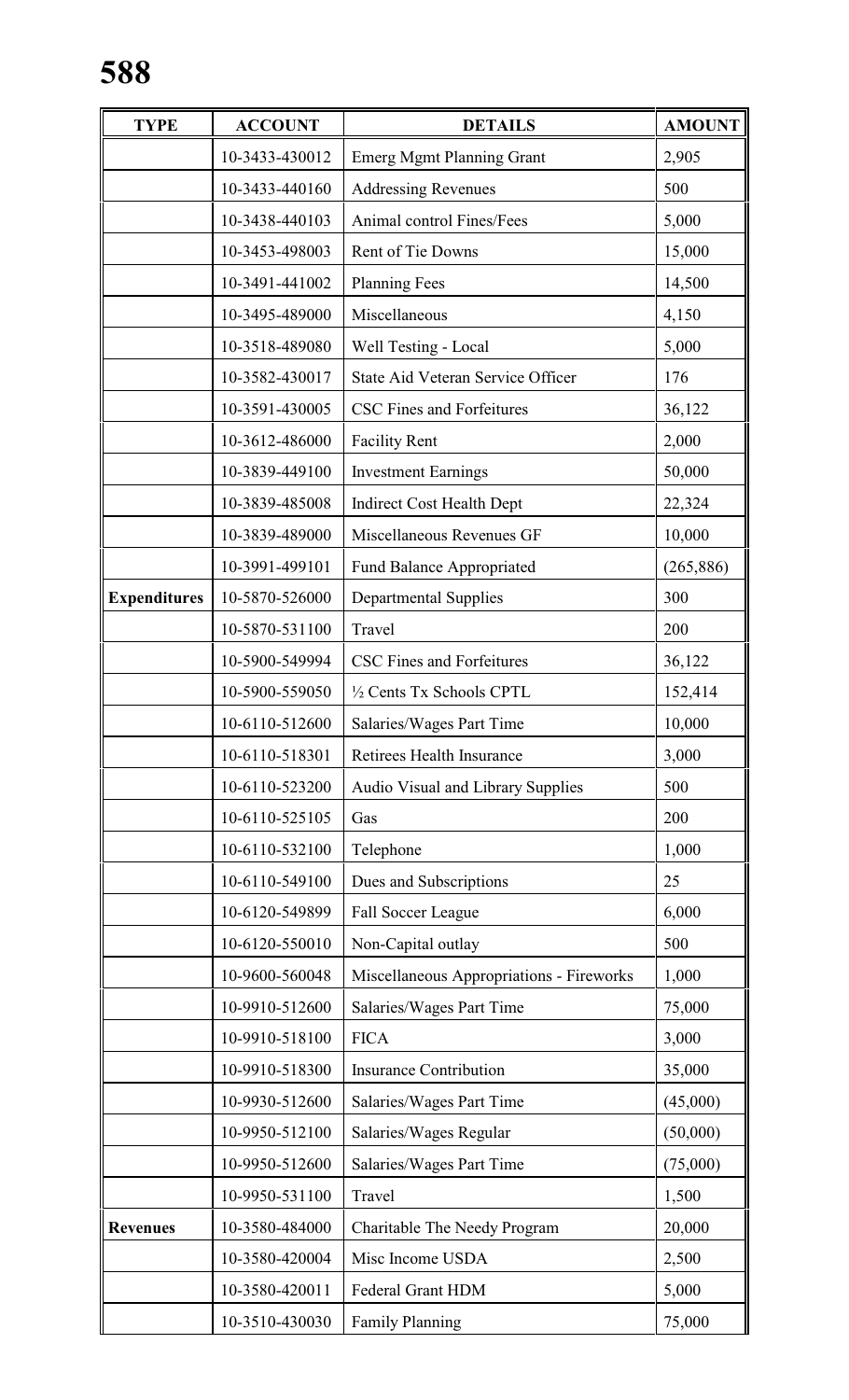| <b>TYPE</b>         | <b>ACCOUNT</b>                                  | <b>DETAILS</b>                                                      | <b>AMOUNT</b> |
|---------------------|-------------------------------------------------|---------------------------------------------------------------------|---------------|
|                     | 10-3510-430033                                  | Immunization Action Plan Medicaid                                   | 20,000        |
|                     | 10-3510-430039                                  | Child Health Medicaid                                               | 33,261        |
| <b>Expenditures</b> | 10-4330-518300<br><b>Insurance Contribution</b> |                                                                     | (5,000)       |
|                     | 10-4330-526001                                  | <b>Departmental Supplies</b>                                        | 4,000         |
|                     | 10-4330-541900                                  | Rental                                                              | 1,000         |
|                     | 10-4360-531100                                  | Travel                                                              | 500           |
|                     | 10-4360-519000                                  | <b>Professional Services</b>                                        | (500)         |
|                     | 10-4380-526001                                  | Departmental Supplies                                               | 3,000         |
|                     | 10-4380-531100                                  | Travel                                                              | 500           |
|                     | 10-4380-532100                                  | Telephone                                                           | 500           |
|                     | 10-4380-540001                                  | <b>Contracted Services</b>                                          | 1,000         |
|                     | 10-4380-540030                                  | <b>Contracted Services Vet Care</b>                                 | 1,500         |
|                     | 10-4911-512600                                  | Salaries/Wages - Part Time                                          | 15,000        |
|                     | 10-4911-512700                                  | Salaries/Wages - Longevity                                          | 30            |
|                     | 10-4960-531100                                  | Travel                                                              | 500           |
|                     | 10-4960-569932                                  | District Programs St Grant                                          | 500           |
|                     | 10-5110-523900                                  | Drugs and Medical Supplies                                          | 1,095         |
|                     | 10-5111-512700                                  | Salaries and Wages - Longevity<br>Overtime - State of Emergency Pay |               |
|                     | 10-5112-512200                                  |                                                                     |               |
|                     | 10-5112-532100                                  | Telephone                                                           | 4,000         |
|                     | 10-5112-535200                                  | Maint and Repair Equipment                                          | 250           |
|                     | 10-5112-549100                                  | Dues and Subscriptions                                              | 6,400         |
|                     | 10-5115-519001                                  | <b>Contracted Services</b>                                          | 10,000        |
| <b>Revenues</b>     | 10-3100-411100                                  | <b>Current Year Ad Valorem Taxes</b>                                | 46,376        |
| <b>Expenditures</b> | 10-5161-512700                                  | Salaries/Wages - Longevity                                          | 1,000         |
|                     | 10-5161-518200                                  | <b>Retirement Contribution</b>                                      | 3,.000        |
|                     | 10-5161-519001                                  | <b>Contracted Services</b>                                          | 2,500         |
|                     | 10-5161-526001                                  | <b>Departmental Supplies</b>                                        | 1,000         |
|                     | 10-5161-532101                                  | Postage                                                             | 100           |
|                     | 10-5162-518910                                  | Christmas Bonus                                                     | $\tau$        |
|                     | 10-5162-532101                                  | 42<br>Postage                                                       |               |
|                     | 10-5165-519001                                  | <b>CSC Contracted Services</b>                                      | 48            |
|                     | 10-5165-525105                                  | Gas                                                                 | 310           |
|                     | 10-5165-532100                                  | Telephone                                                           | 67            |
|                     | 10-5166-512700                                  | Salaries/Wages - Longevity                                          | 581           |
|                     | 10-5166-519001                                  | <b>Contracted Services</b>                                          | 435           |
|                     | 10-5166-526001                                  | <b>Departmental Supplies</b>                                        | 362           |
|                     | 10-5170-512700                                  | Salaries/Wages - Longevity                                          | 392           |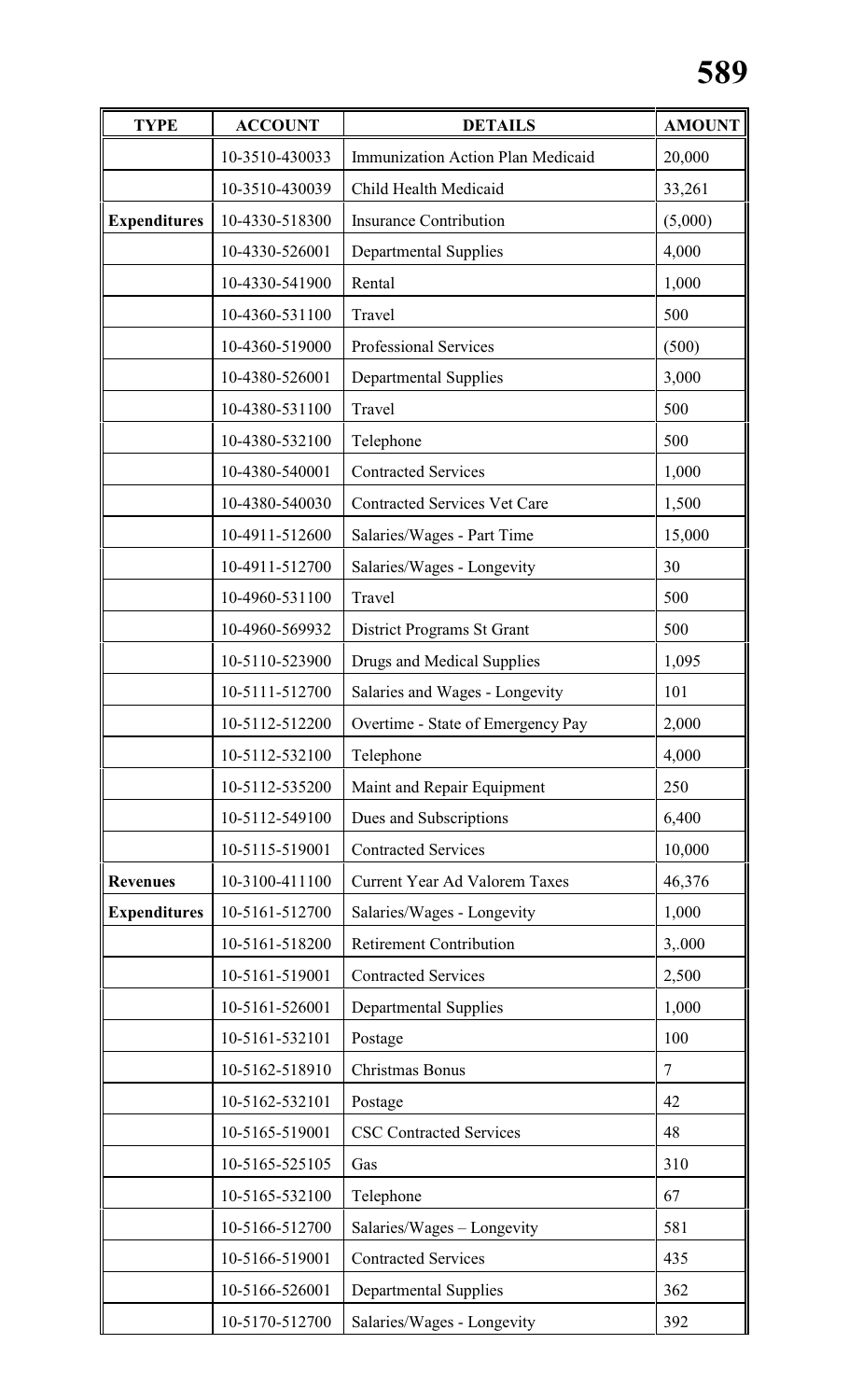| <b>TYPE</b>         | <b>ACCOUNT</b>                                                                           | <b>DETAILS</b>                 | <b>AMOUNT</b> |
|---------------------|------------------------------------------------------------------------------------------|--------------------------------|---------------|
|                     | 10-5170-519150                                                                           | Peer Counselor Breastfeed      | 322           |
|                     | 10-5170-531104                                                                           | <b>Travel - Client Serv</b>    | 332           |
|                     | 10-5170-532100                                                                           | Telephone                      | 119           |
|                     | 10-5170-532104                                                                           | Postage Client Serv            | 30            |
|                     | 10-5174-518910                                                                           | Christmas Bonus                | 1             |
|                     | 10-5180-512100                                                                           | Salaries and Wages Regular     | 17,000        |
|                     | 10-5180-512700                                                                           | Salaries/Wages - Longevity     | 1,000         |
|                     | 10-5180-518910                                                                           | Christmas Bonus                | 37            |
|                     | 10-5180-525105                                                                           | Gas                            | 200           |
|                     | 10-5180-532100                                                                           | Telephone                      | 500           |
|                     | 10-5180-532101                                                                           | Postage                        | 71            |
|                     | 10-5181-512100                                                                           | Salaries/Wages Regular         | 200           |
|                     | 10-5181-518100                                                                           | <b>FICA</b>                    | 20            |
|                     | 10-5181-518200                                                                           | <b>Retirement Contribution</b> | 20            |
|                     | 10-5181-581300                                                                           | <b>Insurance Contribution</b>  | 30            |
|                     | 10-5192-512100<br>Salaries/Wages Regular<br>10-5192-512700<br>Salaries/Wages - Longevity |                                | 3,000         |
|                     |                                                                                          |                                | 100           |
|                     | 10-5192-518100                                                                           | <b>FICA</b>                    | 150           |
|                     | 10-5192-518200                                                                           | <b>Retirement Contribution</b> | 150           |
|                     | 10-5192-518300                                                                           | <b>Insurance Contribution</b>  | 150           |
| <b>Revenues</b>     | 10-3418-441001                                                                           | Marriage License               | 6,205         |
|                     | 10-3510-430025                                                                           | General Medicaid               | 27,071        |
| <b>Expenditures</b> | 10-5197-512100                                                                           | Salaries/Wages - Regular       | 100,000       |
|                     | 10-5197-518100                                                                           | <b>FICA</b>                    | 6,000         |
|                     | 10-5197-518200                                                                           | <b>Retirement Contribution</b> | 10,000        |
|                     | 10-5197-518300                                                                           | <b>Insurance Contribution</b>  | 15,000        |
|                     | 10-5197-518910                                                                           | Christmas Bonus                | 161           |
|                     | 10-5197-519001                                                                           | <b>Contracted Services</b>     | 3,200         |
|                     | 10-5197-525105                                                                           | Gas                            | 25            |
|                     | 10-5197-531100                                                                           | Travel                         | 2,000         |
|                     | 10-5197-532101                                                                           | Postage                        | 200           |
|                     | 10-5167-512100                                                                           | Salaries/Wages - Regular       | 50,000        |
|                     | 10-5167-512700                                                                           | Salaries/Wages - Longevity     | 2,500         |
|                     | 10-5167-518100                                                                           | <b>FICA</b>                    | 7.500         |
|                     | 10-5167-518200                                                                           | <b>Retirement Contribution</b> | 6,500         |
|                     | 10-5167-518300                                                                           | <b>Insurance Contribution</b>  | 15,000        |
|                     | 10-5167-532101                                                                           | Postage                        | 350           |
|                     | 10-5167-549936                                                                           | Clinicians                     | 20,000        |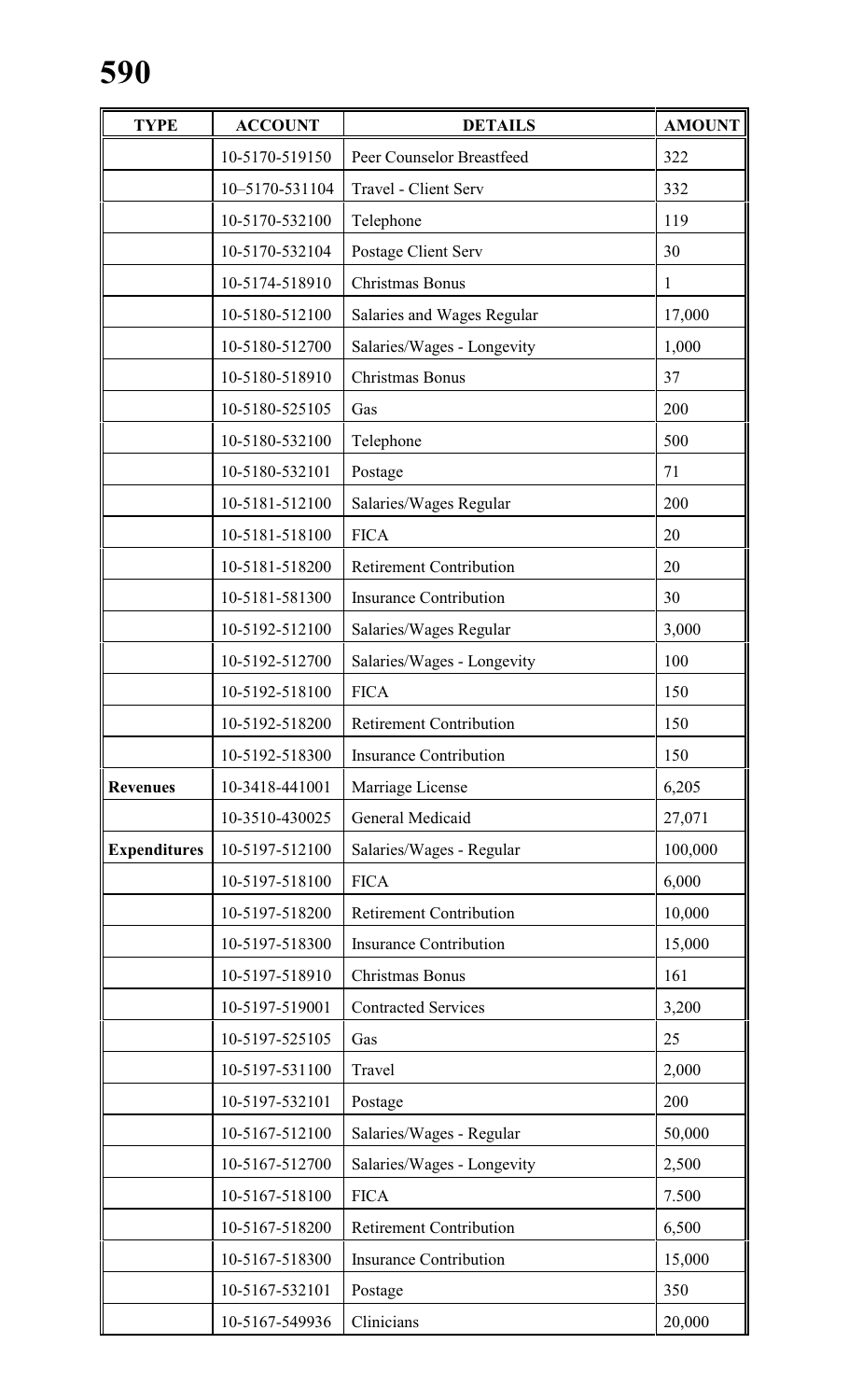| <b>TYPE</b>         | <b>ACCOUNT</b> | <b>DETAILS</b>                                        | <b>AMOUNT</b> |
|---------------------|----------------|-------------------------------------------------------|---------------|
|                     | 10-5199-512100 | Salaries/Wages Regular                                | 2,500         |
|                     | 10-5199-512700 | Salaries/Wages - Longevity                            | 150           |
|                     | 10-5199-518200 | <b>Retirement Contribution</b>                        | 250           |
|                     | 10-5199-518910 | Christmas Bonus                                       | 1             |
|                     | 10-5199-525105 | Gas                                                   | 250           |
| <b>Revenues</b>     | 10-3510-430030 | <b>Family Planning Medicaid</b>                       | 18,658        |
|                     | 10-3510-430025 | General Medicaid                                      | 222,929       |
| <b>Expenditures</b> | 10-4120-537000 | Advertising                                           | 2,000         |
|                     | 10-4122-549100 | Dues and Subscriptions                                | 250           |
|                     | 10-4130-518301 | Retirees health Insurance                             | 6,000         |
|                     | 10-4130-532100 | Telephone                                             | 1,000         |
|                     | 10-4130-535200 | Maint and Repair Equipment                            | 1,300         |
|                     | 10-4140-549100 | Dues and Subscriptions                                | 100           |
|                     | 10-4140-550010 | Non-Capital Outlay                                    | 2,000         |
|                     | 10-4150-531100 | Travel                                                | 500           |
|                     | 10-4150-549100 | Dues and Subscriptions                                | 200           |
|                     | 10-4160-532100 | Telephone                                             | 1,800         |
|                     | 10-4170-531100 | Travel                                                | 3,000         |
|                     | 10-4170-537000 | Advertising                                           | 6,000         |
|                     | 10-4180-518301 | Retirees Health Insurance                             | 1,500         |
|                     | 10-4180-549825 | <b>Register of Deeds Emergency Management</b><br>Fees | 12,000        |
|                     | 10-4180-549918 | <b>Children Trust Fund</b>                            | 5,000         |
|                     | 10-4180-549919 | Conveyance Tax - NCDORF Rev                           | 36,100        |
| <b>Revenues</b>     | 10-3100-411100 | <b>Ad Valorem Taxes</b>                               | 78,750        |
| <b>Expenditures</b> | 10-4190-526000 | Office Supplies                                       | 250           |
|                     | 10-4201-519001 | <b>Contracted Services - GP</b>                       | 1,135         |
|                     | 10-4201-526001 | Department Supplies for GP                            | 200           |
|                     | 10-4201-533000 | Utilities - GP Building                               | 9,000         |
|                     | 10-4201-544000 | <b>Insurance Prof Liab Property</b>                   | 58,000        |
|                     | 10-4250-525000 | Vehicle Supplies and Materials                        | 3,000         |
|                     | 10-4250-535300 | M/R Vehicles                                          | 1,000         |
|                     | 10-4264-518301 | Retirees Health Insurance                             | 5,000         |
|                     | 10-4265-532101 | Postage                                               | 50            |
|                     | 10-4310-531100 | Travel                                                | 1,000         |
|                     | 10-4310-535200 | Maint and Repair Vehicles                             | (1,000)       |
|                     | 10-4320-512220 | Jail Overtime                                         | 3,500         |
|                     | 10-4320-518300 | <b>Insurance Contribution</b>                         | (35,000)      |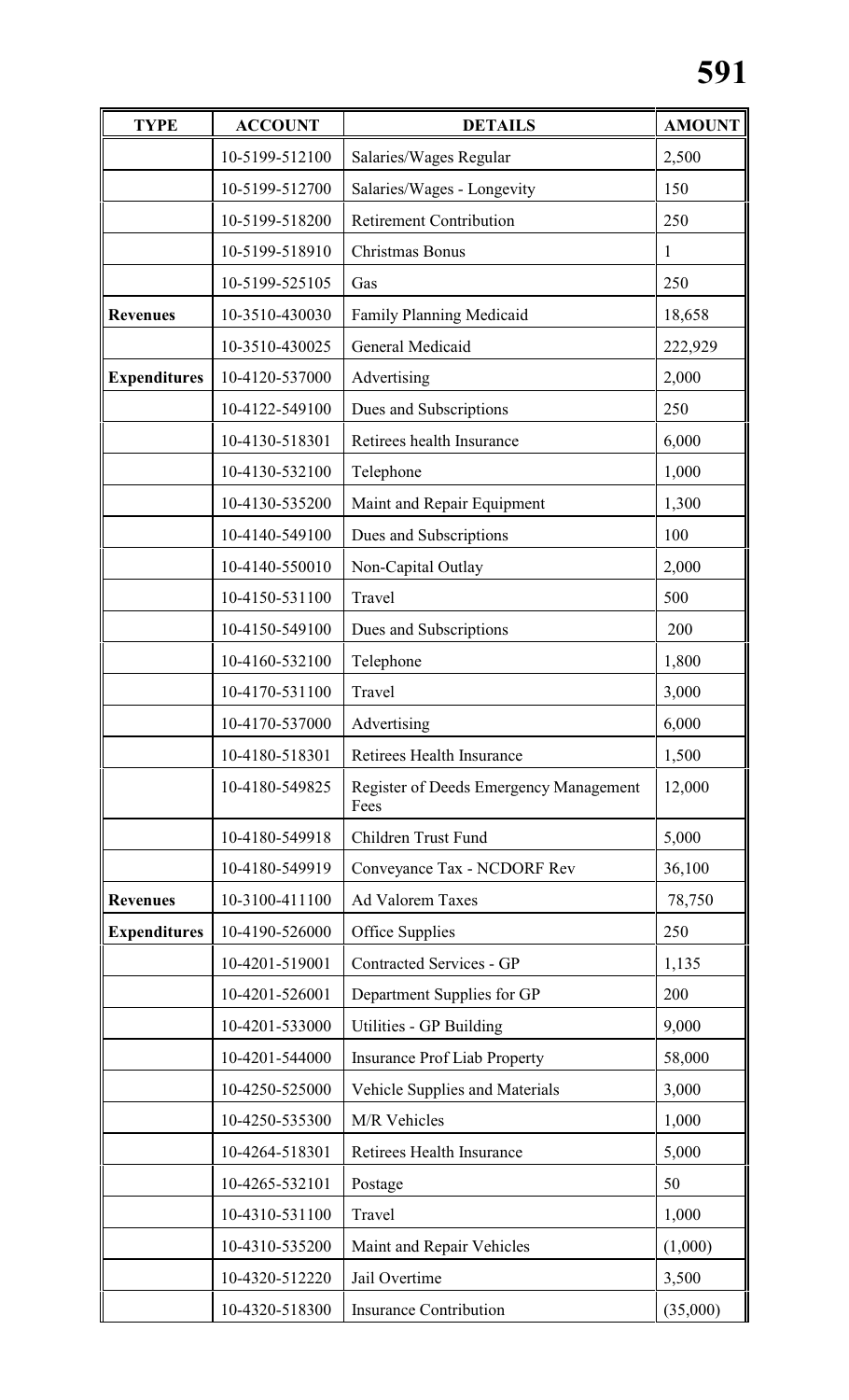| <b>TYPE</b>         | <b>ACCOUNT</b> | <b>DETAILS</b>                         | <b>AMOUNT</b> |
|---------------------|----------------|----------------------------------------|---------------|
|                     | 10-4320-519301 | Medical and Hospital Expenses Inmates  | 100,000       |
|                     | 10-4320-519908 | <b>Custodial Care Raleigh</b>          | (50,000)      |
| <b>Revenues</b>     | 10-3100-411100 | <b>Ad Valorem Taxes</b>                | 96,135        |
| <b>Expenditures</b> | 10-5301-532101 | Postage                                | 6,000         |
|                     | 10-5302-519917 | Foster Care - IVE                      | 40,000        |
|                     | 10-5302-519918 | <b>Adoption Asst PYMNTS</b>            | 10,000        |
|                     | 10-5302-519920 | <b>Foster Care Basic Needs</b>         | 10,000        |
|                     | 10-5302-519922 | <b>Adult Daycare</b>                   | 2,500         |
|                     | 10-5302-519945 | <b>LEIAP</b> Expenditures              | 100,000       |
|                     | 10-5301-531301 | Medicaid Transportation                | (18,000)      |
| <b>Revenues</b>     | 10-3530-430067 | 93.568 Energy Admin State              | 10,000        |
|                     | 10-3530-430081 | State Aid to DSS Adm                   | 25,000        |
|                     | 10-3530-432515 | <b>LEIAP</b> Revenues                  | 100,000       |
|                     | 10-3530-432525 | Family Reunification                   | 15,000        |
|                     | 10-3530-489000 | Social Services Miscellaneous          | 500           |
| <b>Expenditures</b> | 50-4970-518301 | <b>Insurance Contribution Retirees</b> | 1,103         |
|                     | 50-4970-535200 | Maint and Repair - Equipment           | 322           |
|                     | 50-4970-512100 | Salaries and Wages - Regular           | 3,600         |
|                     | 50-4970-518100 | <b>FICA</b>                            | 450           |
|                     | 50-4970-518200 | <b>Retirement Contribution</b>         | 550           |
|                     | 50-4970-526010 | Sundry Adm Expense                     | 11,085        |
| <b>Revenues</b>     | 50-3497-489041 | <b>Annual Contr Earned</b>             | (27,997)      |
|                     | 50-3497-489105 | Annual Admin Fee Earned                | 42,071        |
|                     | 50-3497-489052 | Fraud Recovery - Administration        | 1,518         |
|                     | 50-3497-489053 | Fraud Recovery - HAP                   | 1,518         |
| <b>Expenditures</b> | 69-7400-535100 | M/R - Vehicles                         | 7,500         |
|                     | 69-7400-544120 | <b>LCID</b> Operations                 | 134,500       |
| <b>Revenues</b>     | 69-3725-430134 | St Aid White Goods                     | 7,500         |
|                     | 69-3725-431033 | St Aid Tire Disposal Fee               | 7,500         |
|                     | 69-3725-440113 | Landfill User Fees                     | 75,000        |
|                     | 69-3825-440114 | <b>Solid Waste Fees</b>                | 2,000         |
|                     | 69-3725-440115 | <b>Tipping Fees</b>                    | 10,000        |
|                     | 69-3725-489000 | Miscellaneous                          | 10,000        |
|                     | 69-3725-489035 | White Goods Sales Recyclables          | 20,000        |
|                     | 69-3725-489092 | Solid Waste Disposal Fees              | 10,000        |
| <b>Expenditures</b> | 65-7110-519130 | Professional Services Engineering      | 2,000         |
|                     | 65-7110-526001 | <b>Departmental Supplies</b>           | 238,875       |
|                     | 65-7110-527100 | <b>Contract - Sewer Purchase</b>       | 5,000         |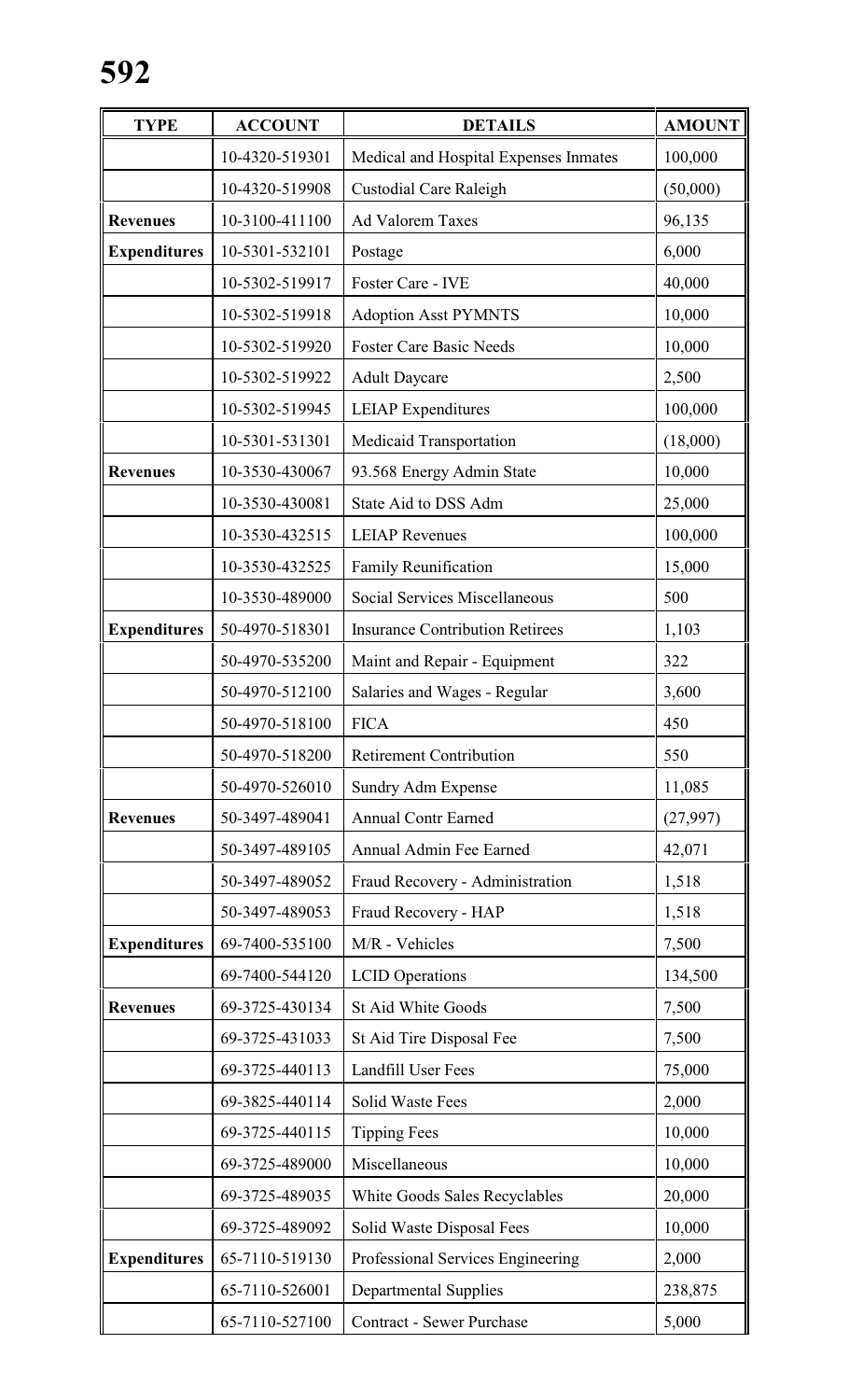| <b>TYPE</b>         | <b>ACCOUNT</b> | <b>DETAILS</b>                                  | <b>AMOUNT</b> |
|---------------------|----------------|-------------------------------------------------|---------------|
|                     | 65-7110-533000 | Utilities                                       | 2,500         |
|                     | 65-7110-535100 | M/R - Vehicles                                  | 1,500         |
|                     | 65-7110-539200 | Uniforms and Clothing                           | 1,000         |
|                     | 65-7110-550000 | Capital Outlay                                  | 1,825         |
|                     | 65-7110-559910 | Other Structures Improvements Capital<br>Outlay | 67,448        |
| <b>Revenues</b>     | 65-3718-411104 | Special District Tax                            | 6,000         |
|                     | 65-3718-416102 | Refunds                                         | (2,500)       |
|                     | 65-3718-418110 | <b>Sewer Sales</b>                              | 5,000         |
|                     | 65-3718-439850 | Reimbursement NC DOT                            | 51,648        |
|                     | 65-3718-451000 | <b>Water Sales</b>                              | 250,000       |
|                     | 65-3718-463000 | Water Tap On Fees                               | 10,000        |
| <b>Expenditures</b> | 10-4324-512230 | Overtime - Hurricane Matthew                    | 13,550        |
|                     | 10-4324-519975 | Fire and Rescue Cost for Hurricane<br>Matthew   | 113,012       |
|                     | 10-4324-526000 | Office Supplies                                 | 3,298         |
|                     | 10-4324-526001 | <b>Departmental Supplies</b>                    | 12,956        |
|                     | 10-4324-535110 | M & R Bldg/Grounds                              | 11,868        |
|                     | 10-4234-535200 | Maintenance and Repair Equipment                | 2,970         |
|                     | 10-4324-541920 | Debris                                          | 117,500       |
|                     | 10-4324-551000 | C/O Office Equipment                            | 2,962         |
| <b>Revenues</b>     | 10-3315-433000 | <b>State Shared Revenues Hurricane Matthew</b>  | 27,812        |
|                     | 10-3301-423000 | Federal Shared Revenues - Hurricane<br>Matthew  | 250,304       |

### **Agenda Item #26: BUDGET - ADOPTION of the PROPOSED FY 2018-2019 COLUMBUS COUNTY OPERATING BUDGET:**

Michael H. Stephens, County Manager/Attorney, requested Board approval and adoption of the FY 2018-2019 Columbus County Operating Budget, by the following Columbus County Budget Ordinance Fiscal year 2018-2019.

## **COLUMBUS COUNTY BUDGET ORDINANCE FISCAL YEAR 2018-2019**

**BE IT ORDAINED** by the Board of Commissioners of Columbus County, North Carolina

**Section 1:** The following amounts are hereby appropriated in the General Fund for the operation of county government and its activities for the fiscal year beginning July 1, 2018 and ending June 30, 2019, in accordance with the chart of accounts heretofore established for the County.

| Governing Body      | 257,395 |
|---------------------|---------|
| Administration      | 262,417 |
| Personnel           | 161,122 |
| Purchasing & Safety | 127,502 |
| Finance             | 422,977 |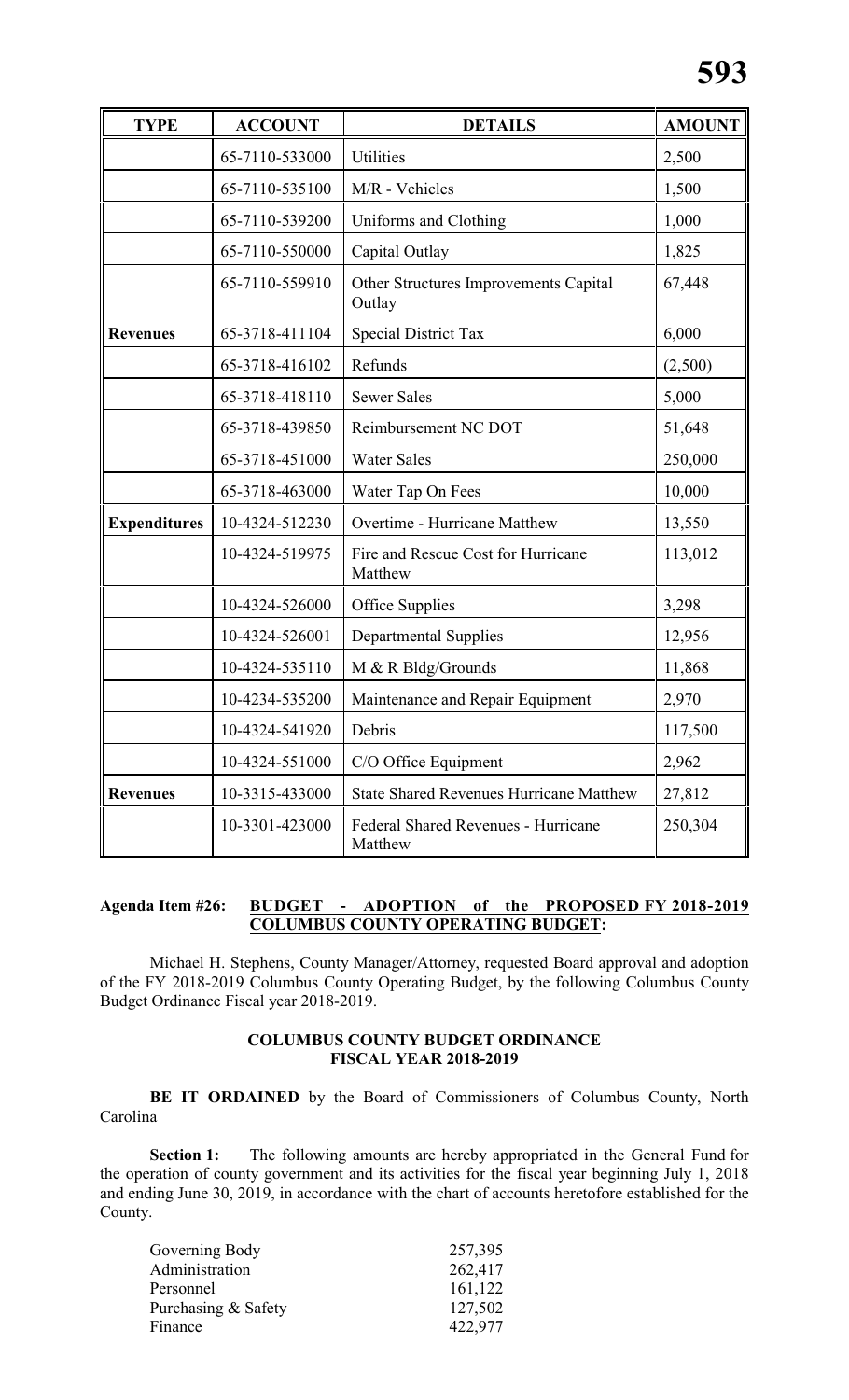| 1,065,737  |
|------------|
| 252,998    |
| 290,748    |
| 446,223    |
| 419,573    |
| 2,160,043  |
| 373,845    |
| 60,576     |
| 68,600     |
| 93,152     |
| 28,116     |
| 43,202     |
| 268,985    |
| 344,973    |
| 32,808     |
| 65,926     |
| 5,853,769  |
| 3,893,316  |
| 13,250     |
| 1,464,081  |
| 138,432    |
| 70,600     |
| 296,253    |
| 639,123    |
| 75,231     |
| 254,127    |
| 262,205    |
| 490,257    |
| 212,005    |
| 4,795,298  |
| 8,478,647  |
| 1,972,464  |
| 140,297    |
| 13,190,597 |
| 1,391,577  |
| 554,528    |
| 3,062,883  |
| 1,048,096  |
| 1,469,556  |
| 57,013,510 |
|            |

**Section 2:** It is estimated that the following revenues will be available in the General Fund for the fiscal year July 1, 2018 and ending June 30, 2019.

| Ad Valorem Taxes                               | 30,618,484 |
|------------------------------------------------|------------|
| <b>Court Facilities Revenues</b>               | 122,500    |
| <b>Sales Tax Revenues</b>                      | 9,244.845  |
| Privilege License Revenue                      | 100        |
| <b>Collections Revenues</b>                    | 22,390     |
| Miscellaneous Revenues                         | 823,398    |
| Transfers                                      | 184,964    |
| <b>Fund Balance Appropriation</b>              | 1,679,896  |
| <b>Legal Department Revenues</b>               | 96,131     |
| <b>Elections Revenues</b>                      | 600        |
| Register of Deeds Revenues                     | 275,800    |
| <b>Sheriff's Office Revenues</b>               | 1,389,838  |
| <b>Detention Center Revenues</b>               | 63,000     |
| <b>Emergency Services Revenues</b>             | 36,100     |
| <b>Fire Marshal Revenues</b>                   | 8,800      |
| <b>Animal Control Revenues</b>                 | 14,000     |
| <b>Airport Revenues</b>                        | 537,800    |
| <b>Building Inspection Department Revenues</b> | 150,000    |
| <b>Planning Revenues</b>                       | 10,000     |
| <b>Cooperative Extension Revenues</b>          | 1,200      |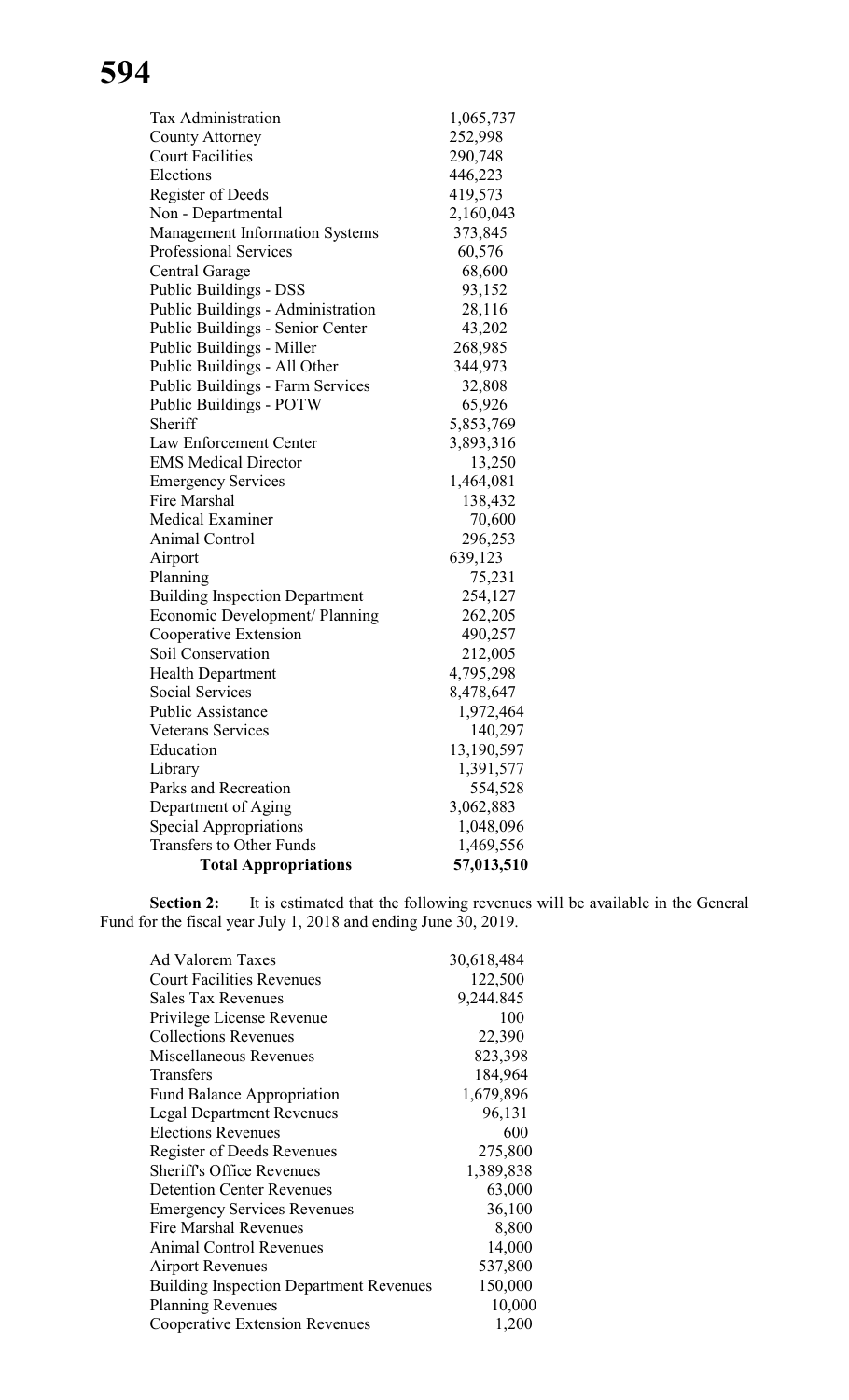| Soil & Water Conservation Revenues | 71,025     |
|------------------------------------|------------|
| <b>Health Department Revenues</b>  | 2,357,225  |
| <b>Social Services Revenues</b>    | 6,467,181  |
| <b>Veteran Services Revenues</b>   | 2,000      |
| <b>Education Revenues</b>          | 253,000    |
| Library Revenues                   | 176,707    |
| <b>Recreation Revenues</b>         | 24,500     |
| Department of Aging Revenues       | 2,382,026  |
| <b>Total Estimated Revenues</b>    | 57,013,510 |

**Section 3:** The following amounts are hereby appropriated in the Tax Revaluation Fund for the operation of county government and its activities for the fiscal year beginning July 1, 2018 and ending June 30, 2019, in accordance with the chart of accounts heretofore established for the County.

| Tax Revaluation             | 44,260 |
|-----------------------------|--------|
| <b>Total Appropriations</b> | 44,260 |

**Section 4:** It is estimated that the following revenues will be available in the Tax Revaluation Fund for the fiscal year July 1, 2018 and ending June 30, 2019.

Transferred From General Fund 44,260 **Total Estimated Revenues 44,260**

**Section 5:** The following amounts are hereby appropriated in the Ambulance  $\&$ Rescue Fund for the operation of county government and its activities for the fiscal year beginning July 1, 2018 and ending June 30, 2019, in accordance with the chart of accounts heretofore established for the County.

| <b>Total Appropriations</b> | 720,415 |
|-----------------------------|---------|
| Ambulance & Rescue          | 720,415 |

**Section 6:** It is estimated that the following revenues will be available in the Ambulance & Rescue Fund for the fiscal year July 1, 2018 and ending June 30, 2019.

| Ambulance & Rescue Tax          | 720,415 |
|---------------------------------|---------|
| <b>Total Estimated Revenues</b> | 720,415 |

**Section 7:** The following amounts are hereby appropriated in the Fire Districts Fund for the operation of county government and its activities for the fiscal year beginning July 1, 2018 and ending June 30, 2019, in accordance with the chart of accounts heretofore established for the County.

| <b>Total Appropriations</b>        | 1,689,197 |
|------------------------------------|-----------|
| <b>East Columbus Fire District</b> | 13,046    |
| <b>Buckhead Fire District</b>      | 20,055    |
| <b>Bolton Fire District</b>        | 43,452    |
| <b>Brunswick Fire District</b>     | 148,926   |
| White Marsh-Welch Fire District    | 50,478    |
| Williams Township Fire District    | 100,190   |
| Cerro Gordo Fire District          | 82,672    |
| <b>Coles Service Fire District</b> | 63,232    |
| Klondyke Fire District             | 122,810   |
| Acme Delco Fire District           | 367,062   |
| Yam City Fire District             | 119,700   |
| <b>Roseland Fire District</b>      | 80,206    |
| <b>Hallsboro Fire District</b>     | 64,005    |
| <b>Old Dock Fire District</b>      | 52,022    |
| Nakina Fire District               | 95,237    |
| North Whiteville Fire District     | 175,355   |
| <b>St James Fire District</b>      | 21,208    |
| <b>Evergreen Fire District</b>     | 69,541    |
|                                    |           |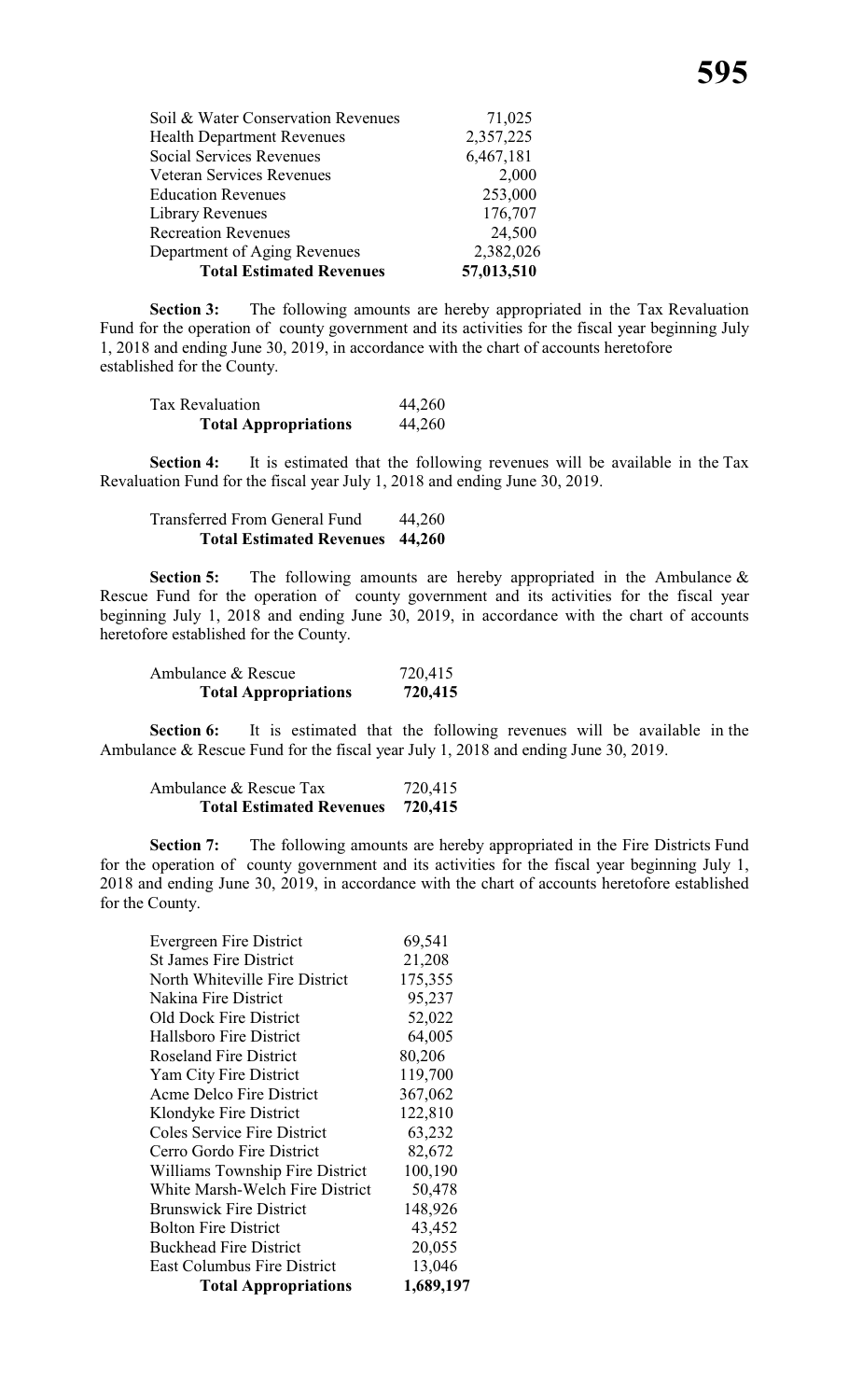**Section 8:** It is estimated that the following revenues will be available in the Fire Districts Fund for the fiscal year July 1, 2018 and ending June 30, 2019.

| Special Fire Tax                | 1,689,197 |
|---------------------------------|-----------|
| <b>Total Estimated Revenues</b> | 1,689,197 |

**Section 9:** The following amounts are hereby appropriated in the Lottery Fund for the operation of county government and its activities for the fiscal year beginning July 1, 2018 and ending June 30, 2019 in accordance with the chart of accounts heretofore established for the County.

| Lottery Fund                | 724,142 |
|-----------------------------|---------|
| <b>Total Appropriations</b> | 724,142 |

**Section 10:** It is estimated that the following revenues will be available in the Lottery Fund for the fiscal year July 1, 2018 and ending June 30, 2019.

| Lottery Revenues                        | 724,142 |
|-----------------------------------------|---------|
| <b>Total Estimated Revenues 724,142</b> |         |

**Section 11:** The following amounts are hereby appropriated in the Debt Service Fund for the operation of county government and its activities for the fiscal year beginning July 1, 2018 and ending June 30, 2019 in accordance with the chart of accounts heretofore established for the County.

| Debt Service                | 2,032,752 |
|-----------------------------|-----------|
| <b>Total Appropriations</b> | 2,032,752 |

**Section 12:** It is estimated that the following revenues will be available in the Debt Service Fund for the fiscal year July 1, 2018 and ending June 30, 2019.

Transferred From General Fund 2,032,752 **Total Estimated Revenues 2,032,752**

**Section 13:** The following amounts are hereby appropriated in the E - 911Fund for the operation of county government and its activities for the fiscal year beginning July 1, 2018 and ending June 30, 2019, in accordance with the chart of accounts heretofore established for the County.

| <b>Emergency Telephone System</b> | 339,596 |
|-----------------------------------|---------|
| <b>Total Appropriations</b>       | 339,596 |

**Section 14:** It is estimated that the following revenues will be available in the E - 911 Fund for the fiscal year July 1, 2018 and ending June 30, 2019.

| NC 911 Board Revenues           | 339,596 |
|---------------------------------|---------|
| <b>Total Estimated Revenues</b> | 339,596 |

**Section 15:** The following amounts are hereby appropriated in the HUD Fund for the operation of county government and its activities for the fiscal year beginning July 1, 2018 and ending June 30, 2019, in accordance with the chart of accounts heretofore established for the County.

| HUD |                             | 1,707,140 |
|-----|-----------------------------|-----------|
|     | <b>Total Appropriations</b> | 1,707,140 |

**Section 16:** It is estimated that the following revenues will be available in the HUD Fund for the fiscal year July 1, 2018 and ending June 30, 2019.

| <b>HUD Revenues</b>             | 1,707,140 |
|---------------------------------|-----------|
| <b>Total Estimated Revenues</b> | 1,707,140 |

**Section 17:** The following amounts are hereby appropriated in the Columbus County Water Districts Fund for the operation of county government and its activities for the fiscal year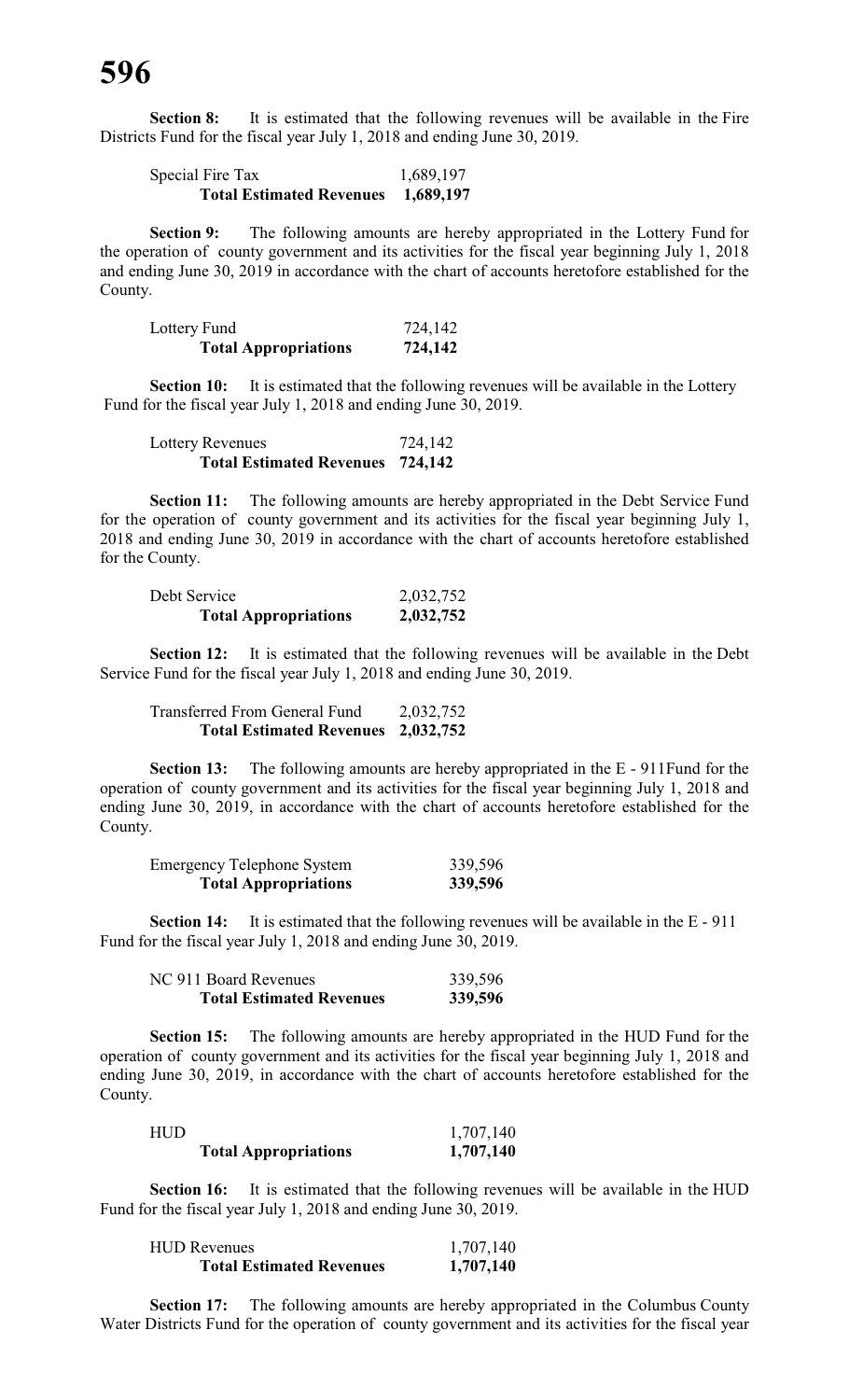beginning July 1, 2018 and ending June 30, 2019, in accordance with the chart of accounts heretofore established for the County.

| Columbus County Water District | 2,871,421 |
|--------------------------------|-----------|
| <b>Total Appropriations</b>    | 2,871,421 |

**Section 18:** It is estimated that the following revenues will be available in the Water Districts Fund for the fiscal year July 1, 2018 and ending June 30, 2019.

| <b>Revenues From Operations</b> | 2,871,421 |
|---------------------------------|-----------|
| <b>Total Estimated Revenues</b> | 2,871,421 |

**Section 19:** The following amounts are hereby appropriated in the Tabor City Incubator Project Fund for the operation of county government and its activities for the fiscal year beginning July 1, 2018 and ending June 30, 2019, in accordance with the chart of accounts heretofore established for the County.

| <b>Tabor City Incubator Project</b> | 51,900 |
|-------------------------------------|--------|
| <b>Total Appropriations</b>         | 51,900 |

**Section 20:** It is estimated that the following revenues will be available in the Tabor City Incubator Project Fund for the fiscal year July 1, 2018 and ending June 30, 2019.

| <b>Revenues From Operations</b> | 51,900 |
|---------------------------------|--------|
| <b>Total Estimated Revenues</b> | 51,900 |

**Section 21:** The following amounts are hereby appropriated in the Transportation Fund for the operation of county government and its activities for the fiscal year beginning July 1, 2018 and ending June 30, 2019, in accordance with the chart of accounts heretofore established for the County.

| Transportation              | 822,200 |
|-----------------------------|---------|
| <b>Total Appropriations</b> | 822,200 |

**Section 22:** It is estimated that the following revenues will be available in the Transportation Fund for the fiscal year July 1, 2018 and ending June 30, 2019.

| <b>Revenues From Operations</b> | 822,200 |
|---------------------------------|---------|
| <b>Total Estimated Revenues</b> | 822,200 |

**Section 23:** The following amounts are hereby appropriated in the Solid Waste F u n d for the operation of county government and its activities for the fiscal year beginning July 1, 2018 and ending June 30, 2019, in accordance with the chart of accounts heretofore established for the County.

| Solid Waste | 5,097,859 |
|-------------|-----------|

**Section 24:** It is estimated that the following revenues will be available in the Solid Waste Fund for the fiscal year July 1, 2018 and ending June 30, 2019.

| <b>Total Estimated Revenues</b> | 5,097,859 |
|---------------------------------|-----------|
| Miscellaneous                   | 72,000    |
| Tire Disposal                   | 50,000    |
| Tipping Fees                    | 950,000   |
| Landfill User Fees              | 4,025,859 |

**Section 25:** There is hereby levied a tax rate of eighty and one half cents(\$0.805) per one hundred dollars (\$100) valuation of property listed as of January 1, 2018 for the purpose of raising revenue included in "Ad Valorem Taxes" in the General Fund in Section 2 of this ordinance.

**Section 26:** The Budget Officer is hereby authorized to transfer appropriations as contained herein under the following conditions.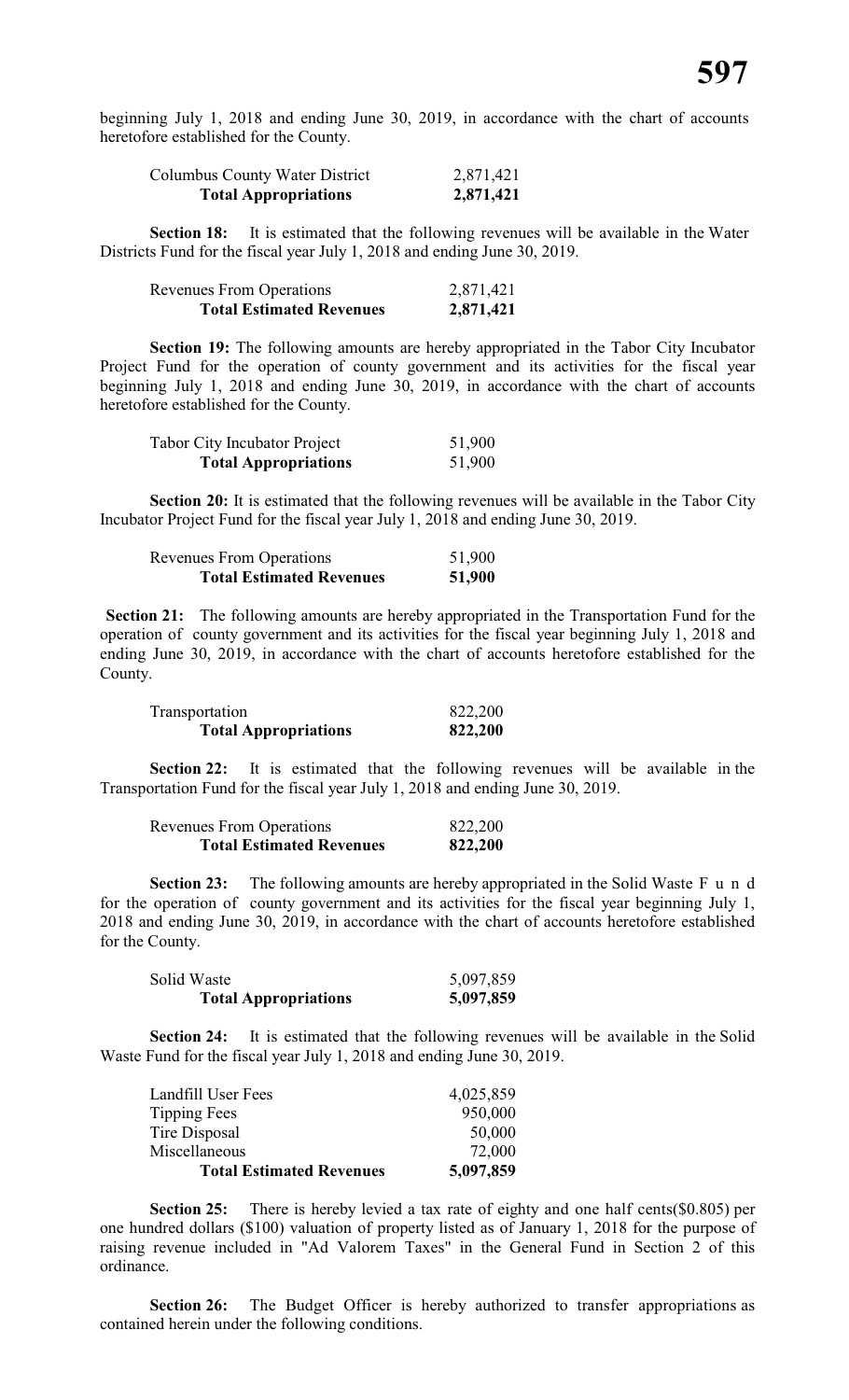- A. He/she may transfer amounts between line items expenditures within a department without report being required. These changes should not result in increases in recurring obligations such as salaries.
- B. He/she may transfer amounts between departments without a report being required.
- C. He/she may not transfer any amounts between funds, except as approved by the Board of Commissioners in the Budget Ordinance as amended.

**Section 27:** The Finance Officer may make cash advances between funds for a period not to exceed ninety (90) days without reporting to the Board of Commissioners. Any advances that extend beyond ninety (90) days must be approved by the Board. All advances that will be outstanding at the end of any fiscal year must be approved by the Board.

**Section 28:** Copies of this Budget Ordinance shall be furnished to the Clerk to the Board and to the Finance Officer to be kept on file for review. Direction from the Board of Commissioners will be given to the Finance Officer in the disbursement of funds.

Adopted this 18th day of June 2018.

#### /s/ **AMON E. McKENZIE, Chairman COLUMBUS COUNTY BOARD OF COMMISSIONERS**

Vice Chairman Burroughs made a motion to adopt the Proposed FY 2018-2019 Columbus County Operating Budget, seconded by Commissioner McDowell. The motion unanimously passed.

# **Agenda Item #27: COMMENTS:**

Chairman McKenzie opened the floor for comments. The following spoke.

### A. **Department Managers:**

**Samantha Alsup, Economic Development/Planning, Executive Assistant:** stated on behalf of the Planning Department, I am required to state, per statute, all of the adjoining landowners were notified by First Class Mail of tonight's public hearing.

### B. **Board of Commissioners:**

1. **Commissioner Russ:** stated the following:

-We sent a letter to the North Carolina Department of Transportation relative to lowering the speed limit from 55 MPH to 45 MPH on Neil Eddy Road, and I would like to know if we have received a response;

-The Cape Fearless Extreme has opened and is drawing quite a few people from surrounding counties and this has added to the congestion on Neil Eddy Road;

-To Gary or Samantha, at 2580 Clarendon-Chadbourn Highway, across the road, there is a house that has burned, there are multiple vehicles around the house, the grass is head high and someone is living in it;

-We have discussed the repairs on East Columbus Library that need to be done on the ramp and the caboose which I have received two (2) quotes for this work;

-One quote is \$5,978 and one is \$6,481.50 from Lowe's; **and**

-We need to allow Morris Pridgen, Library Director, to use funds from his budget for these repairs which is for the safety of our employees and citizens.

### **MOTION:**

Commissioner Russ made a motion to allow Morris Pridgen, Library Director, to use funds from his budget for the repairs needed at East Columbus Library, seconded by Commissioner Byrd. The motion unanimously passed.

- 2. **Vice Chairman Burroughs:** stated I would like to thank Mike, Bobbie, and all employees who worked diligently to compile the budget, and you did a good job.
- 3. **Commissioner Prevatte:** stated the following: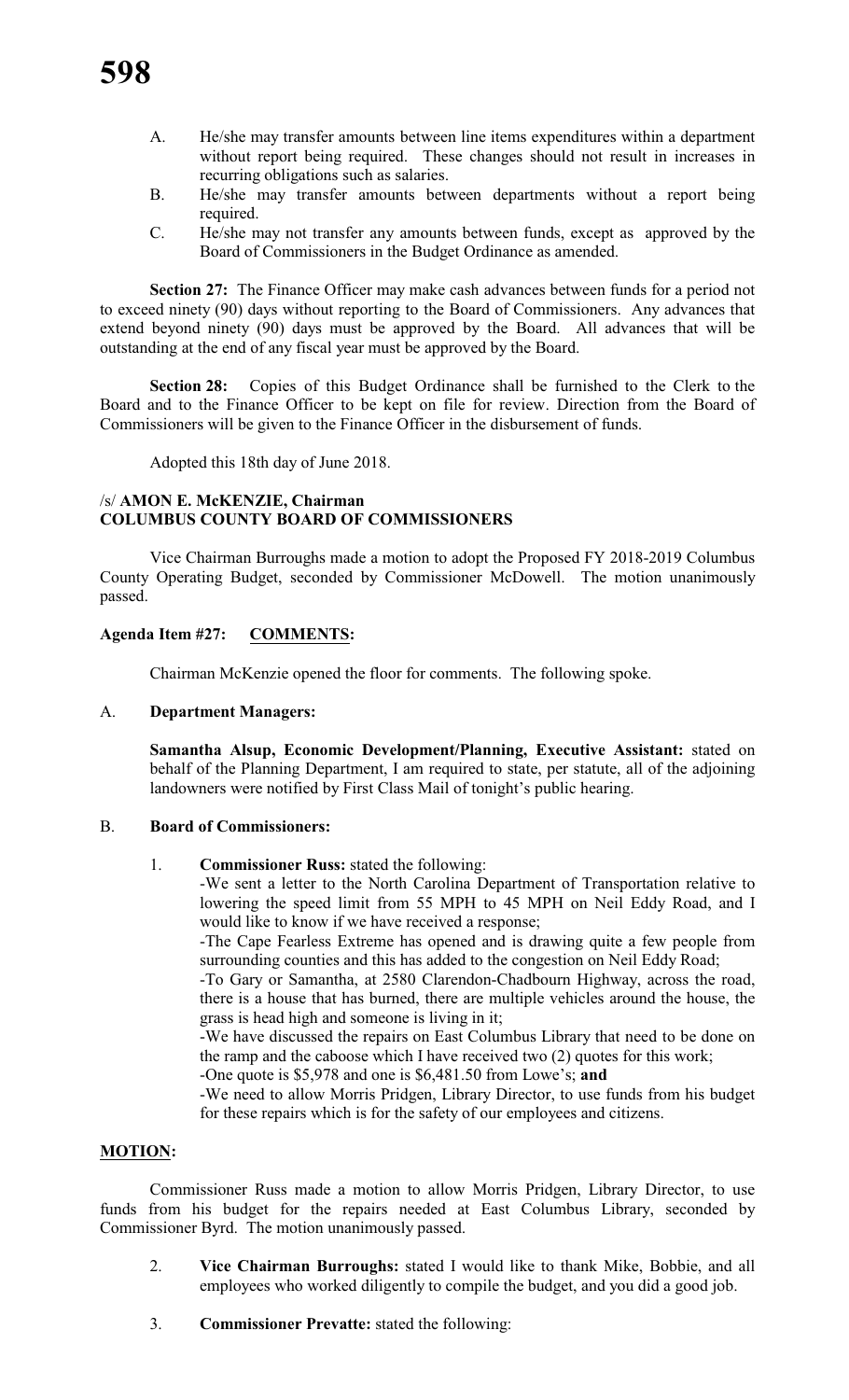

-We lost Jimmy Stanley, a good friend; -Mr. Hayes, removing the shrubbery from around the courthouse has been done, and it looks good; **and** -I would like to know the status of the junked cars I called you about.

- 4. **Commissioner McDowell:** stated the following: -I would like to thank the staff for our budget; **and** -I would like to thank the Board for approving the Old Dock Sewer Project.
- 5. **Chairman McKenzie:** stated the following: -The letter that has been distributed is to be read and we will discuss later; -Monarch has taken over for Columbus Industries; **and** -The Sheriff is not here due to attending another event.

# **RECESS REGULAR SESSION and enter into CLOSED SESSION in ACCORDANCE with N.C.G.S. § 143-318.11 (6) PERSONNEL:**

At 8:48 P.M., Commissioner Bullard made a motion to recess Regular Session and enter into Closed Session in accordance with N.C.G.S. § 143-418.11(a) (6) Personnel, after a five (5) minutes recess, seconded by Vice Chairman Burroughs. The motion unanimously passed.

### **Agenda Item #28: CLOSED SESSION in ACCORDANCE with N.C.G.S. § 143-318.11 (6) PERSONNEL:**

No official action was taken.

### **ADJOURN CLOSED SESSION and resume REGULAR SESSION:**

At 9:07 P.M., Commissioner Bullard made a motion to adjourn Closed Session and resume Regular Session, seconded by Commissioner Byrd. The motion unanimously passed.

### **READING and APPROVAL of CLOSED SESSION GENERAL ACCOUNT:**

Chairman McKenzie requested Michael H. Stephens, County Manager/Attorney, orally read the Closed Session General Account. Mr. Stephens orally read the following: *"The Board of Commissioners discussed the position of the County Attorney"*.

Commissioner McDowell made a motion to approve the Closed Session General Account, seconded by Vice Chairman Burroughs. The motion unanimously passed.

### **HUMAN RESOURCES:**

Commissioner Russ made a motion to hire Amanda Prince as the Columbus County Attorney, at the salary of seventy-five thousand and 00/100 (\$75,000.00) dollars annually, effective July 16, 2018, seconded by Commissioner Prevatte. The motion passed with six (6) voting members and one (1) abstain.

# **Agenda Item #29: ADJOURNMENT:**

At 9:09 P.M., Commissioner Prevatte made a motion to adjourn, seconded by Commissioner Russ. The motion unanimously passed.

**APPROVED:**

**\_\_\_\_\_\_\_\_\_\_\_\_\_\_\_\_\_\_\_\_\_\_\_\_\_\_\_\_ \_\_\_\_\_\_\_\_\_\_\_\_\_\_\_\_\_\_\_\_\_\_\_\_\_\_\_\_\_\_ JUNE B. HALL, Clerk to Board AMON E. McKENZIE, Chairman**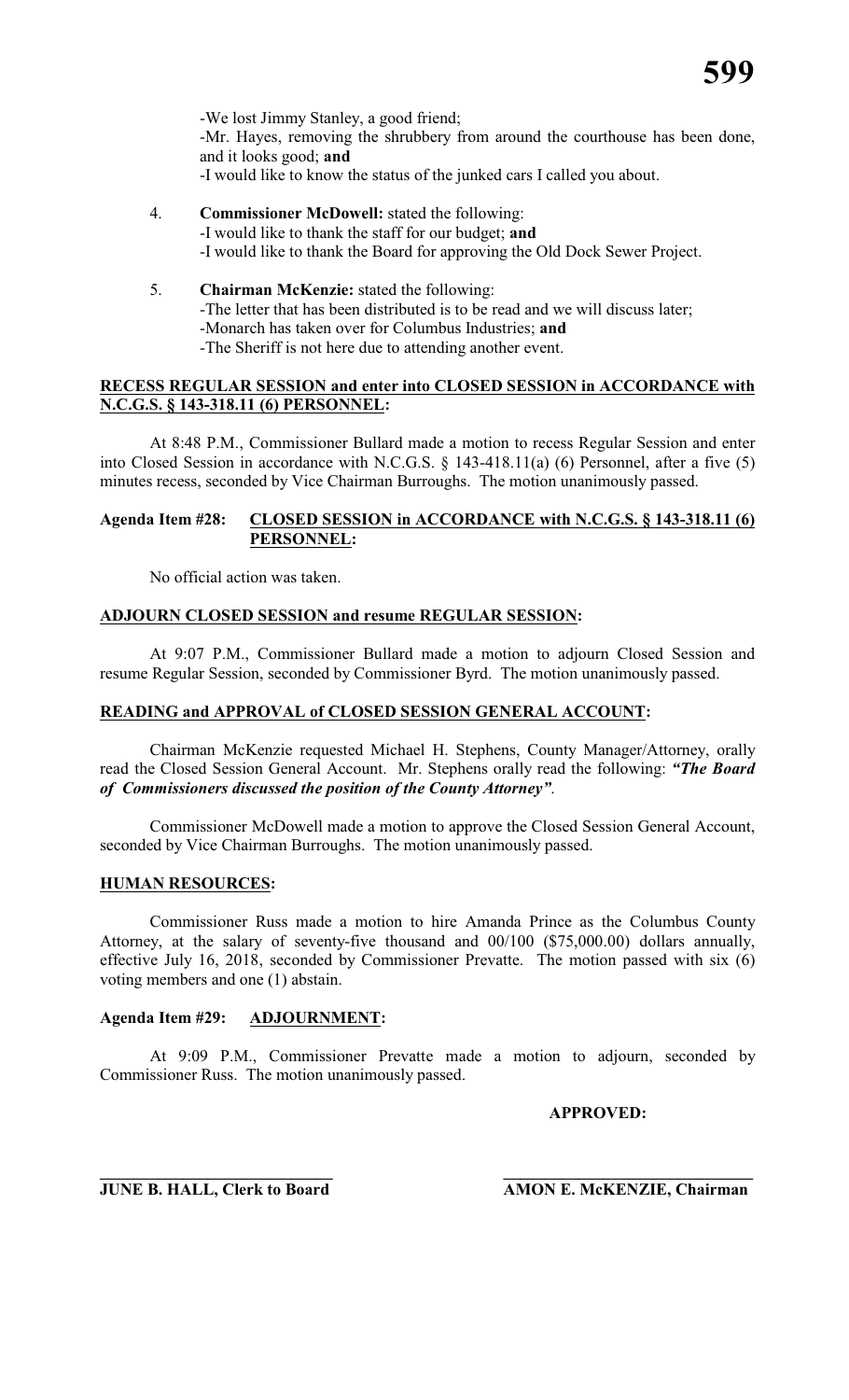### **COLUMBUS COUNTY WATER and SEWER DISTRICTS I, II, III, IV AND V COMBINATION BOARD MEETING Monday, June 18, 2018 8:32 P.M.**

The Honorable Columbus County Commissioners met on the above stated date and at the above stated time in the Dempsey B. Herring Courthouse Annex Building, located at 112 West Smith Street, Whiteville, North Carolina, to act as the Columbus County Water and Sewer District I Board.

### **COMMISSIONERS PRESENT: APPOINTEES PRESENT:**

Trent Burroughs, **Vice-Chairman / County Attorney** James E. Prevatte June B. Hall, **Clerk to the Board** Edwin Russ Ricky Bullard Charles T. McDowell

Amon E. McKenzie, **Chairman** Mike Stephens, **County Manager** Giles E. Byrd Bobbie Faircloth, **Finance Officer** 

### **MEETING CALLED TO ORDER:**

At 8:32 P.M., Chairman Amon E. McKenzie called the **combination meeting** of Columbus County Water and Sewer Districts I, II, III, IV and V Board Meeting to order.

### **Agenda Item #22: COLUMBUS COUNTY WATER and SEWER DISTRICTS I, II, III, IV and V - APPROVAL of BOARD MEETING MINUTES:**

June 04, 2018 **Combination Meeting** of Columbus County Water and Sewer Districts I, II, III, IV and V Board Meeting **(5 sets)**

Commissioner Bullard made a motion to approve the June 04, 2018 Columbus County Water and Sewer District I Board Meeting Minutes, as recorded, seconded by Commissioner McDowell. The motion unanimously passed.

### **Agenda Item #23: COLUMBUS COUNTY WATER and SEWER DISTRICTS I, II, III, IV and V - APPROVAL of MONTHLY WATER BILL ADJUSTMENTS:**

Harold Nobles, Public Utilities Director, requested Board approval ofthe following monthly water bill adjustments for Columbus County Water and Sewer District I.

| <b>DATE</b> | ACCT#       | <b>ACCT NAME</b> | <b>ADJ AMT</b> | <b>REASON FOR ADJUSTMENT</b> |
|-------------|-------------|------------------|----------------|------------------------------|
| 4/18/2018   | 401890.0098 | JOHN CLEMENT     | \$(33.44)      | <b>POSTING ERROR</b>         |
| 4/18/2018   | 603430.0097 | JOHN SMITH       | \$(30.00)      | <b>BILLING ERROR</b>         |
| 4/18/2018   | 401100.0098 | JOHNATHAN COKER  | \$(27.04)      | LEAK ADJUSTMENT              |

#### **DISTRICT I ADJUSTMENTS FOR APRIL, MAY, & JUNE 2018**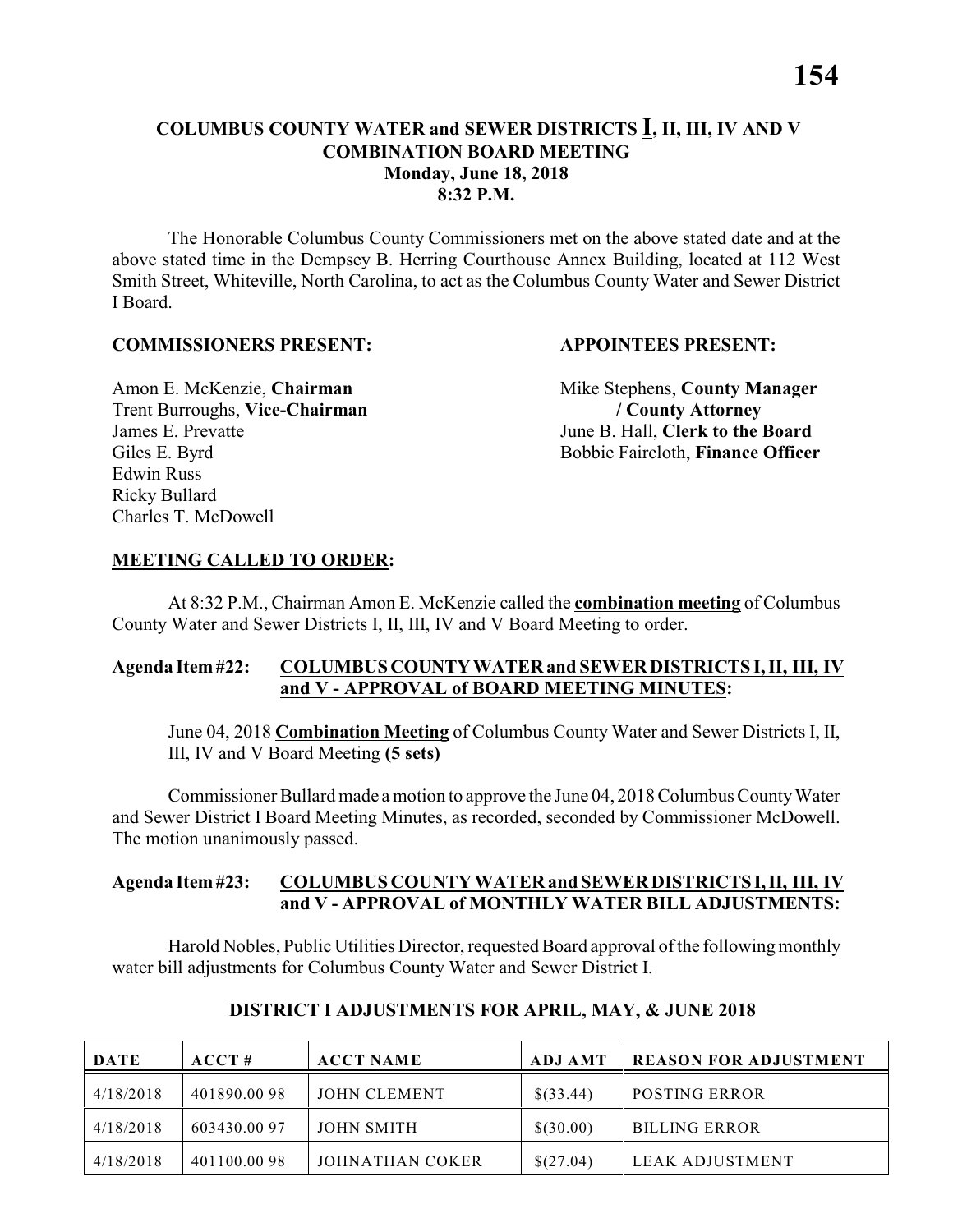| <b>DATE</b> | ACCT#        | <b>ACCT NAME</b>           | <b>ADJ AMT</b> | <b>REASON FOR ADJUSTMENT</b> |
|-------------|--------------|----------------------------|----------------|------------------------------|
| 4/30/2018   | 207635.00 97 | PEGGY MILLER               | \$(22.28)      | <b>POSTING ERROR</b>         |
| 5/31/2018   | 204790.0098  | <b>JOHNNY SMITH</b>        | \$(223.95)     | LEAK ADJUSTMENT              |
| 5/18/2018   | 403845.0097  | TIFFANY MCCRAY             | \$(10.00)      | POSTING ERROR                |
| 5/18/2018   | 204380.0098  | WILLAREE WILSON            | \$(40.00)      | <b>BILLING ERROR</b>         |
| 5/18/2018   | 206960.0098  | <b>JERRI RAY</b>           | \$(40.00)      | <b>BILLING ERROR</b>         |
| 5/18/2018   | 600370.0098  | <b>BRUCE ANDERSON</b>      | \$(65.00)      | <b>BILLING ERROR</b>         |
| 5/18/2018   | 602411.0098  | <b>SHAQUANTA BILLINGS</b>  | \$(30.00)      | <b>BILLING ERROR</b>         |
| 5/18/2018   | 603700.0098  | <b>PAMELA BENNETT</b>      | \$(30.00)      | <b>BILLING ERROR</b>         |
| 5/18/2018   | 200004.0098  | WILLIAM COLEMAN            | \$(216.10)     | <b>LEAK ADJUSTMENT</b>       |
| 5/15/2018   | 601175.0098  | <b>CYNTHIA STANLEY</b>     | \$(30.00)      | <b>POSTING ERROR</b>         |
| 6/11/2018   | 208610.0095  | <b>BRENDA BROWN</b>        | \$(35.00)      | <b>BILLING ERROR</b>         |
| 6/11/2018   | 206000.0098  | <b>ESTATE MARILY FIPPS</b> | \$(35.40)      | <b>BILLING ERROR</b>         |

Commissioner Byrd made a motion to approve the monthly water bill adjustments for Columbus County Water and Sewer District I, seconded by Commissioner Prevatte. The motion unanimously passed.

### **ADJOURNMENT:**

At 8:33 P.M., Vice Chairman Burroughs made a motion to adjourn, seconded by Commissioner Prevatte. The motion unanimously passed.

### **APPROVED:**

\_\_\_\_\_\_\_\_\_\_\_\_\_\_\_\_\_\_\_\_\_\_\_\_\_\_\_\_\_ \_\_\_\_\_\_\_\_\_\_\_\_\_\_\_\_\_\_\_\_\_\_\_\_\_\_\_\_\_\_\_\_\_\_\_ **JUNE B. HALL, Clerk to Board AMON E. McKENZIE, Chairman**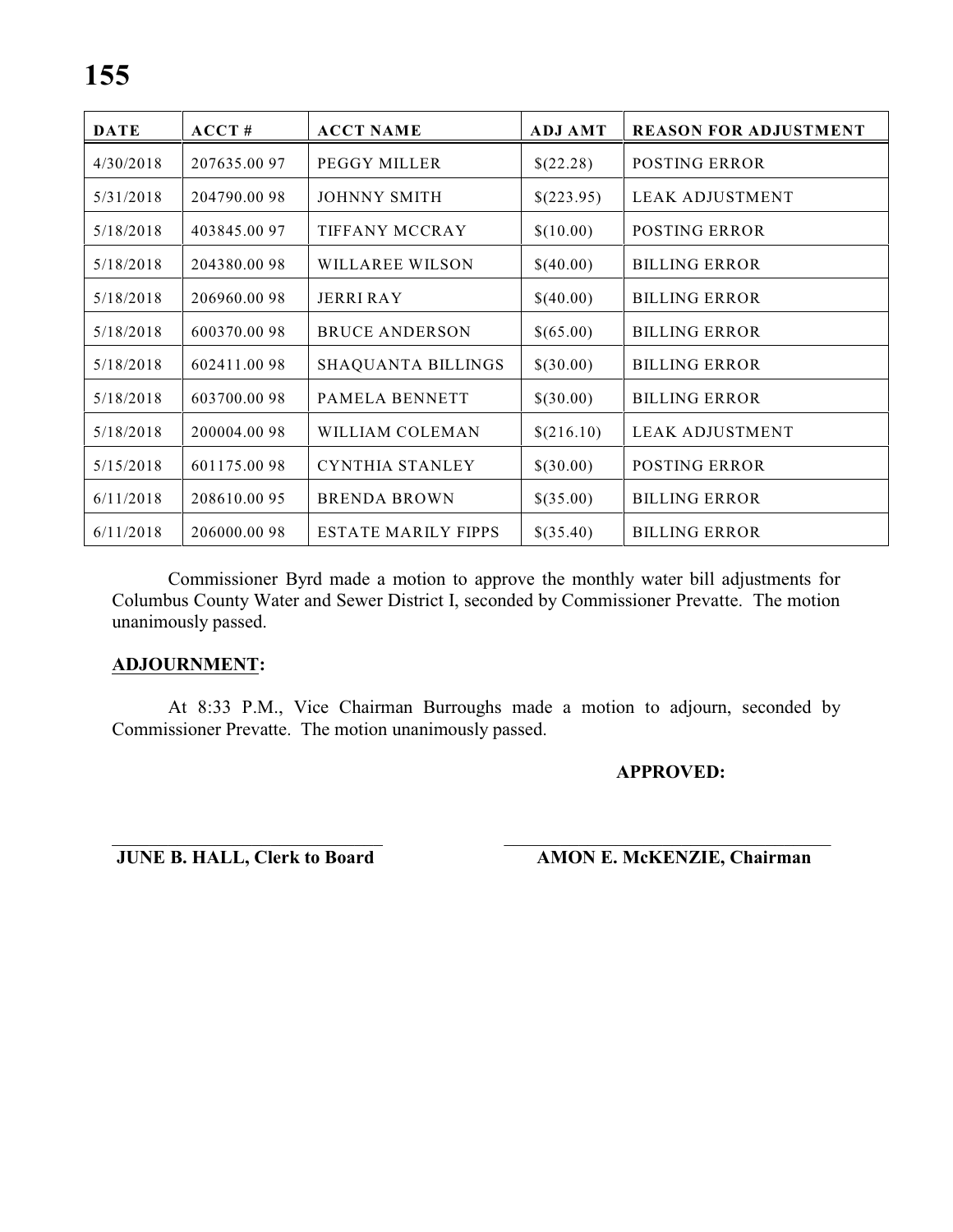### **COLUMBUS COUNTY WATER and SEWER DISTRICTS I, II, III, IV AND V COMBINATION BOARD MEETING Monday, June 18, 2018 8:32 P.M.**

The Honorable Columbus County Commissioners met on the above stated date and at the above stated time in the Dempsey B. Herring Courthouse Annex Building, located at 112 West Smith Street, Whiteville, North Carolina, to act as the Columbus County Water and Sewer District II Board.

### **COMMISSIONERS PRESENT: APPOINTEES PRESENT:**

Trent Burroughs, **Vice-Chairman / County Attorney** James E. Prevatte June B. Hall, **Clerk to the Board** Edwin Russ Ricky Bullard Charles T. McDowell

Amon E. McKenzie, **Chairman** Mike Stephens, **County Manager** Giles E. Byrd Bobbie Faircloth, **Finance Officer** 

### **MEETING CALLED TO ORDER:**

At 8:32 P.M., Chairman Amon E. McKenzie called the **combination meeting** of Columbus County Water and Sewer Districts I, II, III, IV and V Board Meeting to order.

### **Agenda Item #22: COLUMBUS COUNTY WATER and SEWER DISTRICTS I, II, III, IV and V - APPROVAL of BOARD MEETING MINUTES:**

June 04, 2018 **Combination Meeting** of Columbus County Water and Sewer Districts I, II, III, IV and V Board Meeting **(5 sets)**

Commissioner Bullard made a motion to approve the June 04, 2018 Columbus County Water and Sewer District II Board Meeting Minutes, as recorded, seconded by Commissioner McDowell. The motion unanimously passed.

### **Agenda Item #23: COLUMBUS COUNTY WATER and SEWER DISTRICTS I, II, III, IV and V - APPROVAL of MONTHLY WATER BILL ADJUSTMENTS:**

Harold Nobles, Public Utilities Director, requested Board approval ofthe following monthly water bill adjustments for Columbus County Water and Sewer District II.

| <b>DATE</b> | ACCT#       | <b>ACCT NAME</b>      | <b>ADJ AMT</b> | <b>REASON FOR ADJUSTMENT</b> |
|-------------|-------------|-----------------------|----------------|------------------------------|
| 4/18/2018   | 112507.0098 | LEANNA EDGE           | \$(25.69)      | <b>POSTING ERROR</b>         |
| 4/18/2018   | 141135.0098 | CALHOURN MCDONALD III | \$(2.17)       | <b>POSTING ERROR</b>         |
| 4/18/2018   | 131590.0097 | <b>SPENCER WILSON</b> | \$(170.14)     | LEAK ADJUSTMENT              |

### **DISTRICT II ADJUSTMENTS FOR APRIL, MAY, & JUNE 2018**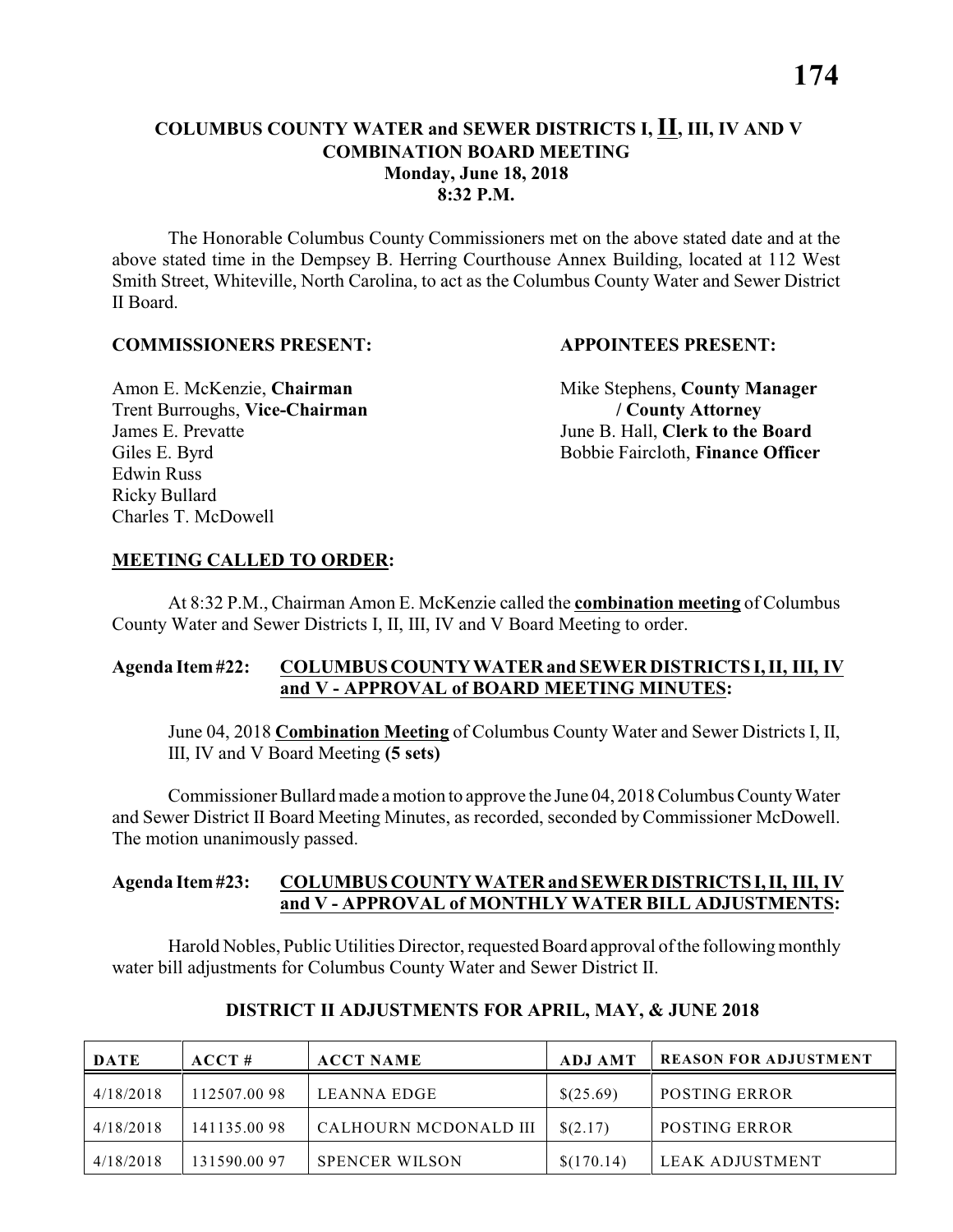| <b>DATE</b> | ACCT#        | <b>ACCT NAME</b>           | <b>ADJ AMT</b> | <b>REASON FOR ADJUSTMENT</b> |
|-------------|--------------|----------------------------|----------------|------------------------------|
| 4/18/2018   | 132765.0098  | WAYLAND WILLIAMSON<br>SR.  | \$(2,785.18)   | <b>LEAK ADJUSTMENT</b>       |
| 4/18/2018   | 141647.0097  | <b>CARMELA WILLIAMS</b>    | \$(552.31)     | <b>LEAK ADJUSTMENT</b>       |
| 4/30/2018   | 112560.0098  | <b>JAMES LOWERY</b>        | \$(149.09)     | <b>LEAK ADJUSTMENT</b>       |
| 5/18/2018   | 140940.0096  | <b>IWILLA ELLIS</b>        | \$(100.00)     | <b>POSTING ERROR</b>         |
| 5/15/2018   | 111485.0097  | <b>CRYSTAL WALKER</b>      | \$(83.06)      | <b>BILLING ERROR</b>         |
| 5/15/2018   | 142500.0098  | <b>DENISE WILLOUGHBY</b>   | \$(402.49)     | <b>BILLING ERROR</b>         |
| 5/15/2018   | 110778.0094  | <b>GERALDINE NOBLES</b>    | \$(117.46)     | <b>LEAK ADJUSTMENT</b>       |
| 5/15/2018   | 141500.0097  | <b>JOHN SHIRDEN</b>        | \$(332.24)     | <b>LEAK ADJUSTMENT</b>       |
| 5/15/2018   | 133330.00 96 | <b>JENNIFER HINSON</b>     | \$25.00        | <b>SERVICE CALL FEE</b>      |
| 5/15/2018   | 141231.0093  | <b>RICHARD ROBINSON</b>    | \$25.00        | <b>SERVICE CALL FEE</b>      |
| 5/31/2018   | 141647.0097  | <b>CARMELA WILLIAMS</b>    | \$(103.20)     | <b>LEAK ADJUSTMENT</b>       |
| 6/11/2018   | 111521.0098  | <b>GREATER APOSTALE CH</b> | \$(0.63)       | <b>POSTING ERROR</b>         |
| 6/11/2018   | 131580.0098  | <b>ANN ROGERS</b>          | \$(7.33)       | <b>BILLING ERROR</b>         |
| 6/11/2018   | 142500.0098  | <b>DENISE WILLOUGBY</b>    | \$(404.72)     | <b>BILLING ERROR</b>         |
| 6/11/2018   | 133587.0098  | <b>SABRINA OLIVER</b>      | \$(30.00)      | <b>BILLING ERROR</b>         |

Commissioner Byrd made a motion to approve the monthly water bill adjustments for Columbus County Water and Sewer District II, seconded by Commissioner Prevatte. The motion unanimously passed.

### **ADJOURNMENT:**

At 8:33 P.M., Vice Chairman Burroughs made a motion to adjourn, seconded by Commissioner Prevatte. The motion unanimously passed.

#### **APPROVED:**

\_\_\_\_\_\_\_\_\_\_\_\_\_\_\_\_\_\_\_\_\_\_\_\_\_\_\_\_\_ \_\_\_\_\_\_\_\_\_\_\_\_\_\_\_\_\_\_\_\_\_\_\_\_\_\_\_\_\_\_\_\_\_\_\_ **JUNE B. HALL, Clerk to Board AMON E. McKENZIE, Chairman**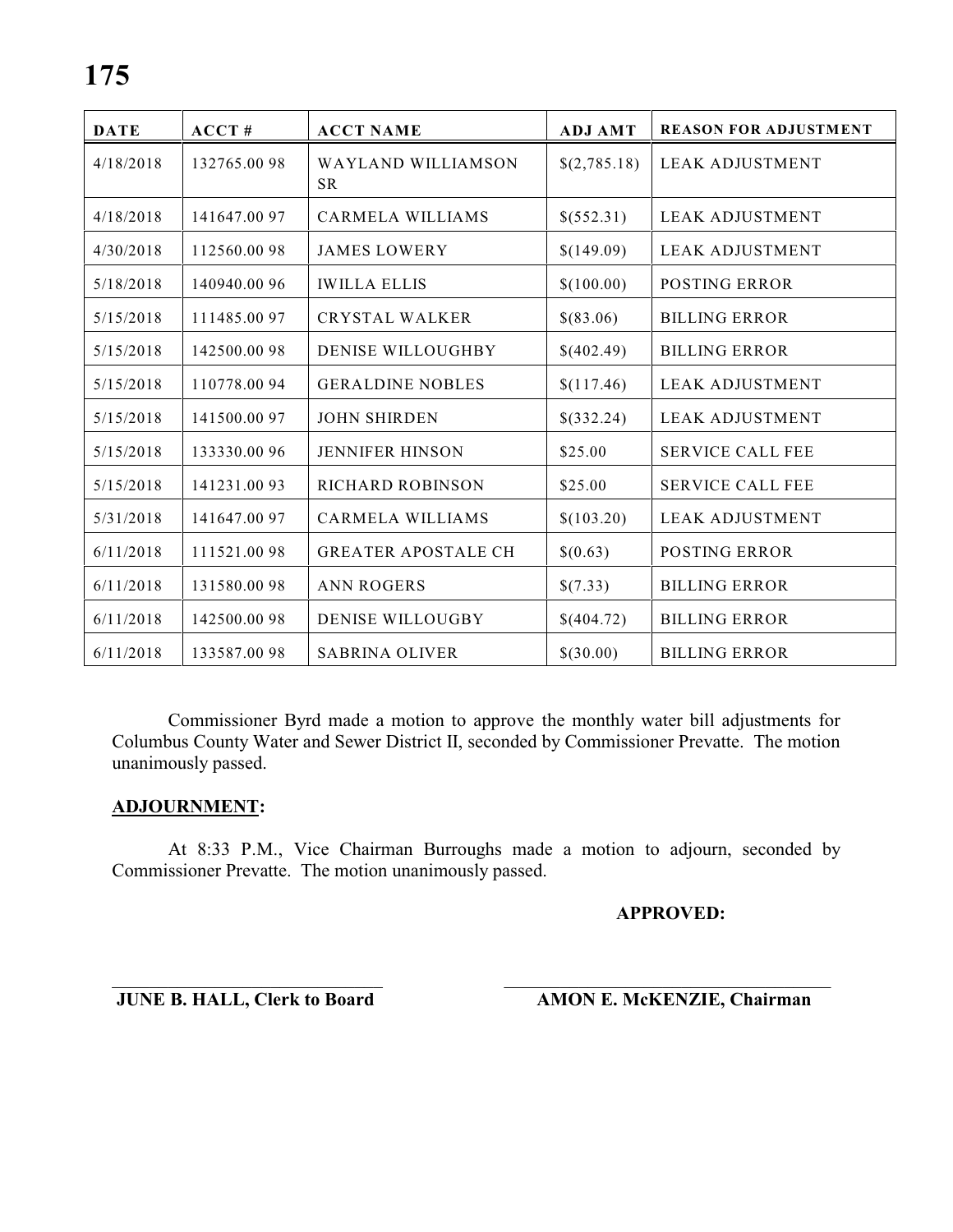### **COLUMBUS COUNTY WATER and SEWER DISTRICTS I, II, III, IV AND V COMBINATION BOARD MEETING Monday, June 18, 2018 8:32 P.M.**

The Honorable Columbus County Commissioners met on the above stated date and at the above stated time in the Dempsey B. Herring Courthouse Annex Building, located at 112 West Smith Street, Whiteville, North Carolina, to act as the Columbus County Water and Sewer District III Board.

### **COMMISSIONERS PRESENT: APPOINTEES PRESENT:**

Trent Burroughs, **Vice-Chairman / County Attorney** James E. Prevatte June B. Hall, **Clerk to the Board** Edwin Russ Ricky Bullard Charles T. McDowell

Amon E. McKenzie, **Chairman** Mike Stephens, **County Manager** Giles E. Byrd Bobbie Faircloth, **Finance Officer** 

### **MEETING CALLED TO ORDER:**

At 8:32 P.M., Chairman Amon E. McKenzie called the **combination meeting** of Columbus County Water and Sewer Districts I, II, III, IV and V Board Meeting to order.

### **Agenda Item #22: COLUMBUS COUNTY WATER and SEWER DISTRICTS I, II, III, IV and V - APPROVAL of BOARD MEETING MINUTES:**

June 04, 2018 **Combination Meeting** of Columbus County Water and Sewer Districts I, II, III, IV and V Board Meeting **(5 sets)**

Commissioner Bullard made a motion to approve the June 04, 2018 Columbus County Water and Sewer District III Board Meeting Minutes, as recorded, seconded by Commissioner McDowell. The motion unanimously passed.

### **Agenda Item #23: COLUMBUS COUNTY WATER and SEWER DISTRICTS I, II, III, IV and V - APPROVAL of MONTHLY WATER BILL ADJUSTMENTS:**

Harold Nobles, Public Utilities Director, requested Board approval ofthe following monthly water bill adjustments for Columbus County Water and Sewer District III.

| <b>DATE</b> | ACCT#       | <b>ACCT NAME</b>          | ADJ AMT   | <b>REASON FOR ADJUSTMENT</b> |
|-------------|-------------|---------------------------|-----------|------------------------------|
| 4/18/2018   | 330480.0098 | - JANE HILL               | \$(24.00) | BILLING ERROR                |
| 4/30/2018   | 350012.0098 | <b>ST STEPHENS CHURCH</b> | \$(6.07)  | <b>POSTING ERROR</b>         |

### **DISTRICT III ADJUSTMENTS FOR APRIL, MAY, & JUNE 2018**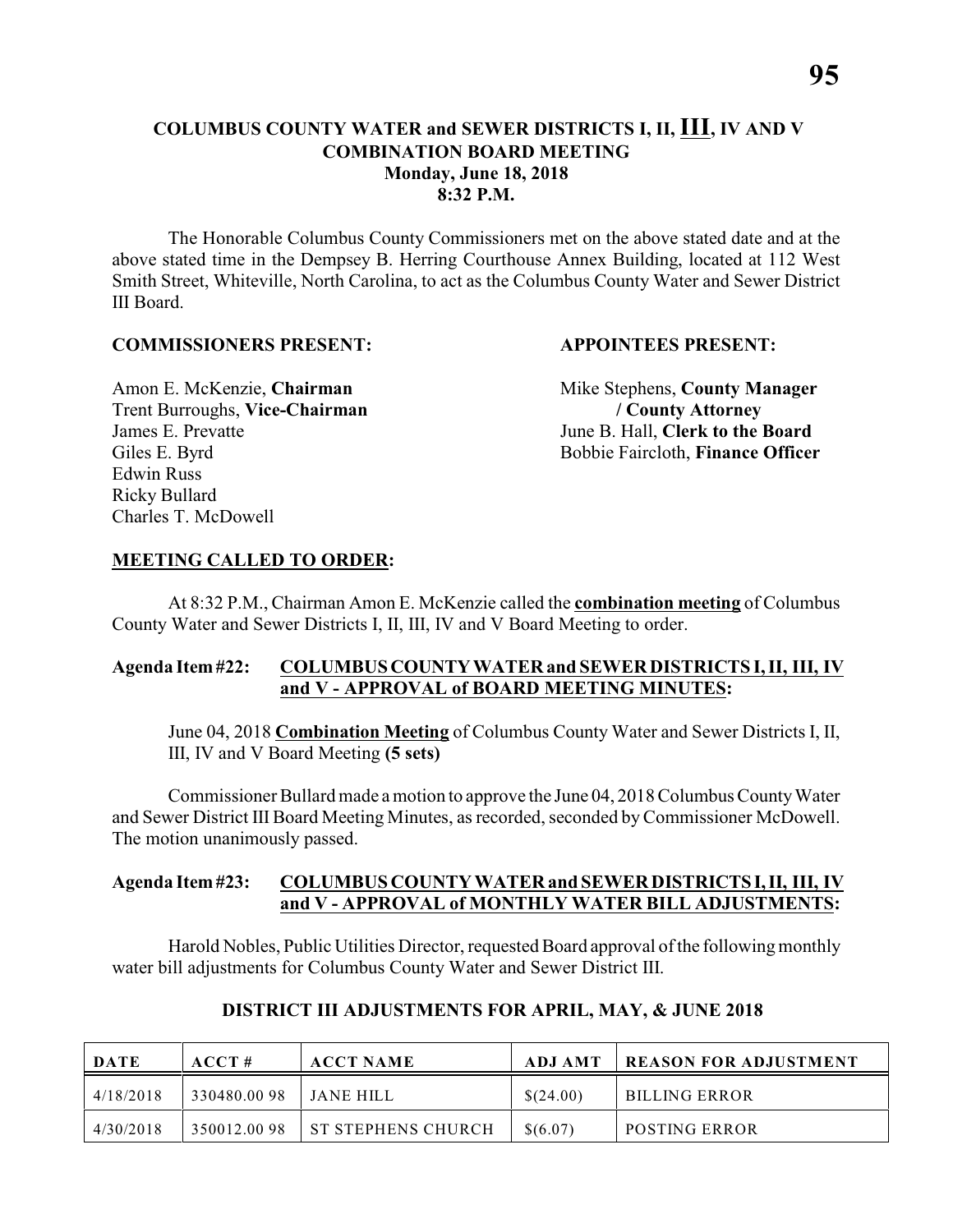| <b>DATE</b> | ACCT#       | <b>ACCT NAME</b>        | <b>ADJ AMT</b> | <b>REASON FOR ADJUSTMENT</b> |
|-------------|-------------|-------------------------|----------------|------------------------------|
| 4/30/2018   | 371792.0098 | <b>SANDRA GORE</b>      | \$(5.70)       | <b>POSTING ERROR</b>         |
| 5/15/2018   | 340058.0098 | <b>HUGH WILLIAMS</b>    | \$(7.85)       | <b>POSTING ERROR</b>         |
| 5/15/2018   | 351000.0092 | <b>MONTRESE HAWKINS</b> | \$(13.05)      | <b>POSTING ERROR</b>         |
| 5/15/2018   | 381030.0098 | <b>JOHN BEEMAN</b>      | \$(471.65)     | <b>POSTING ERROR</b>         |
| 5/15/2018   | 360025.0098 | <b>MARK STEPHENS</b>    | \$(284.90)     | <b>LEAK ADJUSTMENT</b>       |
| 5/15/2018   | 360990.0096 | ELIJAH KEMP             | \$(64.86)      | LEAK ADJUSTMENT              |
| 5/15/2018   | 370415.0097 | WILLIAM LING III        | \$100.00       | <b>METER TAMPERING FEE</b>   |
| 5/15/2018   | 380137.0093 | <b>CHARLES ELLIS JR</b> | \$50.00        | <b>METER TAMPERING FEE</b>   |
| 5/15/2018   | 360599.0098 | <b>RANDY EDWARDS</b>    | \$(75.31)      | <b>LEAK ADJUSTMENT</b>       |
| 5/15/2018   | 350670.0096 | <b>LAUANNA RAMBEAU</b>  | \$50.00        | <b>METER TAMPERING FEE</b>   |
| 6/11/2018   | 360940.0098 | <b>BILLY GAUSE</b>      | \$(60.97)      | <b>LEAK ADJUSTMENT</b>       |
| 6/11/2018   | 341430.0097 | <b>ASHLEY NEALY</b>     | \$135.78       | POSTING ERROR                |

Commissioner Byrd made a motion to approve the monthly water bill adjustments for Columbus County Water and Sewer District III, seconded by Commissioner Prevatte. The motion unanimously passed.

### **ADJOURNMENT:**

At 8:33 P.M., Vice Chairman Burroughs made a motion to adjourn, seconded by Commissioner Prevatte. The motion unanimously passed.

### **APPROVED:**

\_\_\_\_\_\_\_\_\_\_\_\_\_\_\_\_\_\_\_\_\_\_\_\_\_\_\_\_\_ \_\_\_\_\_\_\_\_\_\_\_\_\_\_\_\_\_\_\_\_\_\_\_\_\_\_\_\_\_\_\_\_\_\_\_ **JUNE B. HALL, Clerk to Board AMON E. McKENZIE, Chairman**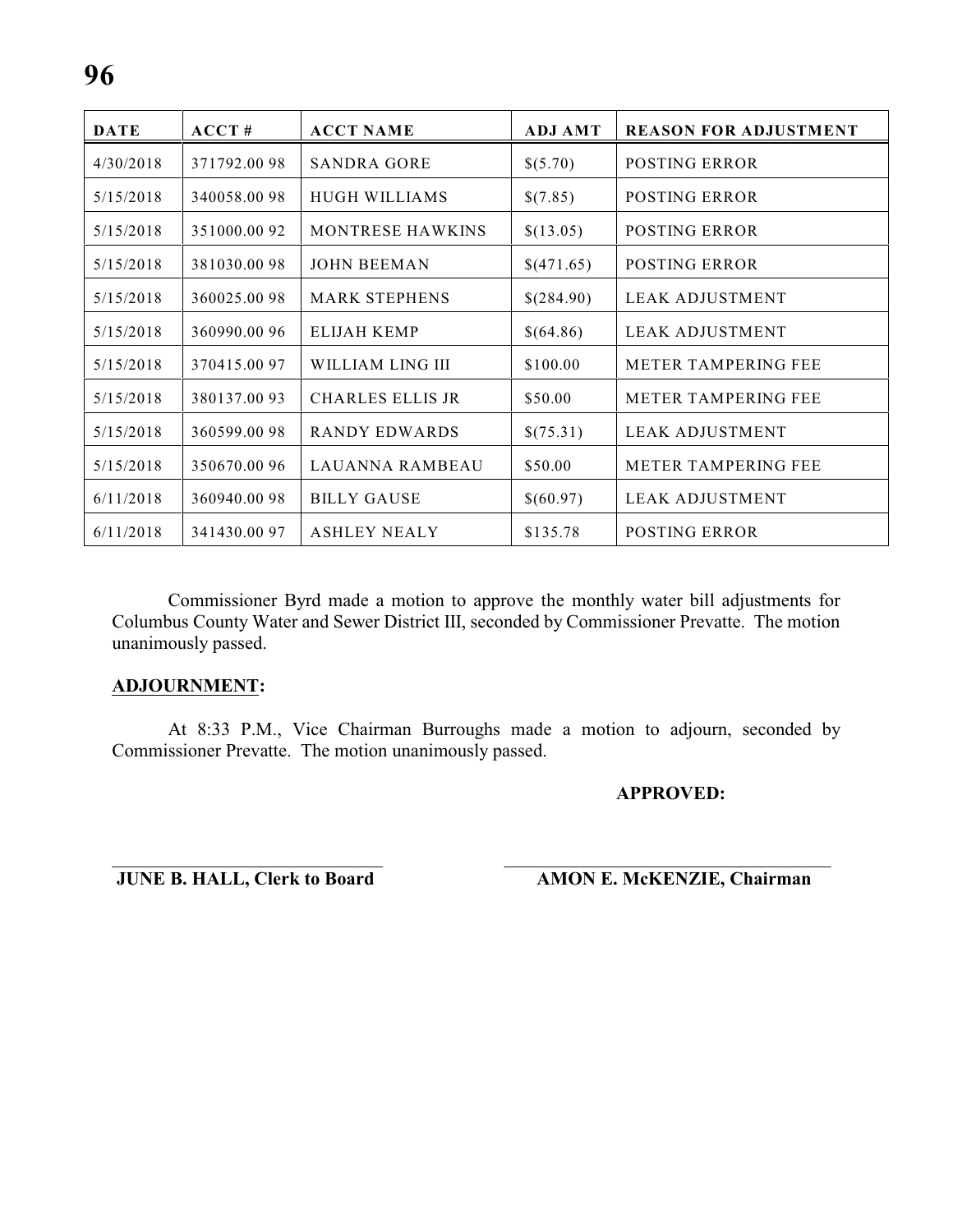### **COLUMBUS COUNTY WATER and SEWER DISTRICTS I, II, III, IV AND V COMBINATION BOARD MEETING Monday, June 18, 2018 8:32 P.M.**

The Honorable Columbus County Commissioners met on the above stated date and at the above stated time in the Dempsey B. Herring Courthouse Annex Building, located at 112 West Smith Street, Whiteville, North Carolina, to act as the Columbus County Water and Sewer District IV Board.

### **COMMISSIONERS PRESENT: APPOINTEES PRESENT:**

Trent Burroughs, **Vice-Chairman / County Attorney** James E. Prevatte June B. Hall, **Clerk to the Board** Edwin Russ Ricky Bullard Charles T. McDowell

Amon E. McKenzie, **Chairman** Mike Stephens, **County Manager** Giles E. Byrd Bobbie Faircloth, **Finance Officer** 

### **MEETING CALLED TO ORDER:**

At 8:32 P.M., Chairman Amon E. McKenzie called the **combination meeting** of Columbus County Water and Sewer Districts I, II, III, IV and V Board Meeting to order.

### **Agenda Item #22: COLUMBUS COUNTY WATER and SEWER DISTRICTS I, II, III, IV and V - APPROVAL of BOARD MEETING MINUTES:**

June 04, 2018 **Combination Meeting** of Columbus County Water and Sewer Districts I, II, III, IV and V Board Meeting **(5 sets)**

Commissioner Bullard made a motion to approve the June 04, 2018 Columbus County Water and Sewer District IV Board Meeting Minutes, as recorded, seconded by Commissioner McDowell. The motion unanimously passed.

### **Agenda Item #23: COLUMBUS COUNTY WATER and SEWER DISTRICTS I, II, III, IV and V - APPROVAL of MONTHLY WATER BILL ADJUSTMENTS:**

Harold Nobles, Public Utilities Director, requested Board approval ofthe following monthly water bill adjustments for Columbus County Water and Sewer District IV.

| <b>DATE</b> | ACCT#       | <b>ACCT NAME</b>     | <b>ADJ AMT</b> | <b>REASON FOR ADJUSTMENT</b> |
|-------------|-------------|----------------------|----------------|------------------------------|
| 4/18/2018   | 411860.0098 | <b>ELOISE FRINK</b>  | \$(71.00)      | <b>POSTING ERROR</b>         |
| 4/18/2018   | 411920.0098 | ANN POWELL           | \$(50.61)      | <b>POSTING ERROR</b>         |
| 4/18/2018   | 410890.0098 | <b>MARION BRYANT</b> | \$33.44        | <b>POSTING ERROR</b>         |

#### **DISTRICT IV ADJUSTMENTS FOR APRIL, MAY, & JUNE 2018**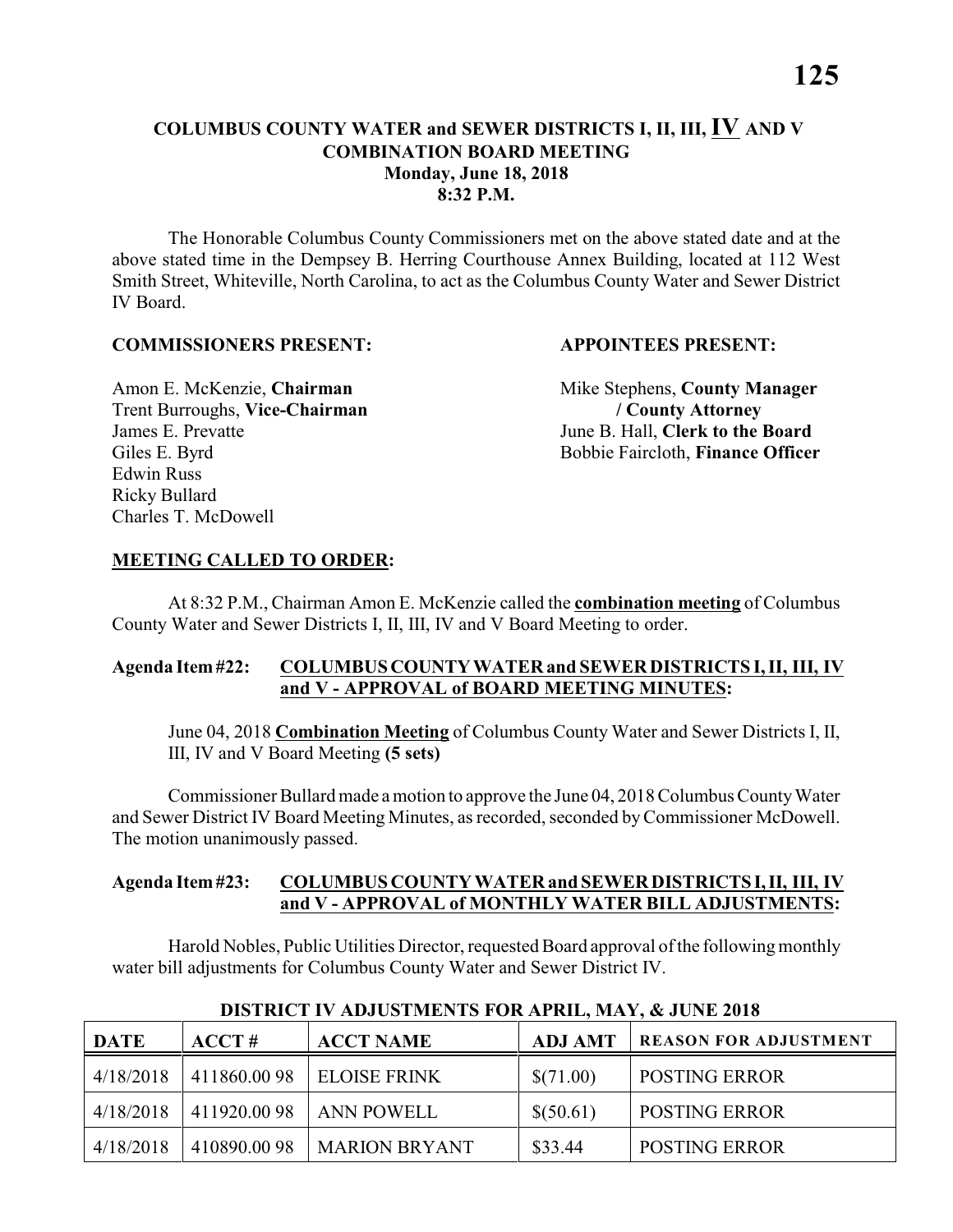| <b>DATE</b> | ACCT#        | <b>ACCT NAME</b>        | <b>ADJ AMT</b> | <b>REASON FOR ADJUSTMENT</b> |
|-------------|--------------|-------------------------|----------------|------------------------------|
| 4/18/2018   | 410300.0098  | <b>ERNESTINE THOMAS</b> | \$(367.90)     | <b>LEAK ADJUSTMENT</b>       |
| 4/18/2018   | 420620.0097  | <b>KYLE DUSING</b>      | \$(121.44)     | <b>LEAK ADJUSTMENT</b>       |
| 4/18/2018   | 430435.0093  | <b>DANIELLE MASTERS</b> | \$210.00       | METER TAMPERING FEE          |
| 4/18/2018   | 430492.0096  | <b>DAWNA KAUFMANN</b>   | \$100.00       | METER TAMPERING FEE          |
| 4/18/2018   | 420640.0096  | <b>ARTHUR WALKER</b>    | \$(30.00)      | <b>BILLING ERROR</b>         |
| 4/30/2018   | 411430.0098  | <b>CARRENA SHAW</b>     | \$(3.07)       | <b>POSTING ERROR</b>         |
| 4/30/2018   | 420590.0098  | <b>DAVID MOORE</b>      | \$(0.93)       | <b>POSTING ERROR</b>         |
| 4/30/2018   | 430185.0098  | <b>OGLATHA BROWN</b>    | \$(11.29)      | POSTING ERROR                |
| 4/30/2018   | 430559.0098  | <b>TONIA GOUDARZI</b>   | \$(1.52)       | POSTING ERROR                |
| 5/15/2018   | 430435.0093  | NICOLE MASTERS          | \$(70.00)      | <b>BILLING ERROR</b>         |
| 5/15/2018   | 430262.0098  | <b>HELEN MCKISSICK</b>  | \$(264.69)     | <b>LEAK ADJUSTMENT</b>       |
| 5/15/2018   | 411790.0098  | <b>EARLY WARD</b>       | \$(59.00)      | <b>BILLING ERROR</b>         |
| 5/15/2018   | 430034.0098  | <b>EDNA MERRITT</b>     | \$(21.94)      | <b>BILLING ERROR</b>         |
| 5/15/2018   | 430553.0098  | <b>JAMES MONROE</b>     | \$200.00       | METER TAMPERING FEE          |
| 5/15/2018   | 430492.00 96 | DAWNA YOUNG             | \$200.00       | METER TAMPERING FEE          |
| 6/11/2018   | 430484.0098  | <b>DEBRA MILLS</b>      | \$(17.02)      | <b>BILLING ERROR</b>         |
| 6/11/2018   | 430097.0097  | <b>TERRY BROWN</b>      | \$(346.26)     | POSTING ERROR                |
| 6/11/2018   | 432057.0098  | MICHEAL MOORE           | \$(3,479.14)   | POSTING ERROR                |
| 6/11/2018   | 430775.0098  | <b>GLENN BROWN JR</b>   | \$(367.00)     | POSTING ERROR                |
| 6/11/2018   | 430418.0098  | <b>DAVID PHILLIPS</b>   | \$50.00        | METER TAMPERING FEE          |

Commissioner Byrd made a motion to approve the monthly water bill adjustments for Columbus County Water and Sewer District IV, seconded by Commissioner Prevatte. The motion unanimously passed.

### **ADJOURNMENT:**

At 8:33 P.M., Vice Chairman Burroughs made a motion to adjourn, seconded by Commissioner Prevatte. The motion unanimously passed.

### **APPROVED:**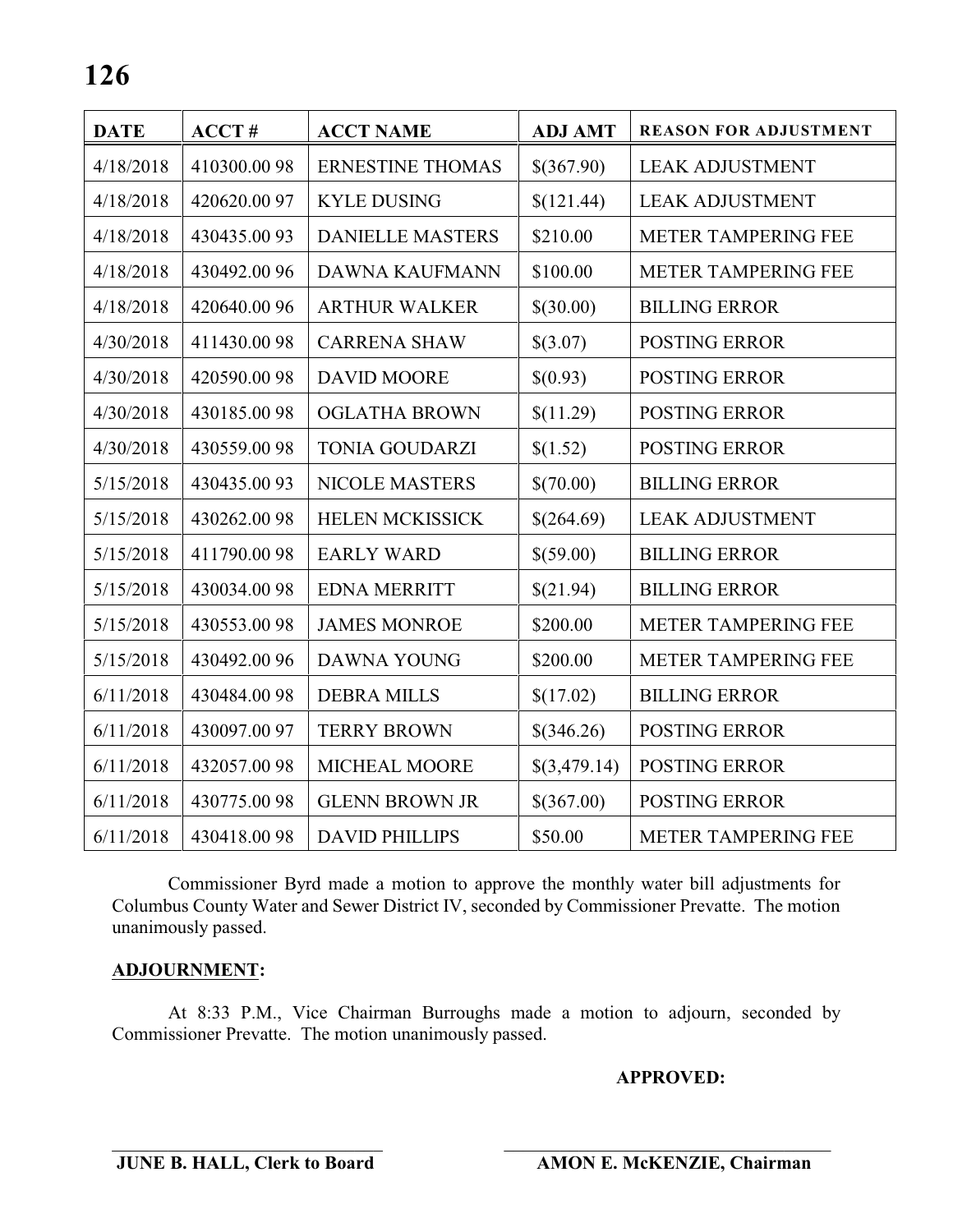## **COLUMBUS COUNTY WATER and SEWER DISTRICTS I, II, III, IV AND V COMBINATION BOARD MEETING Monday, June 18, 2018 8:32 P.M.**

The Honorable Columbus County Commissioners met on the above stated date and at the above stated time in the Dempsey B. Herring Courthouse Annex Building, located at 112 West Smith Street, Whiteville, North Carolina, to act as the Columbus County Water and Sewer District V Board.

### **COMMISSIONERS PRESENT: APPOINTEES PRESENT:**

Trent Burroughs, **Vice-Chairman / County Attorney** James E. Prevatte June B. Hall, **Clerk to the Board** Edwin Russ Ricky Bullard Charles T. McDowell

Amon E. McKenzie, **Chairman** Mike Stephens, **County Manager** Giles E. Byrd Bobbie Faircloth, **Finance Officer** 

### **MEETING CALLED TO ORDER:**

At 8:32 P.M., Chairman Amon E. McKenzie called the **combination meeting** of Columbus County Water and Sewer Districts I, II, III, IV and V Board Meeting to order.

### **Agenda Item #22: COLUMBUS COUNTY WATER and SEWER DISTRICTS I, II, III, IV and V - APPROVAL of BOARD MEETING MINUTES:**

June 04, 2018 **Combination Meeting** of Columbus County Water and Sewer Districts I, II, III, IV and V Board Meeting **(5 sets)**

Commissioner Bullard made a motion to approve the June 04, 2018 Columbus County Water and Sewer District V Board Meeting Minutes, as recorded, seconded by Commissioner McDowell. The motion unanimously passed.

### **Agenda Item #23: COLUMBUS COUNTY WATER and SEWER DISTRICTS I, II, III, IV and V - APPROVAL of MONTHLY WATER BILL ADJUSTMENTS:**

Harold Nobles, Public Utilities Director, requested Board approval ofthe following monthly water bill adjustments for Columbus County Water and Sewer District V.

| <b>DATE</b> | $\bf ACCT#$ | <b>ACCT NAME</b>  | ADJ AMT      | <b>REASON FOR ADJUSTMENT</b> |
|-------------|-------------|-------------------|--------------|------------------------------|
| 4/18/2018   | 709977.0098 | CHRISTINE CARROLL | \$(1,267.78) | LEAK ADJUSTMENT              |
| 4/18/2018   | 800588.0098 | LARHONDA GRAHAM   | \$(70.06)    | ' LEAK ADJUSTMENT - SEWER    |

### **DISTRICT V ADJUSTMENTS FOR APRIL, MAY, & JUNE 2018**